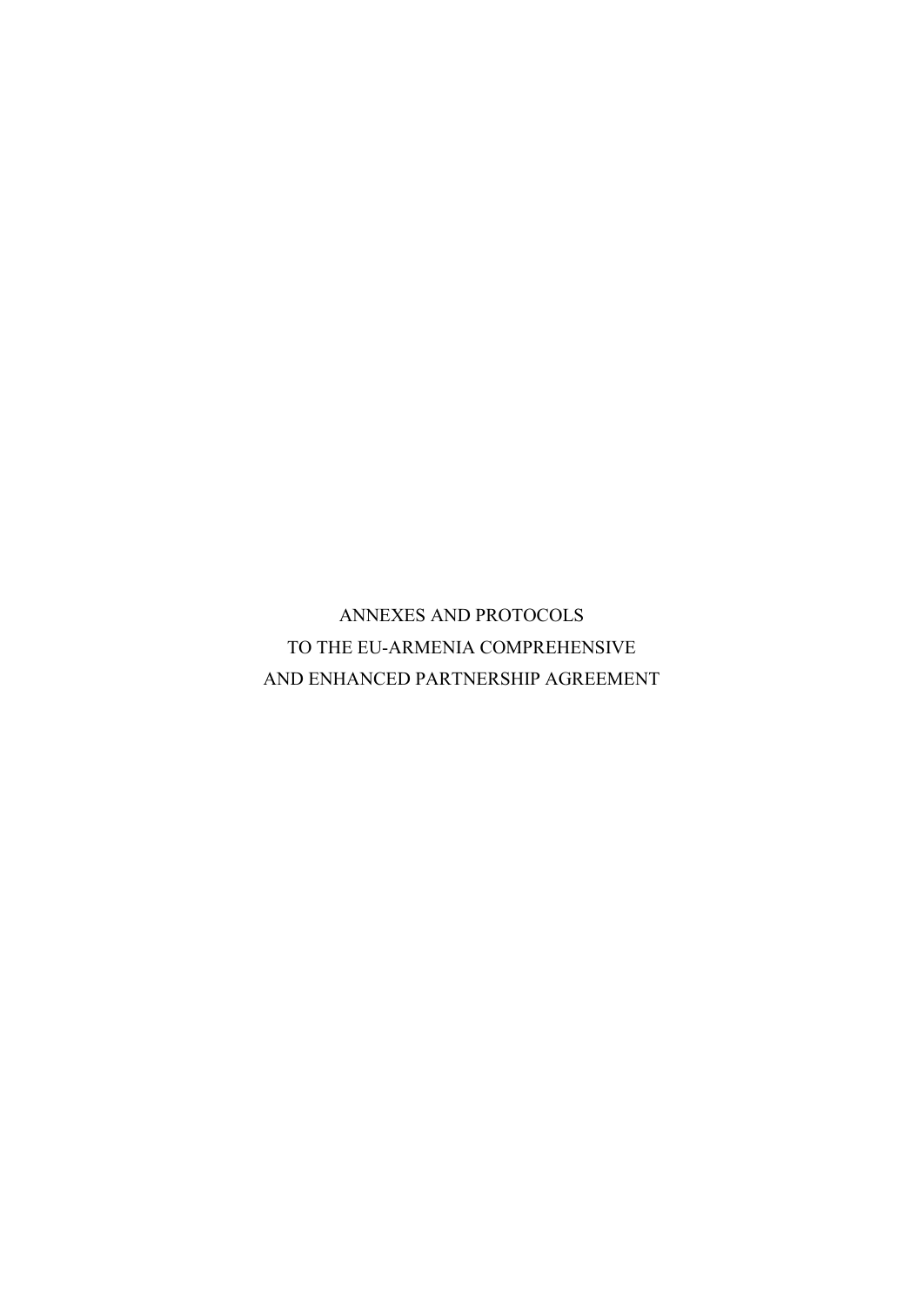## to CHAPTER 1: TRANSPORT of TITLE V: OTHER COOPERATION POLICIES

The Republic of Armenia undertakes to gradually approximate its legislation to the following legislation of the European Union and international instruments within the stipulated timeframes.

Road transport

Technical conditions

Council Directive 92/6/EEC of 10 February 1992 on the installation and use of speed limitation devices for certain categories of motor vehicles in the Community

Timetable: the provisions of Directive 92/6/EEC shall be implemented within 5 years of the entry into force of this Agreement.

Council Directive 96/53/EC of 25 July 1996 laying down for certain road vehicles circulating within the Community the maximum authorised dimensions in national and international traffic and the maximum authorised weights in international traffic, as amended

Timetable: the provisions of Directive 96/53/EC shall be implemented 2 years after the entry into force of this Agreement.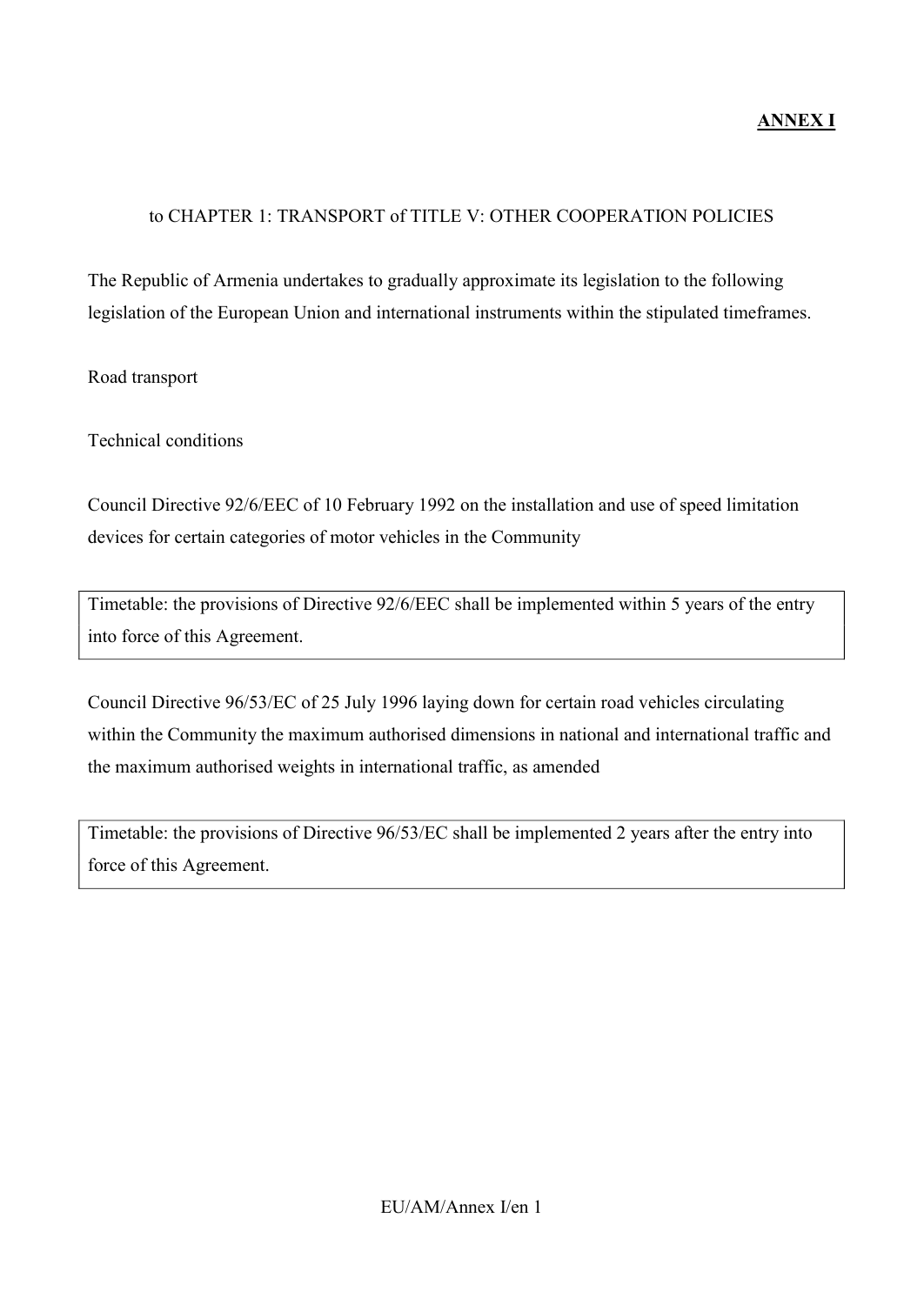Directive (EU) 2015/719 of the European Parliament and of the Council of 29 April 2015 amending Council Directive 96/53/EC laying down for certain road vehicles circulating within the Community the maximum authorised dimensions in national and international traffic and the maximum authorised weights in international traffic

The amendments introduced by Directive (EU) 2015/719 shall apply from 7 May 2017

Timetable: the provisions of Directive (EU) 2015/719 shall be implemented within 3 years of the entry into force of the Agreement.

Directive 2014/47/EU of the European Parliament and of the Council of 3 April 2014 on the technical roadside inspection of the roadworthiness of commercial vehicles circulating in the Union and repealing Directive 2000/30/EC

Timetable: the provisions of Directive 2014/47/EU shall be implemented within 4 years of the entry into force of this Agreement.

Directive 2009/40/EC of the European Parliament and of the Council of 6 May 2009 on roadworthiness tests for motor vehicles and their trailers, as amended, which shall apply until 19 May 2018

Timetable: the provisions of Directive 2009/40/EC shall be implemented within 4 years of the entry into force of this Agreement.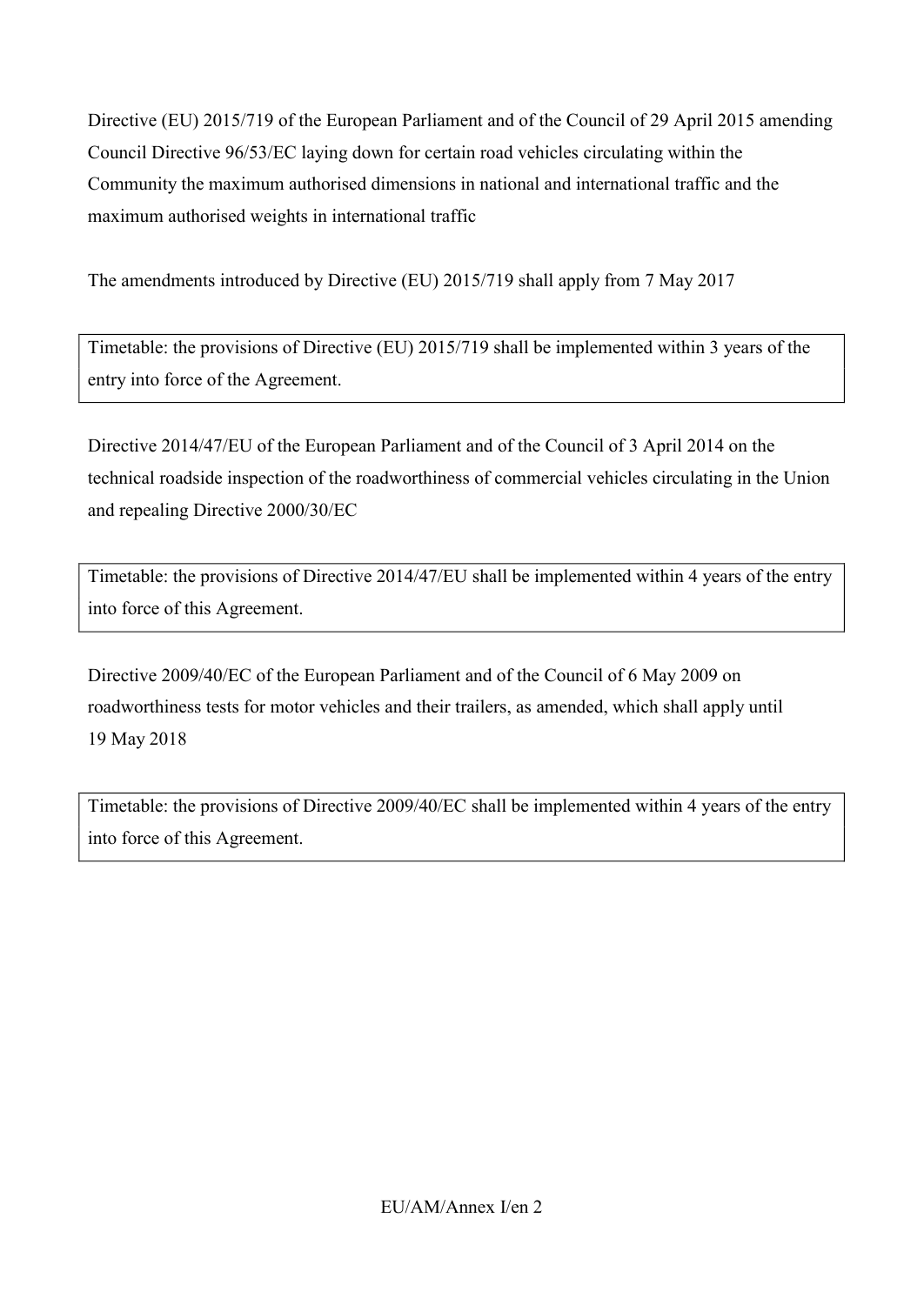Directive 2014/45/EU of the European Parliament and of the Council of 3 April 2014 on periodic roadworthiness tests for motor vehicles and their trailers and repealing Directive 2009/40/EC, which shall apply from 20 May 2018

Timetable: the provisions of Directive 2014/45/EU shall be implemented within 4 years of the entry into force of this Agreement.

Directive 2000/30/EC of the European Parliament and of the Council of 6 June 2000 on the technical roadside inspection of the roadworthiness of commercial vehicles circulating in the Community, as amended, which shall apply until 19 May 2018

Timetable: the provisions of Directive 2000/30/EC shall be implemented within 2 years of the entry into force of this Agreement.

## Safety conditions

Directive 2006/126/EC of the European Parliament and of the Council of 20 December 2006 on driving licences. The following provisions of that Directive shall apply:

- Introduction of the driving licence categories (Article 4)
- Conditions for issuing the driving licence (Article 4, 5, 6 and 7 and Annex III)
- Requirements for driving tests (Annex II)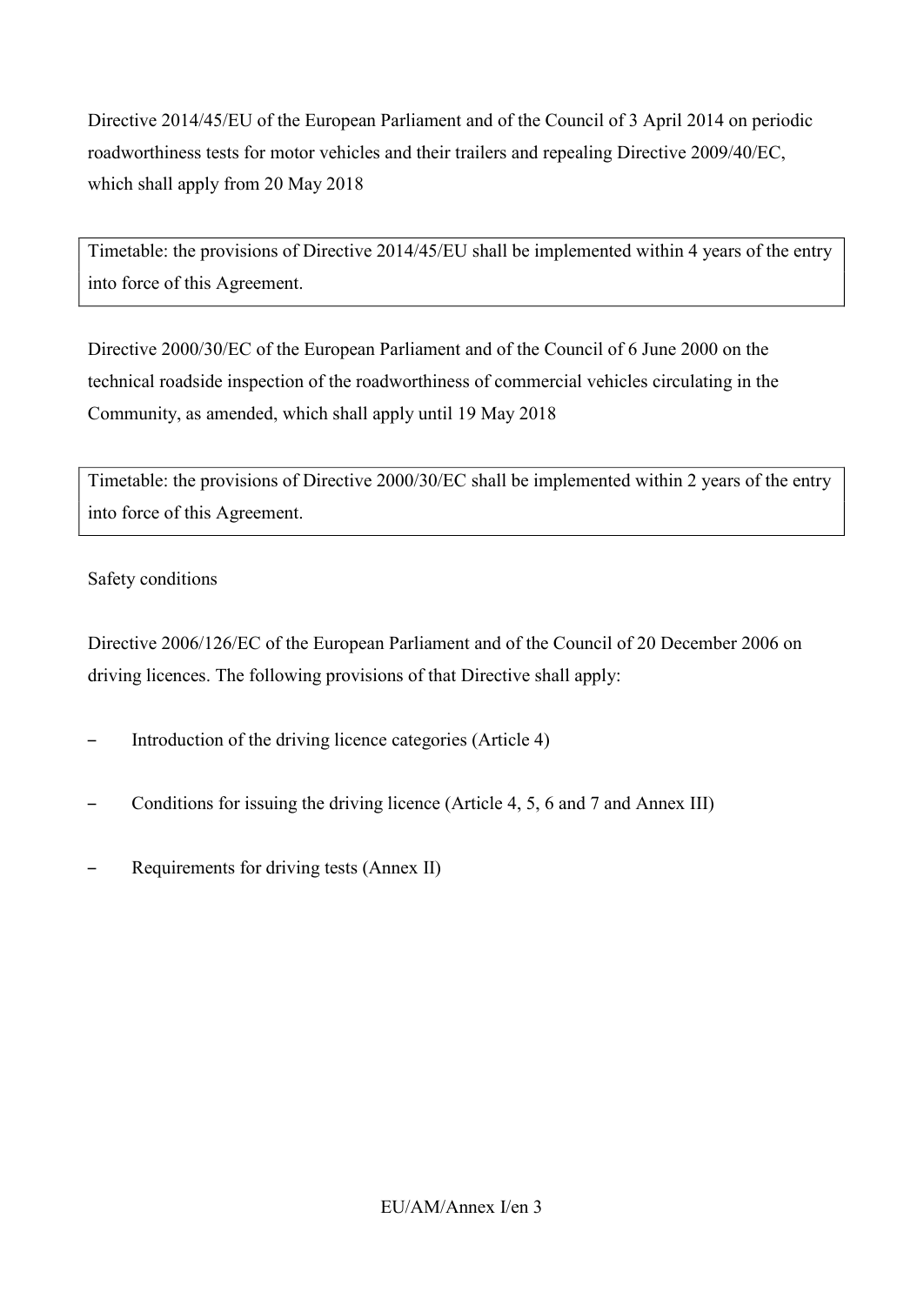Timetable: those provisions of Directive 2006/126/EC shall be implemented within 1 year of the entry into force of this Agreement.

Council Directive 95/50/EC of 6 October 1995 on uniform procedures for checks on the transport of dangerous goods by road

Directive 2008/68/EC of the European Parliament and of the Council of 24 September 2008 on the inland transport of dangerous goods

Directive 2010/35/EU of the European Parliament and of the Council of 16 June 2010 on transportable pressure equipment and repealing Council Directives 76/767/EEC, 84/525/EEC, 84/526/EEC, 84/527/EEC and 1999/36/EC

Timetable: the provisions of Directives 2008/68/EC, 95/50/EC and 2010/35/EU shall be implemented within 4 years of the entry into force of this Agreement (8 years for railway).

Social conditions

Council Regulation (EEC) No 3821/85 of 20 December 1985 on recording equipment in road transport, as amended, which shall apply until Article 46 of Regulation (EU) No 165/2014 of the European Parliament and of the Council of 4 February 2014 on tachographs in road transport becomes applicable

Timetable: the provisions of Regulation (EEC) No 3821/85 will refer only to international transport and shall be implemented within 2 years of the entry into force of this Agreement.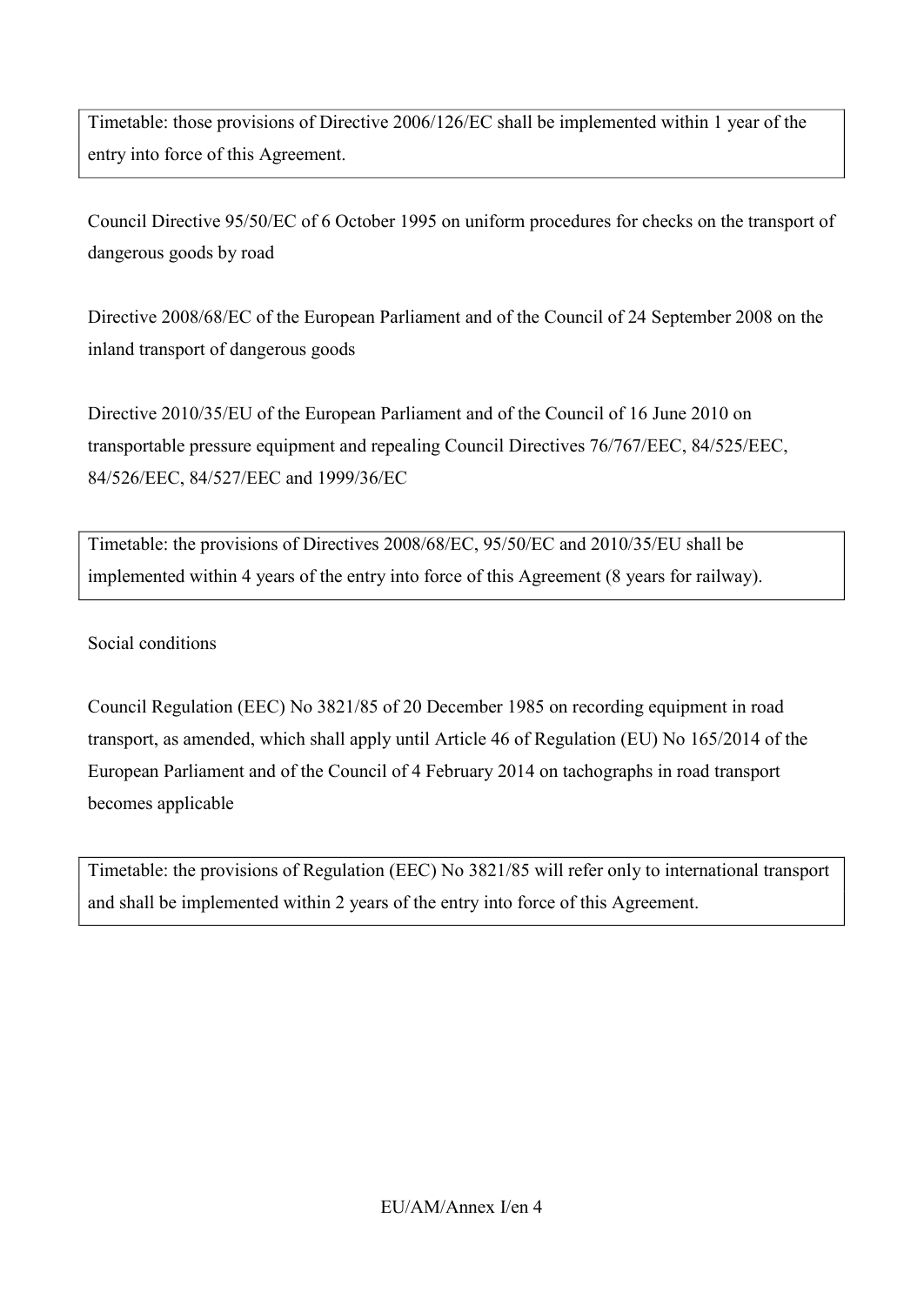Regulation (EC) No 561/2006 of the European Parliament and of the Council of 15 March 2006 on the harmonisation of certain social legislation relating to road transport and amending Council Regulations (EEC) No 3821/85 and (EC) No 2135/98 and repealing Council Regulation (EEC) No 3820/85, as amended

Timetable: the provisions of Regulation (EC) No 561/2006 shall be implemented within 2 years of the entry into force of this Agreement.

Regulation (EU) No 165/2014 of the European Parliament and of the Council of 4 February 2014 on tachographs in road transport, repealing Council Regulation (EEC) No 3821/85 on recording equipment in road transport and amending Regulation (EC) No 561/2006 of the European Parliament and of the Council on the harmonization of certain social legislation relating to road transport, which, concerning Regulation (EEC) No 3821/85 of 20 December 1985, shall apply from the date the implementing acts referred to in Article 46 of Regulation (EU) No 165/2014 become applicable

Timetable: the provisions of Regulation (EU) No 165/2014 on international transportation shall be implemented within 3 years of the entry into force of this Agreement.

Directive 2006/22/EC of the European Parliament and of the Council of 15 March 2006 on minimum conditions for the implementation of Council Regulations (EEC) No 3820/85 and (EEC) No 3821/85 concerning social legislation relating to road transport activities and repealing Council Directive 88/599/EEC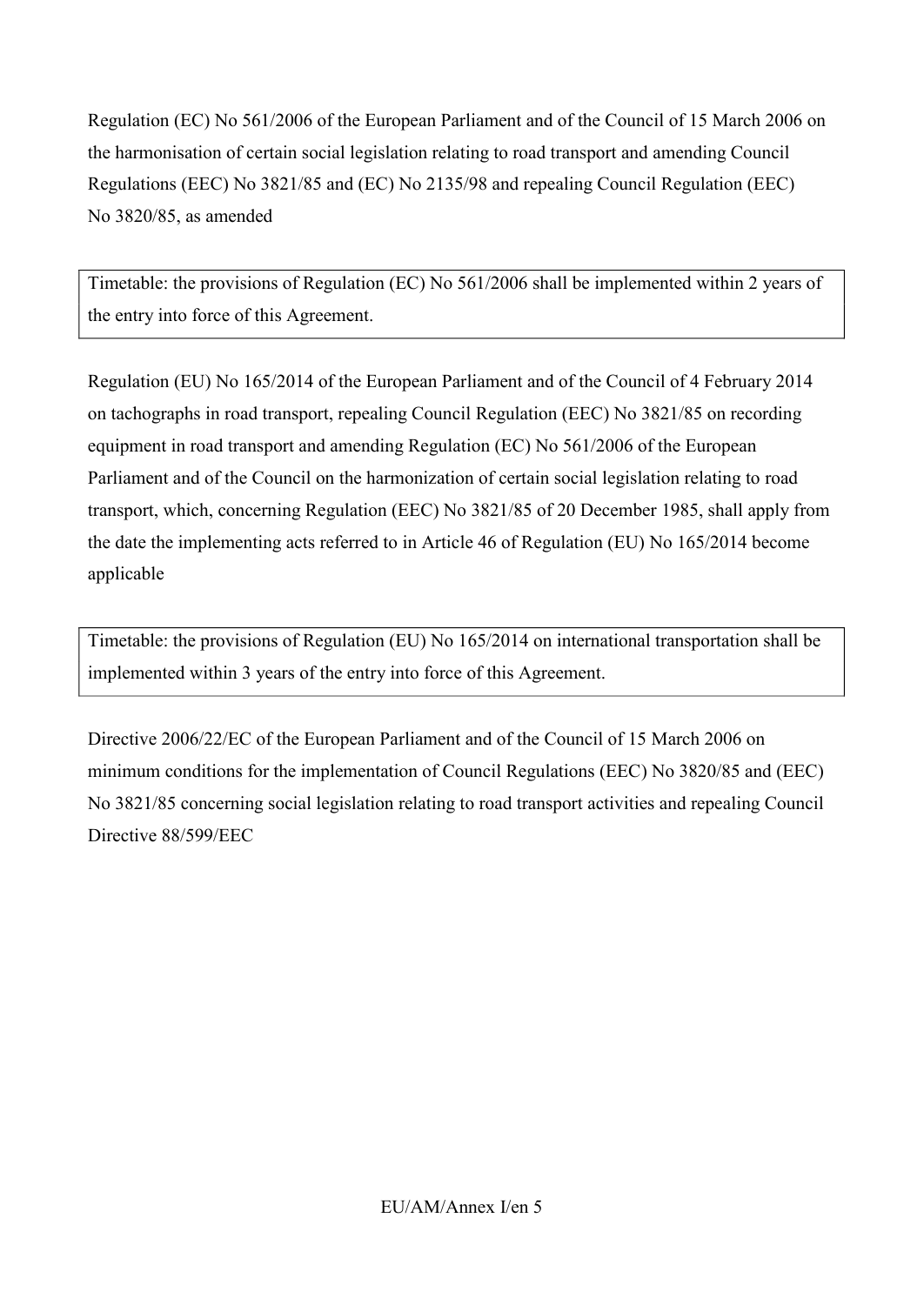Timetable: the provisions of Directive 2006/22/EC shall be implemented within 2 years of the entry into force of this Agreement to what refers to International transportation.

Regulation (EC) No 1071/2009 of the European Parliament and of the Council of 21 October 2009 establishing common rules concerning the conditions to be complied with to pursue the occupation of road transport operator and repealing Council Directive 96/26/EC, as amended

Timetable: the provisions of Regulation (EC) No 1071/2009 - Articles 3, 4, 5, 6, 7 (without the monetary value of the financial standing), Article 8 and Articles 10, 11, 12, 13, 14, 15 and Annex I to that Regulation shall be implemented within 8 years of the entry into force of this Agreement.

Directive 2002/15/EC of the European Parliament and of the Council of 11 March 2002 on the organisation of the working time of persons performing mobile road transport activities

Timetable: the provisions of Directive 2002/15/EC shall be implemented within 2 years of the entry into force of this Agreement.

Directive 2003/59/EC of the European Parliament and of the Council of 15 July 2003 on the initial qualification and periodic training of drivers of certain road vehicles for the carriage of goods or passengers, amending Council Regulation (EEC) 3820/85 and Council Directive 91/439/EEC and repealing Council Directive 76/914/EEC

Timetable: the provisions of Directive 2003/59/EC shall be implemented within 2 years of the entry into force of this Agreement.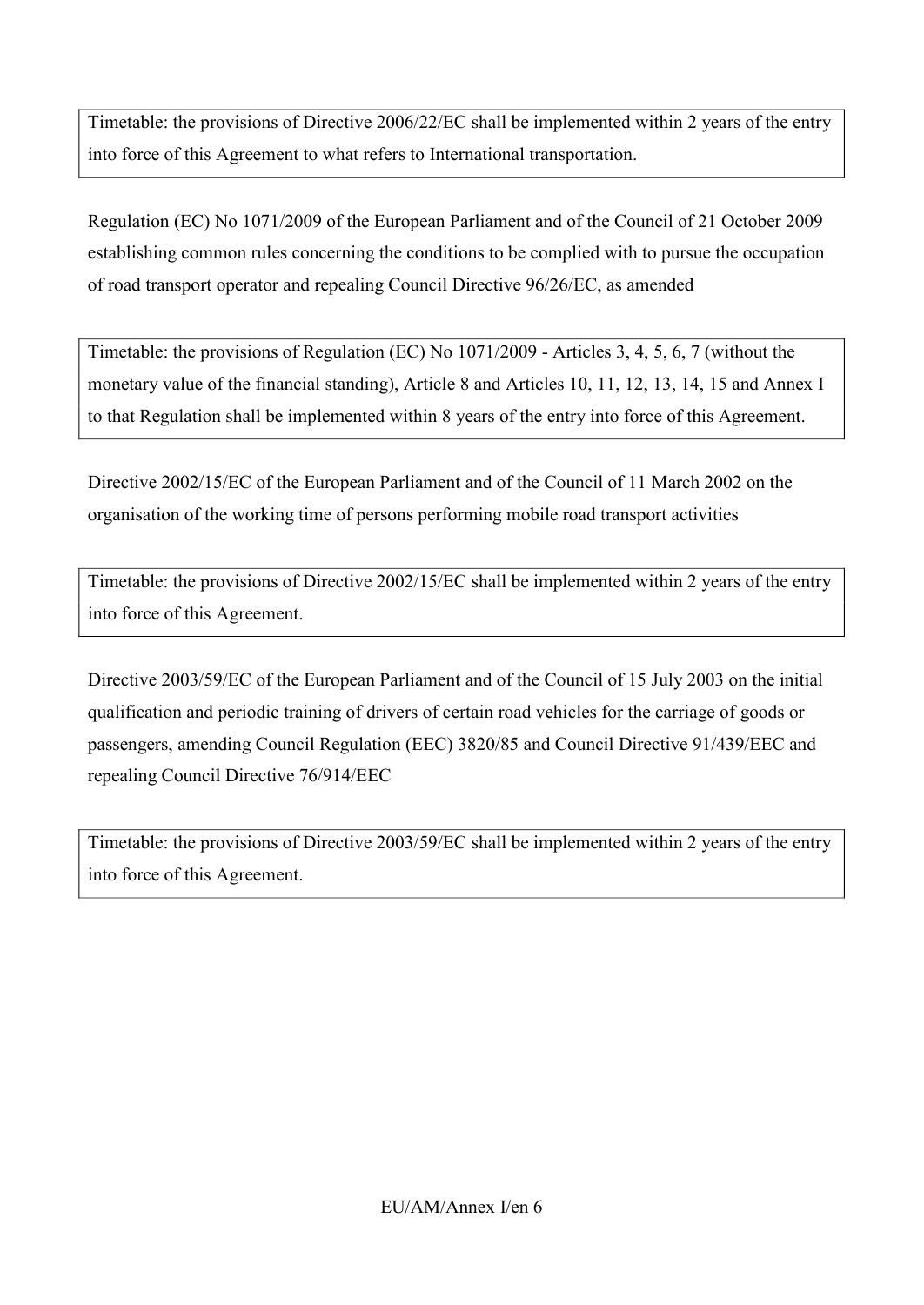## Fiscal conditions

Directive 1999/62/EC of the European Parliament and of the Council of 17 June 1999 on the charging of heavy goods vehicles for the use of certain infrastructures

Directive 2004/52/EC of the European Parliament and of the Council of 29 April 2004 on the interoperability of electronic road toll systems

Directive 2004/54/EC of the European Parliament and of the Council of 29 April 2004 on minimum safety requirements for tunnels in the Trans-European Road Network

Directive 2008/96/EC of the European Parliament and of the Council of 19 November 2008 on road infrastructure safety management

Timetable: the provisions of Directives 1999/62/EC, 2004/52/EC, 2004/54/EC and 2008/96/EC shall be implemented within 2 years of the entry into force of this Agreement.

Railway transport

Market and infrastructure access

Directive 2012/34/EU of the European Parliament and of the Council of 21 November 2012 establishing a single European railway area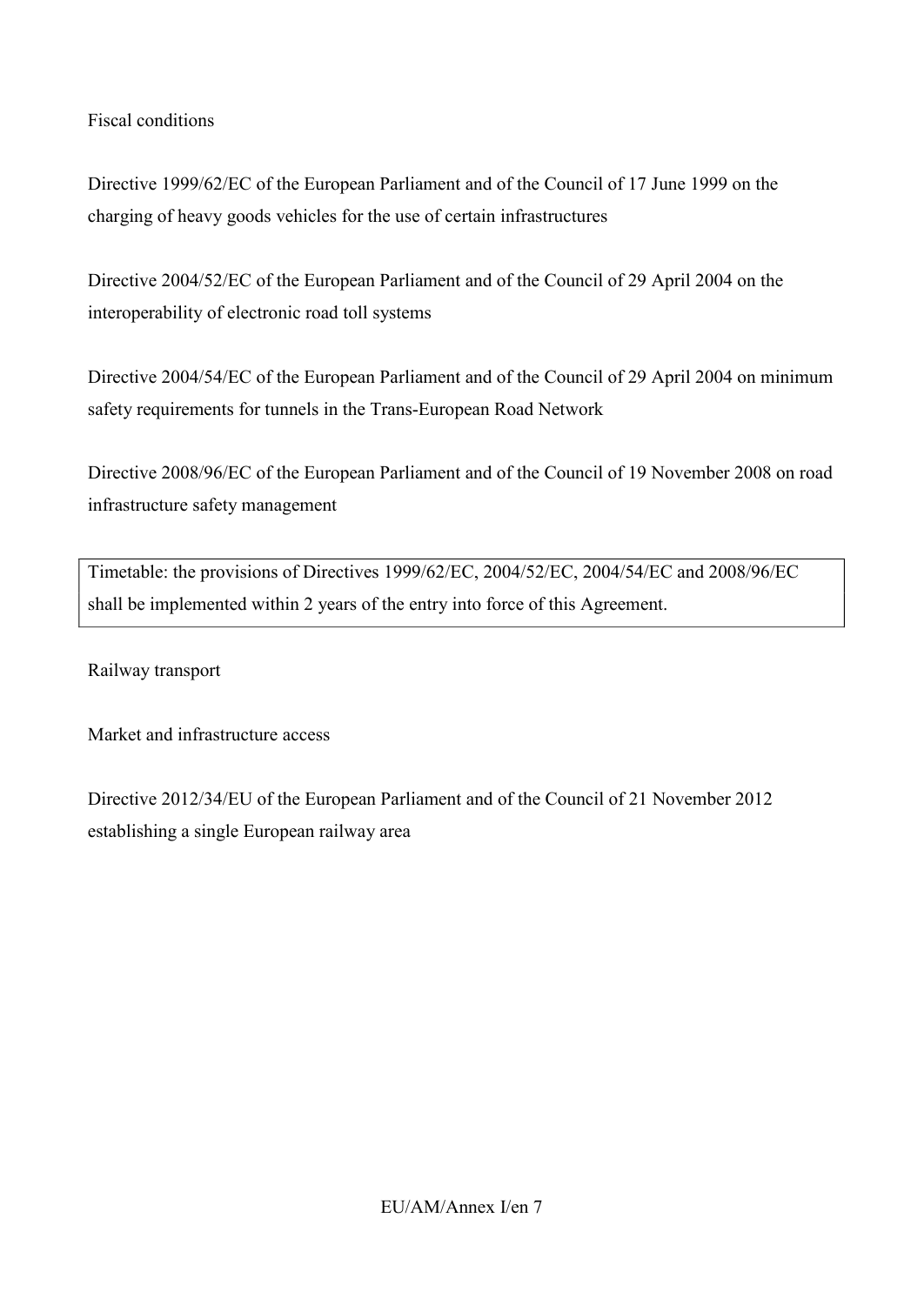The following provisions of that Directive shall apply:

- Introduction of management independence and improvement of the financial situation
- Separation between infrastructure management and transport operations
- Introduction of licences

Timetable: those provisions of Directive 2012/34/EU shall be implemented within 3 years of the entry into force of this Agreement.

Regulation (EU) No 913/2010 of the European Parliament and of the Council of 22 September 2010 concerning a European rail network for competitive freight, as amended

Timetable: the Partnership Council will decide upon timetable for the implementation of the provisions of Regulation (EU) No 913/2010 within 2 years of the entry into force of this Agreement.

Technical and safety conditions, interoperability

Directive 2004/49/EC of the European Parliament and of the Council of 29 April 2004 on safety on the Community's railways and amending Council Directive 95/18/EC on the licensing of railway undertakings and Directive 2001/14/EC on the allocation of railway infrastructure capacity and the levying of charges for the use of railway infrastructure and safety certification (Railway Safety Directive)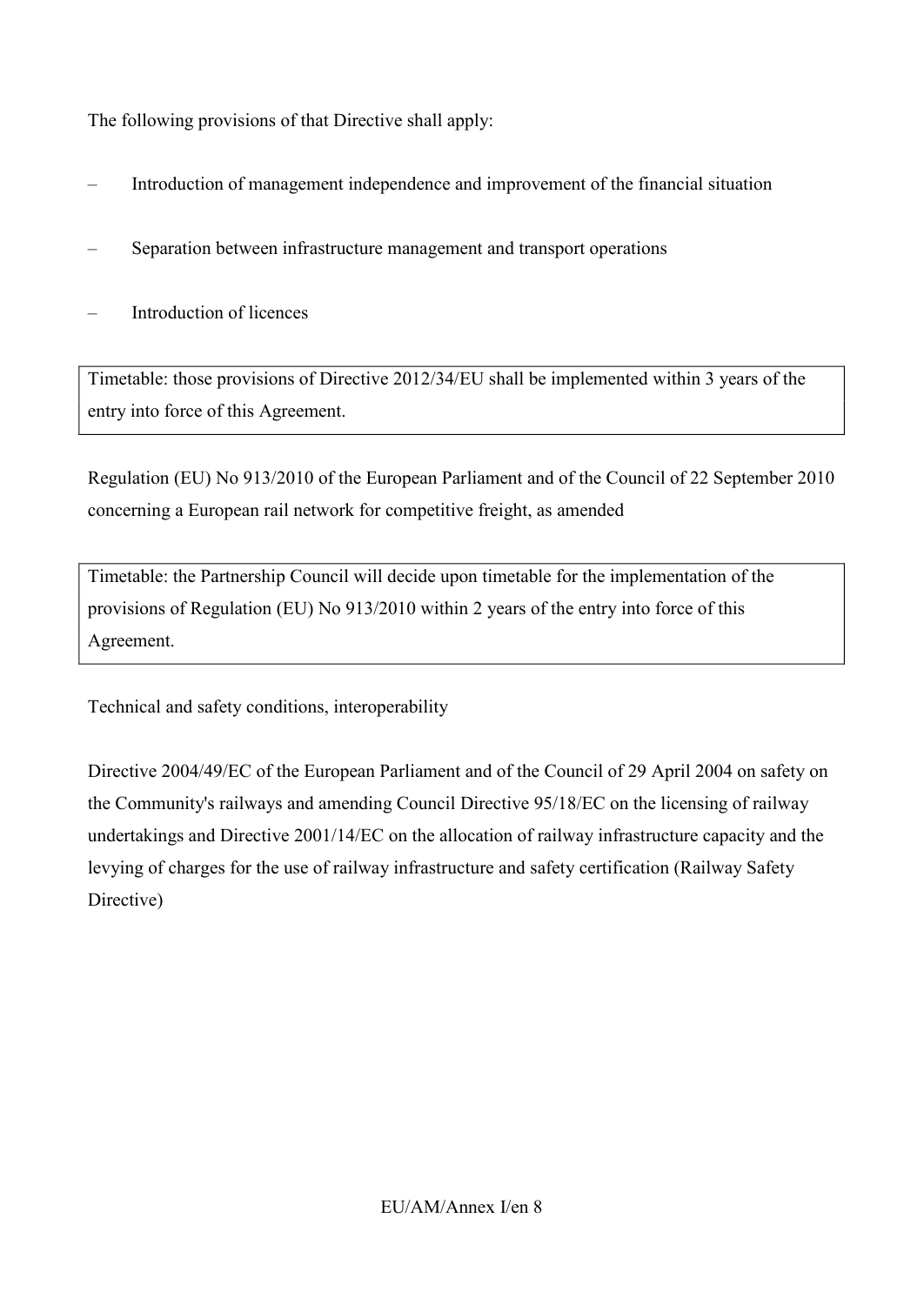Timetable: the provisions of Directive 2004/49/EC shall be implemented within 5 years of the entry into force of this Agreement.

Directive 2007/59/EC of the European Parliament and of the Council of 23 October 2007 on the certification of train drivers operating locomotives and trains on the railway system in the Community

Timetable: the provisions of Directive 2007/59/EC shall be implemented within 3 years of the entry into force of this Agreement.

Directive 2008/57/EC of the European Parliament and of the Council of 17 June 2008 on the interoperability of the rail system within the Community

Timetable: the provisions of Directive 2008/57/EC shall be implemented within 6 years of the entry into force of this Agreement.

Regulation (EC) 1370/2007 of the European Parliament and of the Council of 23 October 2007 on public passenger transport services by rail and by road and repealing Council Regulations (EEC) Nos 1191/69 and 1107/70

Timetable: the provisions of Regulation (EC) 1370/2007 shall be implemented within 2 years of the entry into force of this Agreement.

Regulation (EC) 1371/2007 of the European Parliament and of the Council of 23 October 2007 on rail passengers' rights and obligations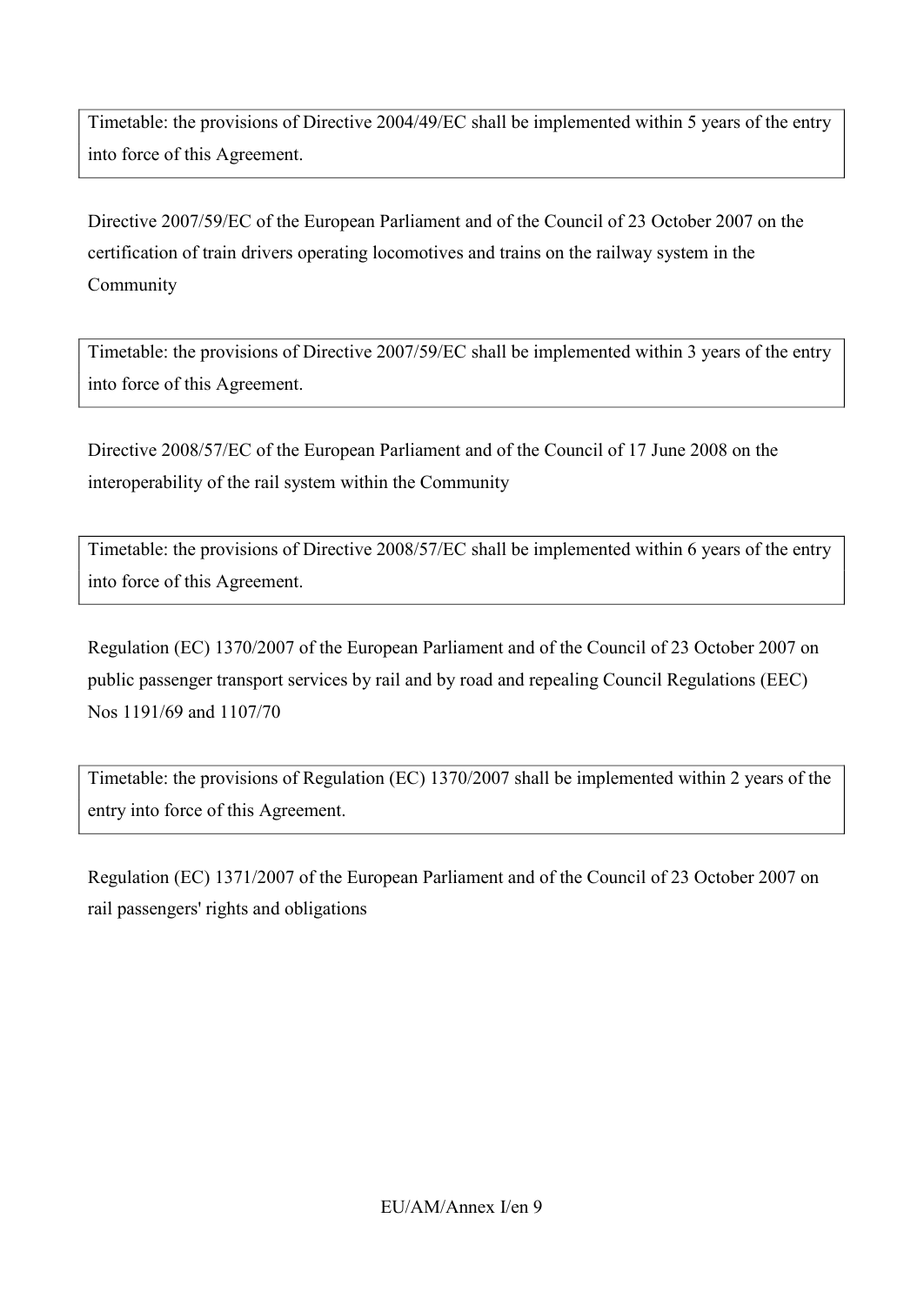Timetable: the provisions of Regulation (EC) 1371/2007 shall be implemented within 2 years of the entry into force of this Agreement.

## Combined transport

Council Directive 92/106/EEC of 7 December 1992 on the establishment of common rules for certain types of combined transport of goods between Member States

Timetable: the provisions of Directive 92/106/EEC shall be implemented within 3 years of the entry into force of this Agreement.

#### Air transport

- Conclude and implement a comprehensive Common Aviation Area Agreement.
- Without prejudice to the conclusion of the Common Aviation Area Agreement, ensure implementation and coordinated development of bilateral air services agreements between the Republic of Armenia and EU-Member States, as amended by the "horizontal agreement".

#### Maritime transport

Maritime safety – Flag state / classification societies

Directive 2009/15/EC of the European Parliament and of the Council of 23 April 2009 on common rules and standards for ship inspection and survey organisations and for the relevant activities of maritime administrations, as amended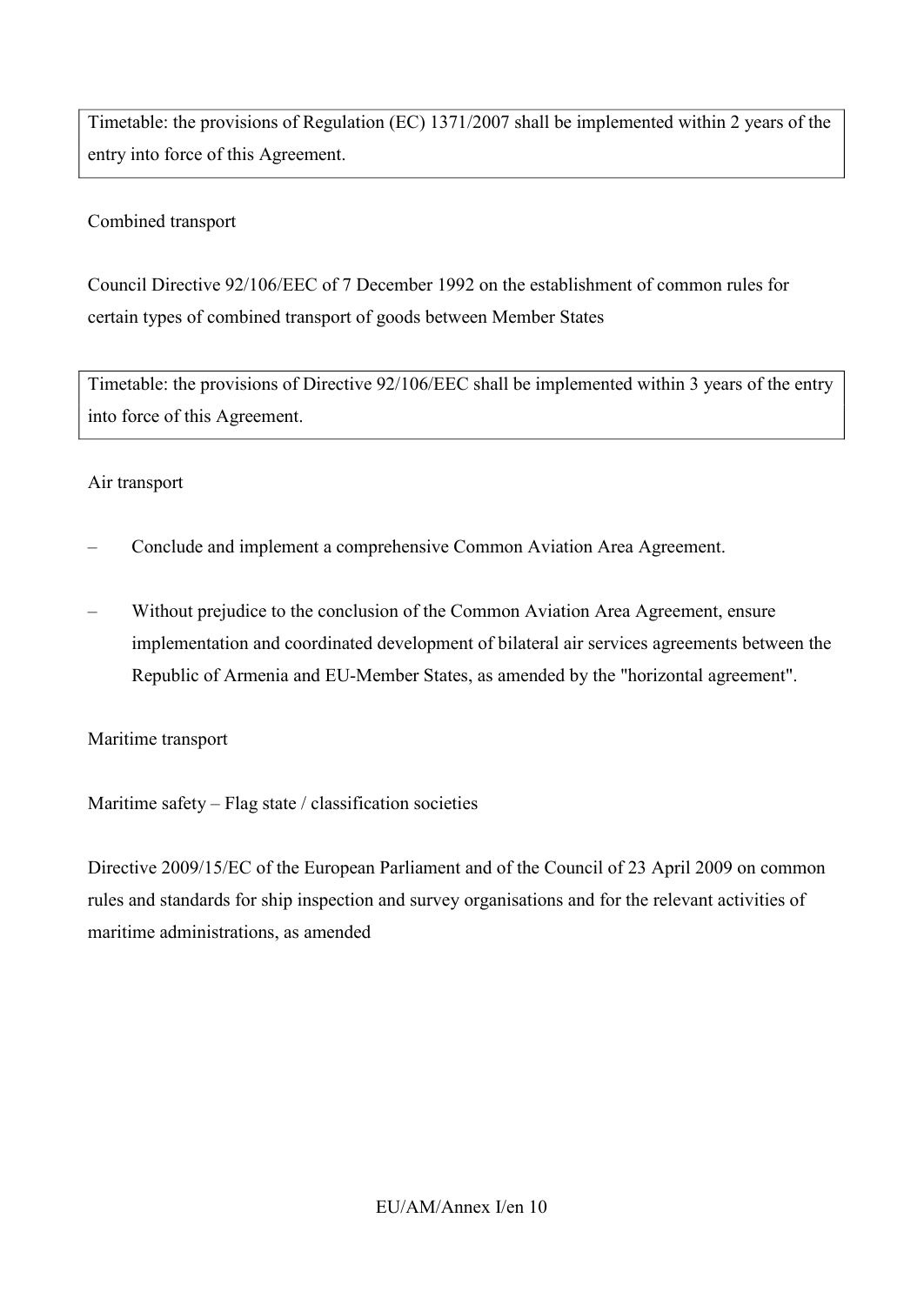Timetable: the provisions of Directive 2009/15/EC shall be implemented within 5 years of the entry into force of this Agreement.

Regulation (EC) No 391/2009 of the European Parliament and of the Council of 23 April 2009 on common rules and standards for ship inspection and survey organisations, as amended

Timetable: the provisions of Regulation (EC) No 391/2009 shall be implemented within 5 years of the entry into force of this Agreement.

Directive 2013/54/EU of the European Parliament and of the Council of 20 November 2013 concerning certain flag State responsibilities for compliance with and enforcement of the Maritime Labour Convention, 2006

Timetable: the provisions of Directive 2013/54/EU shall be implemented within 5 years of the entry into force of this Agreement.

Commission Regulation (EU) No 788/2014 of 18 July 2014 laying down detailed rules for the imposition of fines and periodic penalty payments and the withdrawal of recognition of ship inspection and survey organisations pursuant to Articles 6 and 7 of Regulation (EC) No 391/2009 of the European Parliament and of the Council

Timetable: the provisions of Regulation (EU) No 788/2014 shall be implemented within 5 years of the entry into force of this Agreement.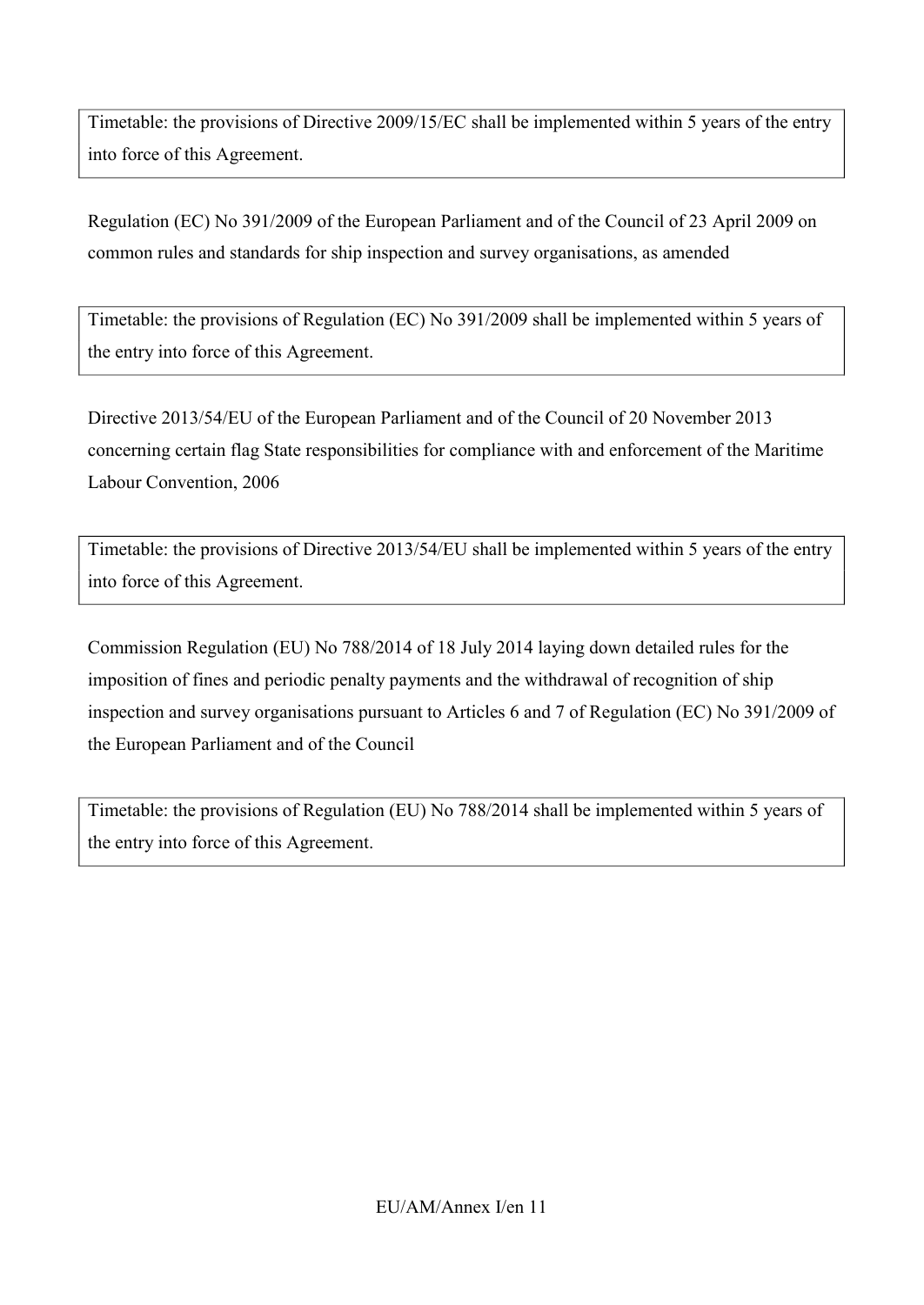Regulation (EC) No 789/2004 of the European Parliament and of the Council of 21 April 2004 on the transfer of cargo and passenger ships between registers within the Community and repealing Council Regulation (EEC) No 613/91, as amended

Timetable: the provisions of Regulation (EC) No 789/2004 shall be implemented within 5 years of the entry into force of this Agreement.

Flag State

Directive 2009/21/EC of the European Parliament and of the Council of 23 April 2009 on compliance with flag State requirements

Timetable: the provisions of Directive 2009/21/EC shall be implemented within 5 years of the entry into force of this Agreement.

Port State

Directive 2009/16/EC of the European Parliament and of the Council of 23 April 2009 on port State control, as amended

Timetable: the provisions of Directive 2009/16/EC shall be implemented within 5 years of the entry into force of this Agreement.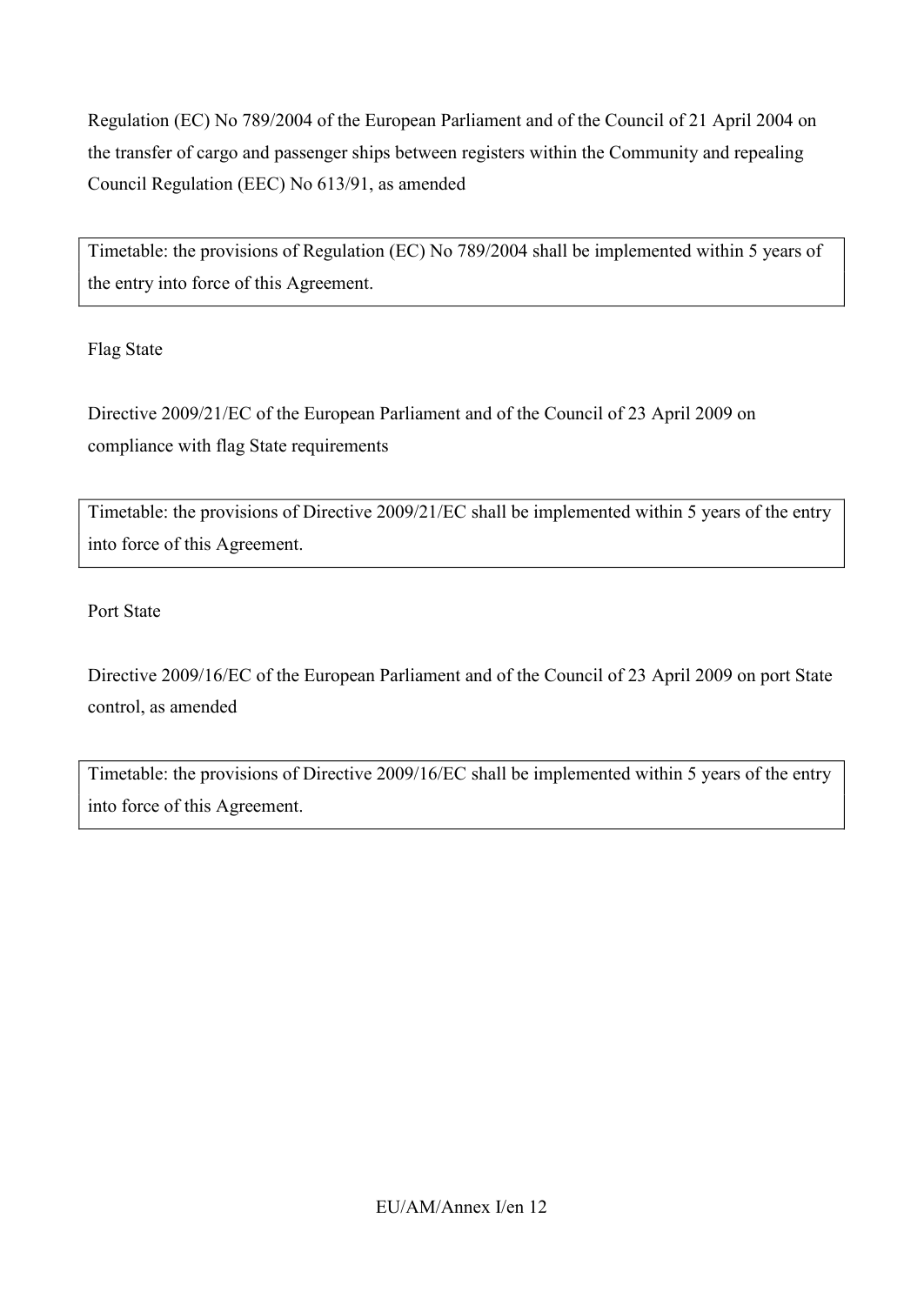Commission Regulation (EU) No 428/2010 of 20 May 2010 implementing Article 14 of Directive 2009/16/EC of the European Parliament and of the Council as regards expanded inspections of ships

Timetable: the provisions of Regulation (EU) No 428/2010 shall be implemented within 5 years of the entry into force of this Agreement.

Commission Regulation (EU) No 801/2010 of 13 September 2010 implementing Article 10(3) of Directive 2009/16/EC of the European Parliament and of the Council as regards the flag State criteria

Timetable: the provisions of Regulation (EU) No 801/2010 shall be implemented within 5 years of the entry into force of this Agreement.

Commission Regulation (EU) No 802/2010 of 13 September 2010 implementing Article 10(3) and Article 27 of Directive 2009/16/EC of the European Parliament and of the Council as regards company performance, as amended

Timetable: the provisions of Regulation (EU) No 802/2010 shall be implemented within 5 years of the entry into force of this Agreement.

Commission Directive 96/40/EC of 25 June 1996 establishing a common model for an identity card for inspectors carrying out port State control

Timetable: the provisions of Directive 96/40/EC shall be implemented within 5 years of the entry into force of this Agreement.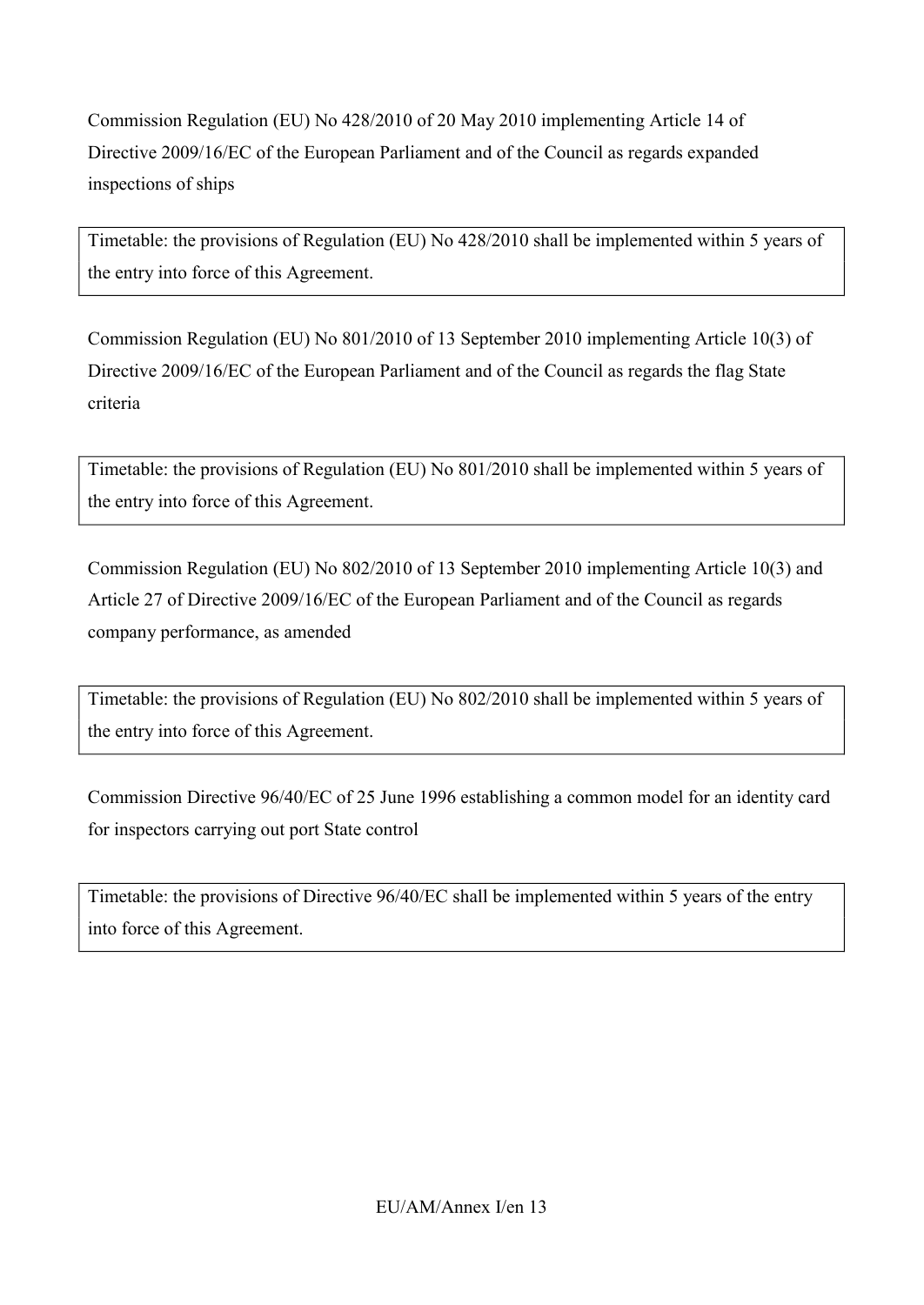Accident investigation

Directive 2009/18/EC of the European Parliament and of the Council of 23 April 2009 establishing the fundamental principles governing the investigation of accidents in the maritime transport sector and amending Council Directive 1999/35/EC and Directive 2002/59/EC of the European Parliament and of the Council

Timetable: the provisions of Directive 2009/18/EC shall be implemented within 5 years of the entry into force of this Agreement.

Commission Implementing Regulation (EU) No 651/2011 of 5 July 2011 adopting the rules of procedure of the permanent cooperation framework established by Member States in cooperation with the Commission pursuant to Article 10 of Directive 2009/18/EC of the European Parliament and of the Council

Timetable: the provisions of Regulation (EU) No 651/2011 shall be implemented within 5 years of the entry into force of this Agreement.

Commission Regulation (EU) No 1286/2011 of 9 December 2011 adopting a common methodology for investigating marine casualties and incidents developed pursuant to Article 5(4) of Directive 2009/18/EC of the European Parliament and of the Council

Timetable: the provisions of Regulation (EU) No 1286/2011 shall be implemented within 5 years of the entry into force of this Agreement.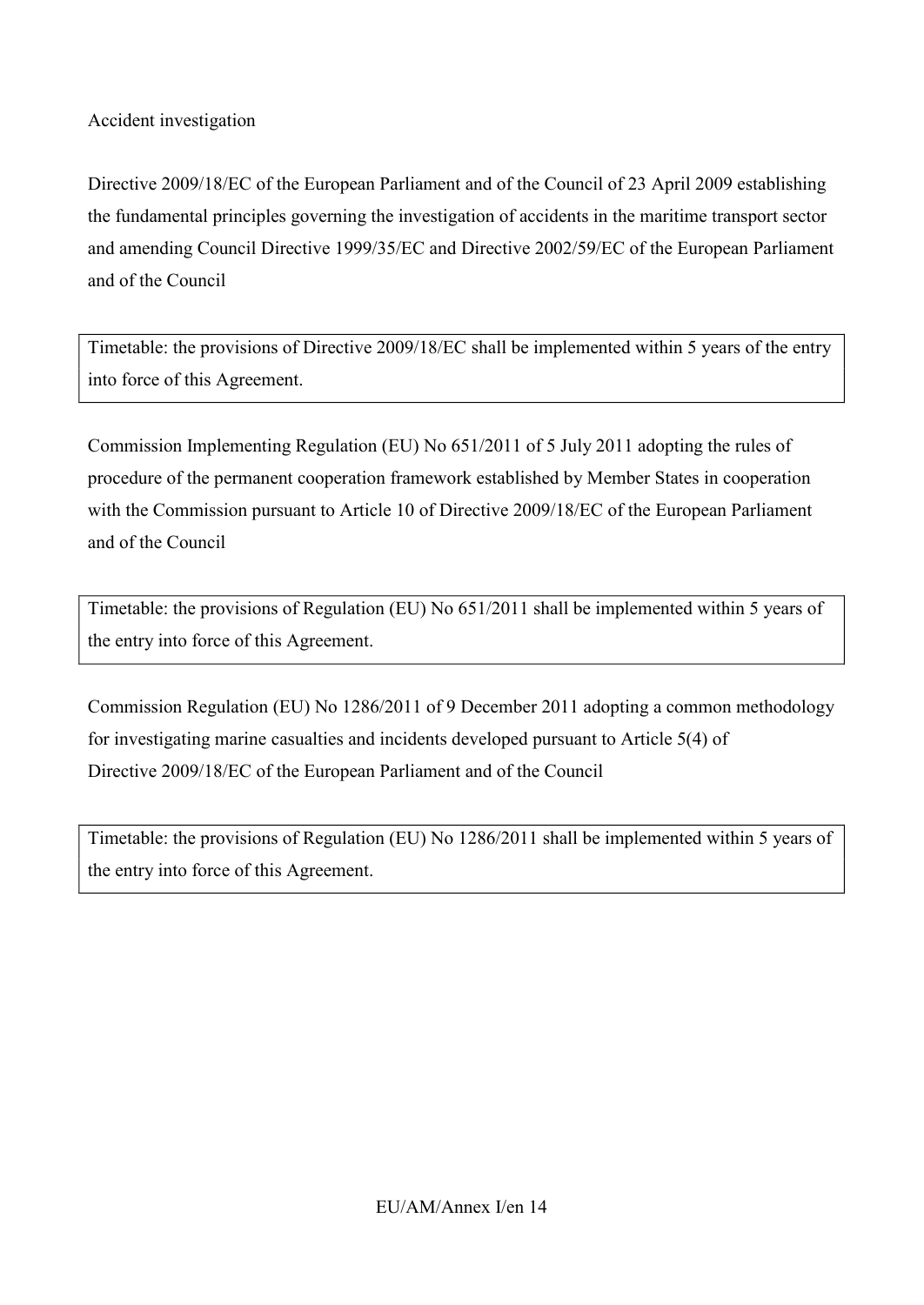Liability and insurance

Regulation (EC) No 392/2009 of the European Parliament and of the Council of 23 April 2009 on the liability of carriers of passengers by sea in the event of accidents

Timetable: the provisions of Regulation (EC) No 392/2009 shall be implemented within 5 years of the entry into force of this Agreement.

Directive 2009/20/EC of the European Parliament and of the Council of 23 April 2009 on the insurance of ship owners for maritime claims

Timetable: the provisions of Directive 2009/20/EC shall be implemented within 5 years of the entry into force of this Agreement.

Regulation (EC) No 336/2006 of the European Parliament and of the Council of 15 February 2006 on the implementation of the International Safety Management Code within the Community and repealing Council Regulation (EC) No 3051/95, as amended

Timetable: the provisions of Regulation (EC) No 336/2006 shall be implemented within 5 years of the entry into force of this Agreement.

Passenger ships

Directive 2009/45/EC of the European Parliament and of the Council of 6 May 2009 on safety rules and standards for passenger ships, as amended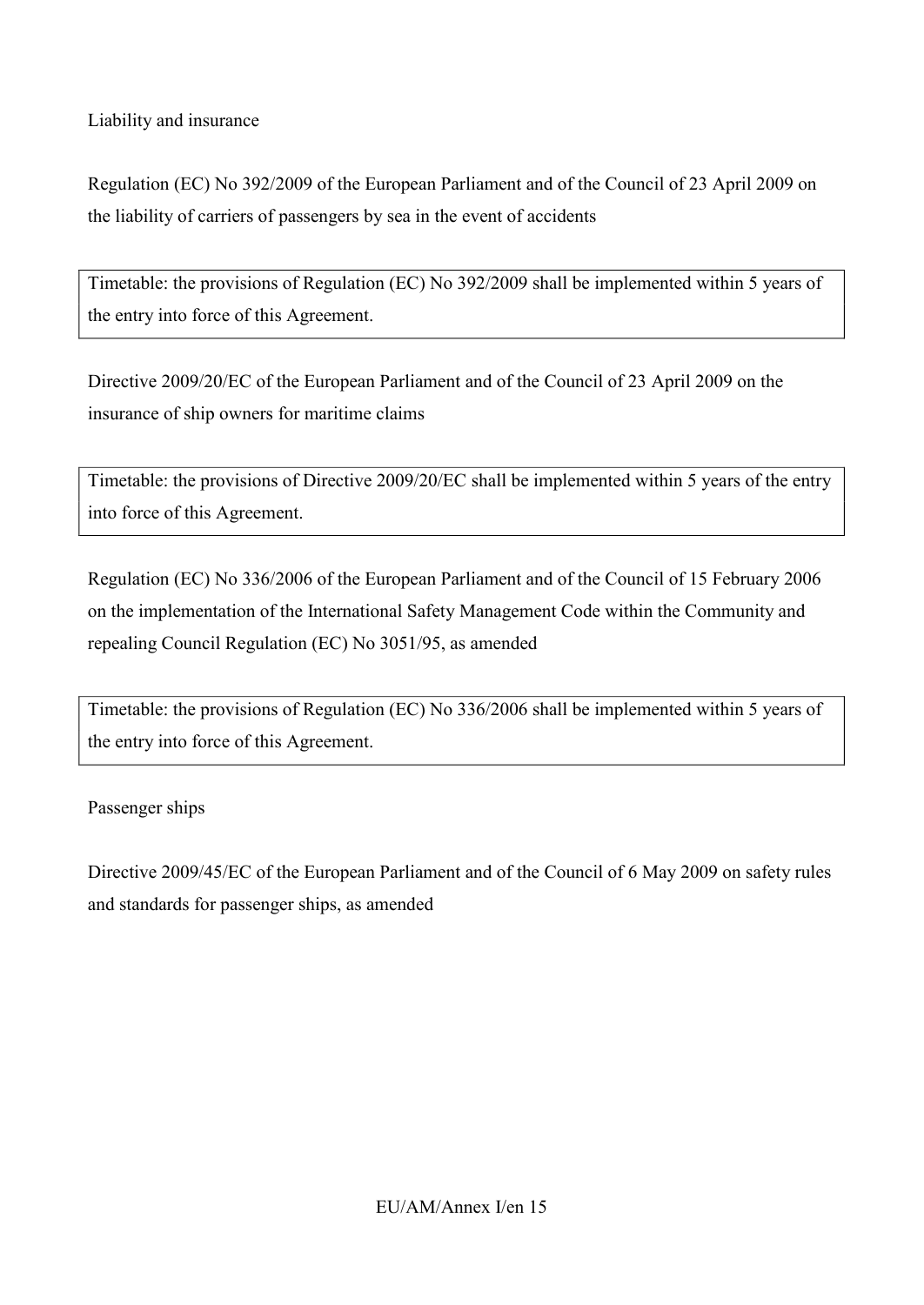Timetable: the provisions of Directive 2009/45/EC shall be implemented within 5 years of the entry into force of this Agreement.

Directive 2003/25/EC of the European Parliament and of the Council of 14 April 2003 on specific stability requirements for ro-ro passenger ships, as amended

Timetable: the provisions of Directive 2003/25/EC shall be implemented within 5 years of the entry into force of this Agreement.

Council Directive 1999/35/EC of 29 April 1999 on a system of mandatory surveys for the safe operation of regular ro-ro ferry and high-speed passenger craft services, as amended

Timetable: the provisions of Directive 1999/35/EC shall be implemented within 5 years of the entry into force of this Agreement.

Council Directive 98/41/EC of 18 June 1998 on the registration of persons sailing on board passenger ships operating to or from ports of the Member States of the Community

Timetable: the provisions of Directive 98/41/EC shall be implemented within 5 years of the entry into force of this Agreement.

Vessel traffic monitoring and reporting formalities

Directive 2002/59/EC of the European Parliament and of the Council of 27 June 2002 establishing a Community vessel traffic monitoring and information system and repealing Council Directive 93/75/EEC, as amended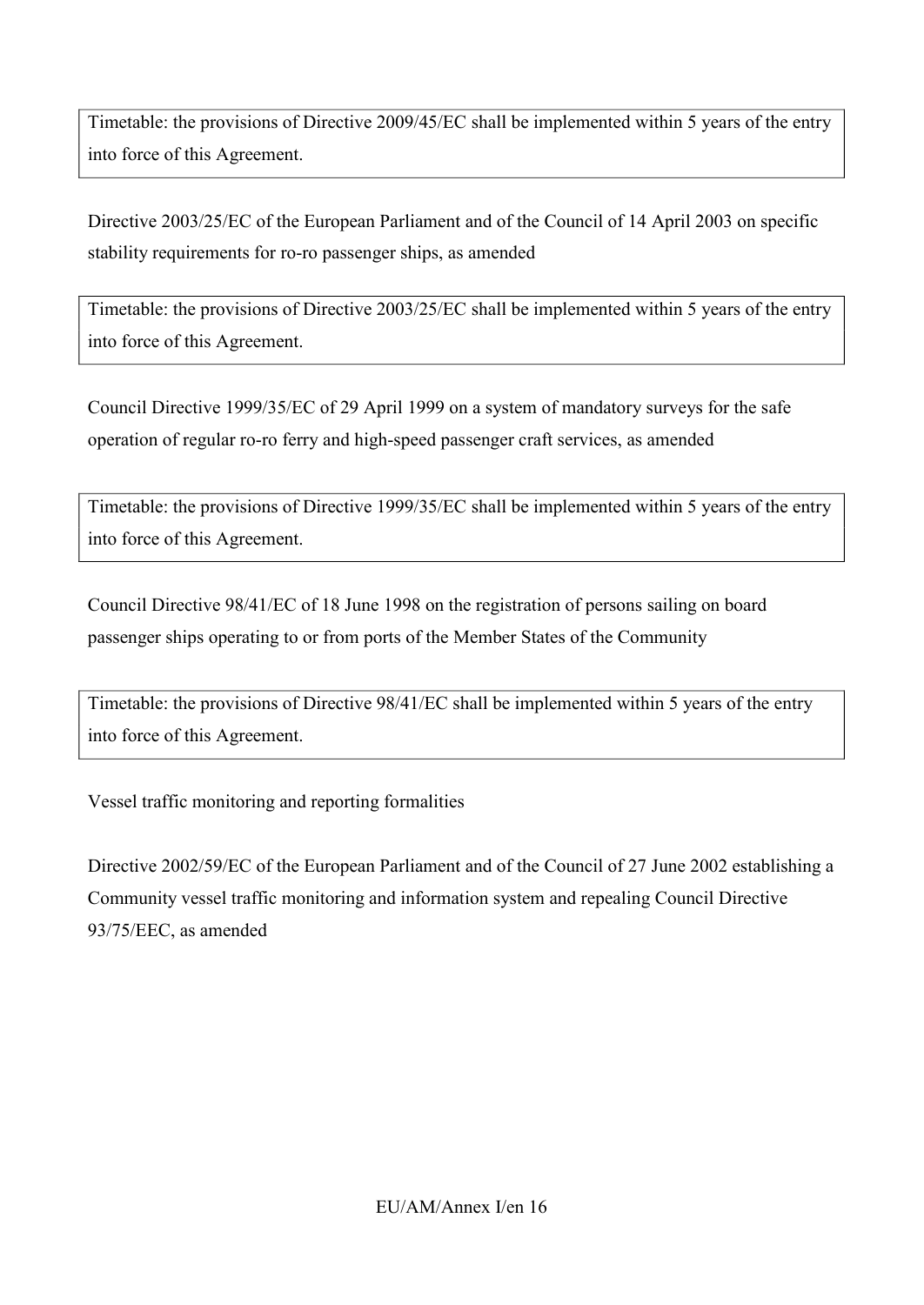Timetable: the provisions of Directive 2002/59/EC shall be implemented within 5 years of the entry into force of this Agreement.

Directive 2010/65/EU of the European Parliament and of the Council of 20 October 2010 on reporting formalities for ships arriving in and/or departing from ports of the Member States and repealing Directive 2002/6/EC

Timetable: the provisions of Directive 2010/65/EU shall be implemented within 5 years of the entry into force of this Agreement.

Technical safety requirements

Regulation (EU) No 530/2012 of the European Parliament and of the Council of 13 June 2012 on the accelerated phasing-in of double hull or equivalent design requirements for single hull oil tankers

Timetable of phasing-out single hull tankers will follow the schedule as specified in the MARPOL Convention

Directive 2014/90/EU of the European Parliament and of the Council of 23 July 2014 on marine equipment and repealing Council Directive 96/98/EC (as of 18 September 2016)

Timetable: the provisions of Directive 2014/90/EU shall be implemented within 5 years of the entry into force of this Agreement.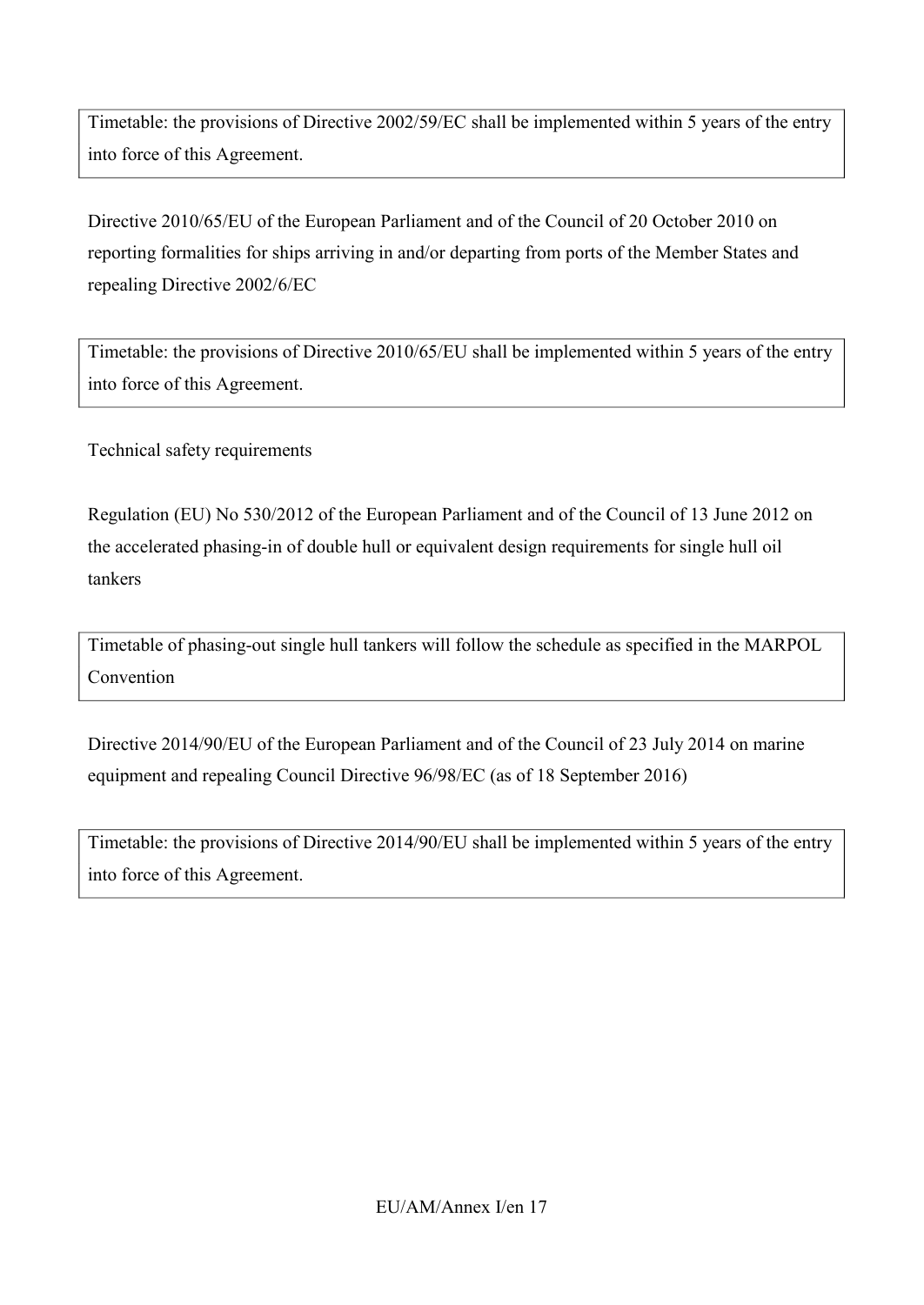Directive 2001/96/EC of the European Parliament and of the Council of 4 December 2001 establishing harmonised requirements and procedures for the safe loading and unloading of bulk carriers

Timetable: the provisions of Directive 2001/96/EC shall be implemented within 5 years of the entry force into force of this Agreement.

Council Regulation (EC) No 2978/94 of 21 November 1994 on the implementation of IMO resolution A.747(18) on the application of tonnage measurement of ballast spaces in segregated ballast oil tankers, as amended

Timetable: the provisions of Regulation (EC) No 2978/94 shall be implemented within 5 years of the entry into force of this Agreement.

Council Directive 97/70/EC of 11 December 1997 setting up a harmonised safety regime for fishing vessels of 24 metres in length and over, as amended

Timetable: the provisions of Directive 97/70/EC shall be implemented within 5 years of the entry into force of this Agreement.

**Crew** 

Directive 2008/106/EC of the European Parliament and of the Council of 19 November 2008 on the minimum level of training of seafarers, as amended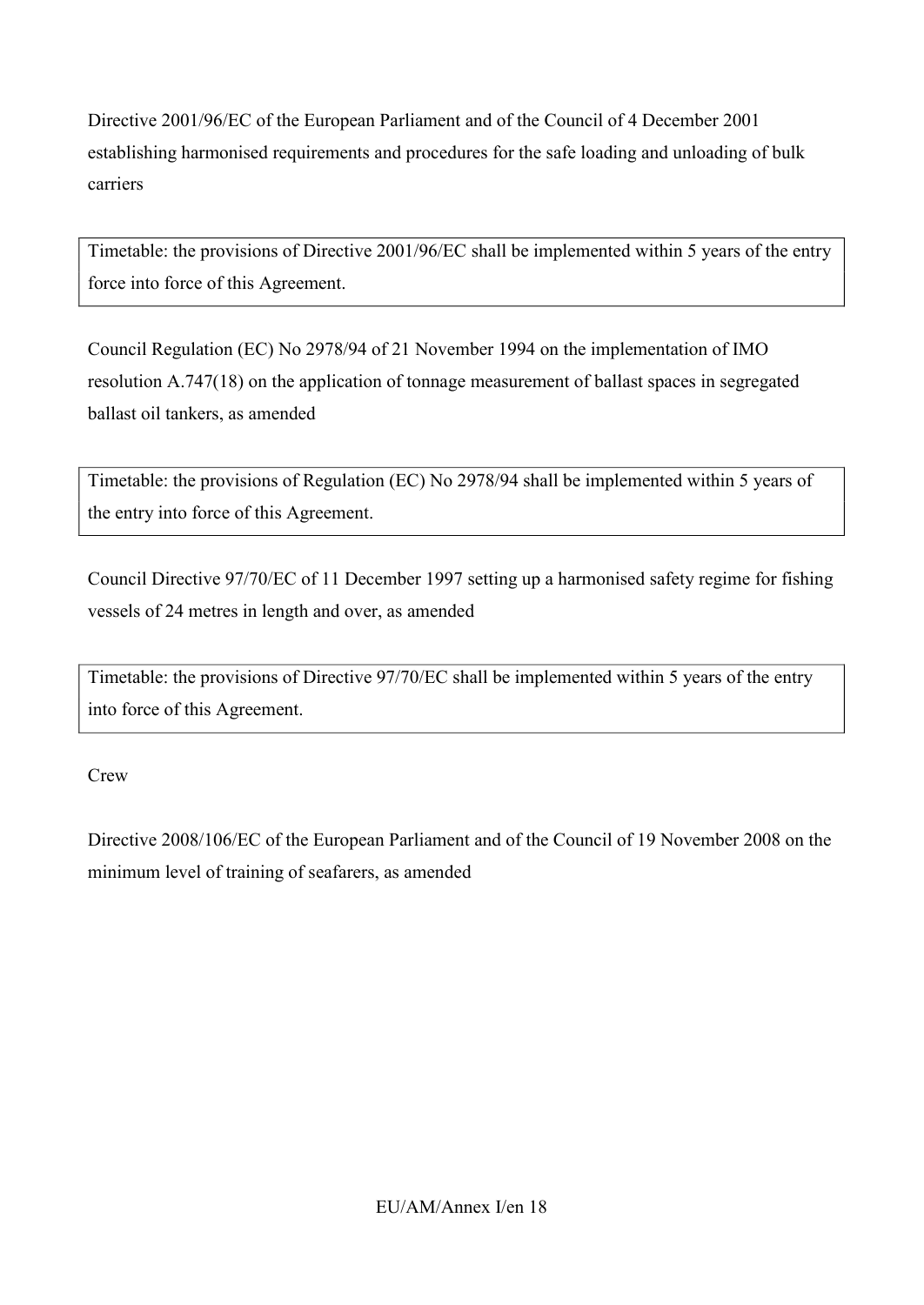Timetable: the provisions of Directive 2008/106/EC shall be implemented within 5 years of the entry into force of this Agreement.

Directive 2005/45/EC of the European Parliament and of the Council of 7 September 2005 on the mutual recognition of seafarers' certificate issued by the Member States and amending Directive 2001/25/EC

Timetable: the provisions of Directive 2005/45/EC shall be implemented within 5 years of the entry into force of this Agreement.

Council Directive 79/115/EEC of 21 December 1978 concerning pilotage of vessels by deep-sea pilots in the North Sea and English Channel

Timetable: the provisions of Directive 79/115/EEC shall be implemented within 5 years of the entry into force of this Agreement.

Environment

Regulation (EC) No 782/2003 of the European Parliament and of the Council of 14 April 2003 on the prohibition of organotin compounds on ships

Timetable: the provisions of Regulation (EC) No 782/2003 shall be implemented within 5 years of the entry into force of this Agreement.

Commission Regulation (EC) No 536/2008 of 13 June 2008 giving effect to Article 6(3) and Article 7 of Regulation (EC) No 782/2003 of the European Parliament and of the Council on the prohibition of organotin compounds on ships and amending that Regulation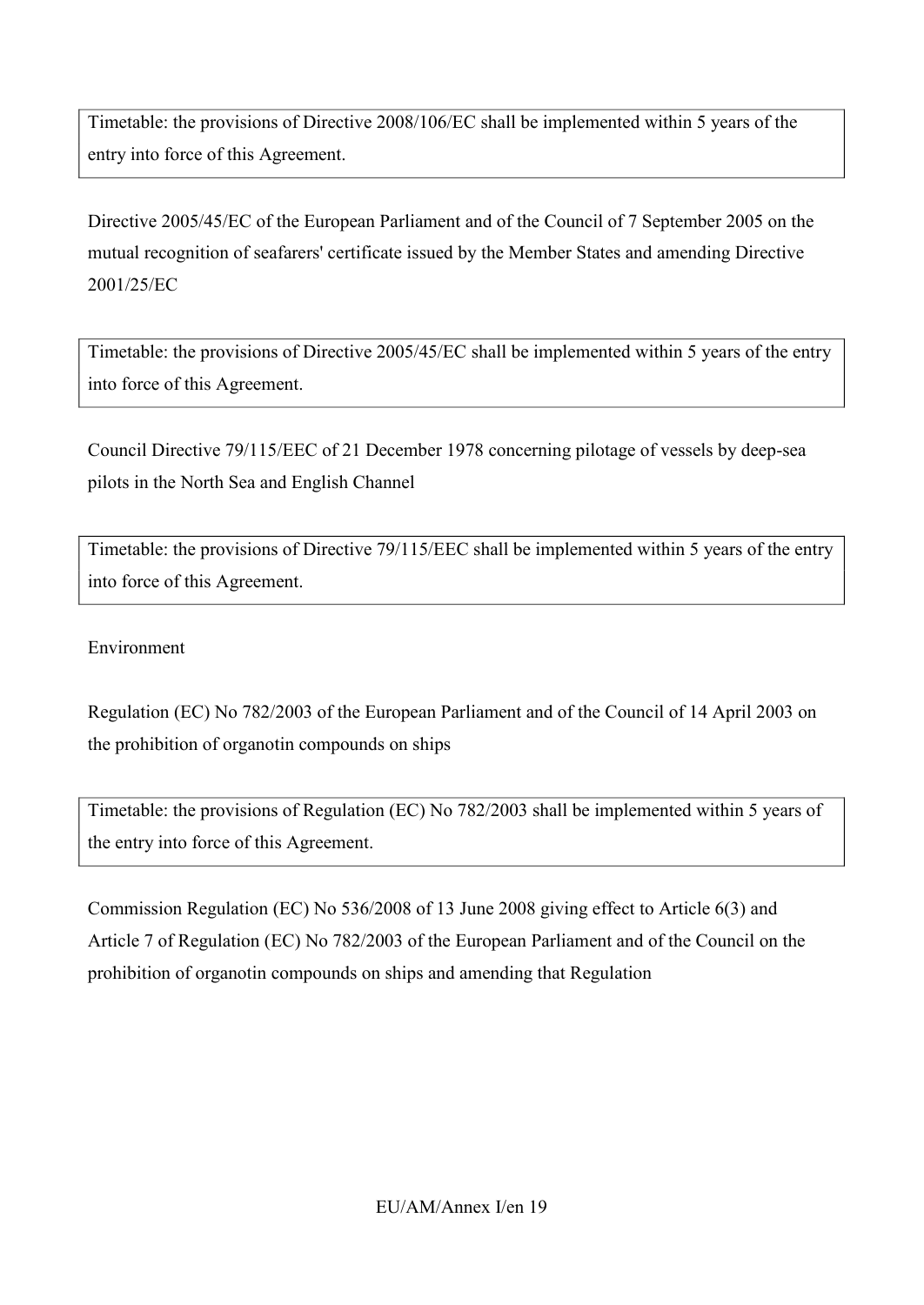Timetable: the provisions of Regulation (EC) No 536/2008 shall be implemented within 5 years of the entry into force of this Agreement.

Directive 2000/59/EC of the European Parliament and of the Council of 27 November 2000 on port reception facilities for ship-generated waste and cargo residue, as amended

Timetable: the provisions of Directive 2000/59/EC shall be implemented within 5 years of the entry into force of this Agreement.

Directive 2005/35/EC of the European Parliament and of the Council of 7 September 2005 on ship source pollution and on the introduction of penalties, including criminal penalties, for pollution offences

Timetable: the provisions of Directive 2005/35/EC shall be implemented within 5 years of the entry into force of this Agreement.

Regulation (EU) No 911/2014 of the European Parliament and of the Council of 23 July 2014 on multiannual funding for the action of the European Maritime Safety Agency in the field of response to marine pollution caused by ships and oil and gas installations

Timetable: the provisions of Regulation (EU) No 911/2014 shall be implemented within 5 years of the entry into force of this Agreement.

Council Directive 1999/32/EC of 26 April 1999 relating to a reduction in the sulphur content of certain liquid fuels and amending Directive 93/12/EEC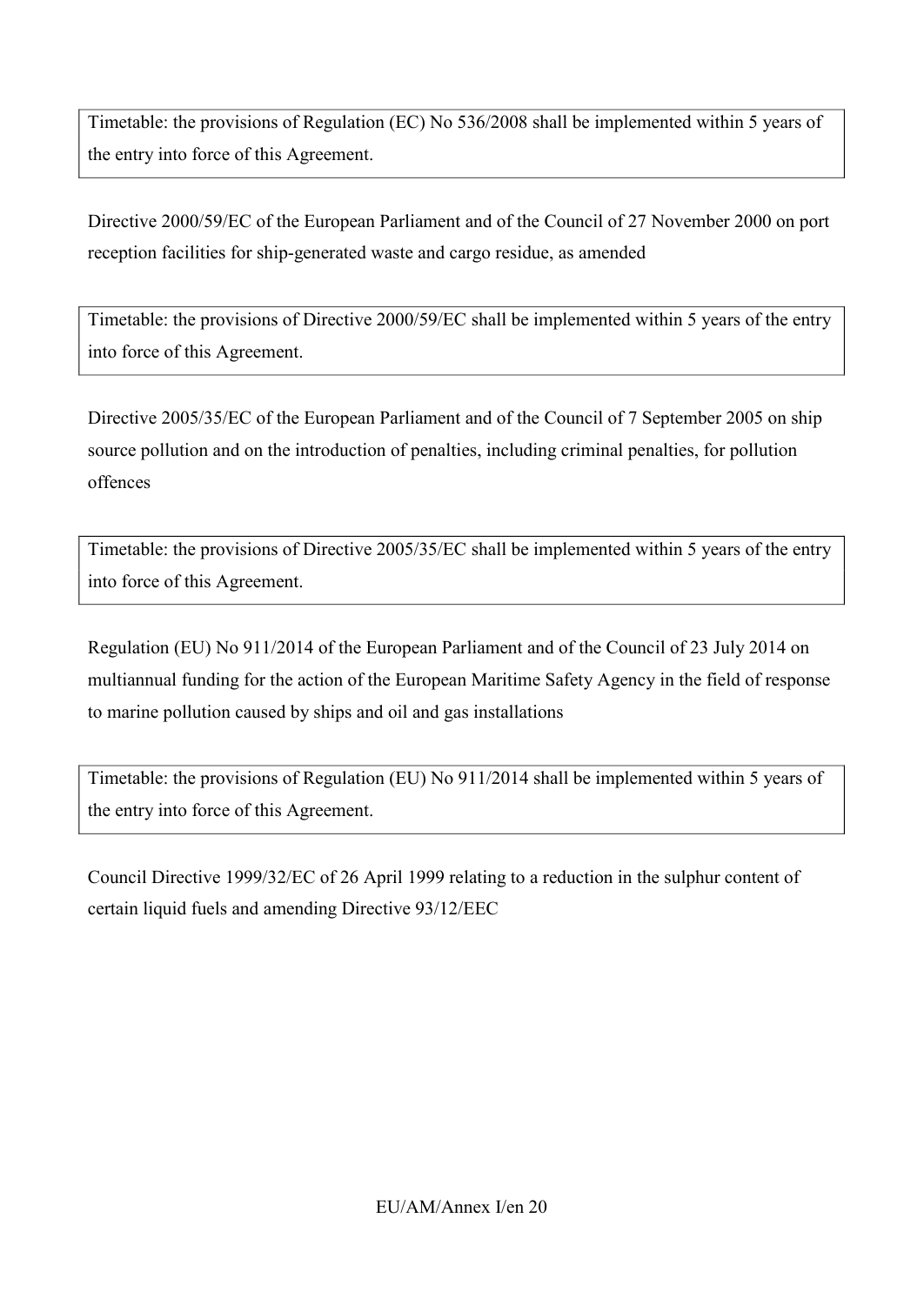Timetable: the provisions of Directive 1999/32/EC shall be implemented within 5 years of the entry into force of this Agreement.

Regulation (EU) 2015/757 of the European Parliament and of the Council of 29 April 2015 on the monitoring, reporting and verification of carbon dioxide emissions from maritime transport, and amending Directive 2009/16/EC

Timetable: the provisions of Regulation (EU) 2015/757 shall be implemented within 5 years of the entry into force of this Agreement.

Regulation (EU) No 1257/2013 of the European Parliament and of the Council of 20 November 2013 on ship recycling and amending Regulation (EC) No 1013/2006 and Directive 2009/16/EC

Timetable: the provisions of Regulation (EU) No 1257/2013 shall be implemented within 5 years of the entry into force of this Agreement.

European Maritime Safety Agency and Committee on Safe Seas and the Prevention of Pollution from Ships

Regulation (EU) 2016/1625 of the European Parliament and of the Council of 14 September 2016 amending Regulation (EC) No 1406/2002 establishing a European Maritime Safety Agency, as amended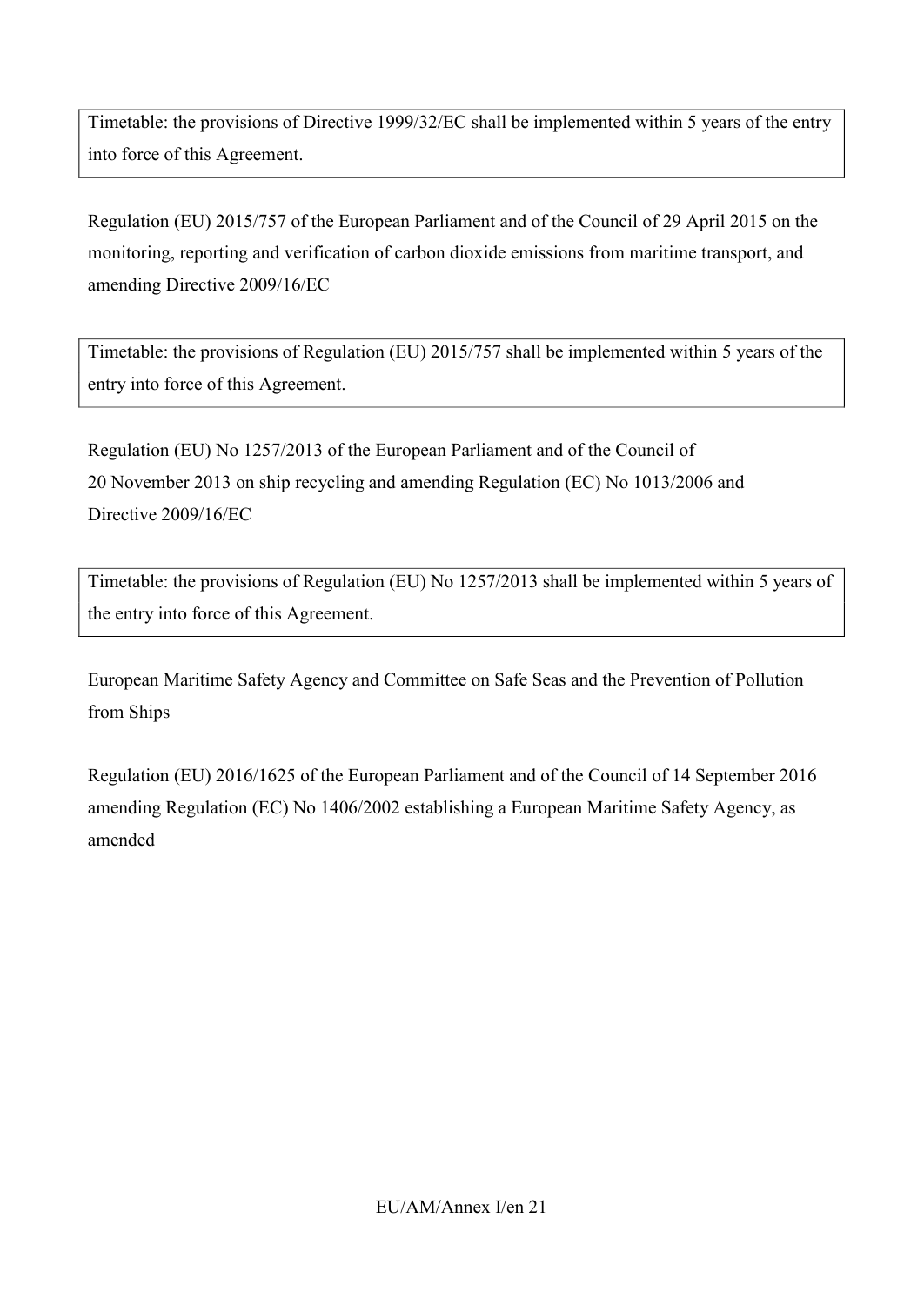Timetable: the provisions of Regulation (EU) 2016/1625 shall be implemented within 5 years of the entry into force of this Agreement.

Regulation (EC) No 2099/2002 of the European Parliament and of the Council of 5 November 2002 establishing a Committee on Safe Seas and the Prevention of Pollution from Ships (COSS) and amending the Regulations on maritime safety and the prevention of pollution from ships, as amended

Timetable: the provisions of Regulation (EC) No 2099/2002 shall be implemented within 5 years of the entry into force of this Agreement.

## Social conditions

Council Directive 92/29/EEC of 31 March 1992 on the minimum safety and health requirements for improved medical treatment on board vessels

Timetable: the provisions of Directive 92/29/EEC shall be implemented within 5 years of the entry into force of this Agreement.

Council Directive 1999/63/EC of 21 June 1999 concerning the Agreement on the organisation of working time of seafarers concluded by the European Community Shipowners' Association (ECSA) and the Federation of Transport Workers' Unions in the European Union (FST) – Annex: European Agreement on the organisation of working time of seafarers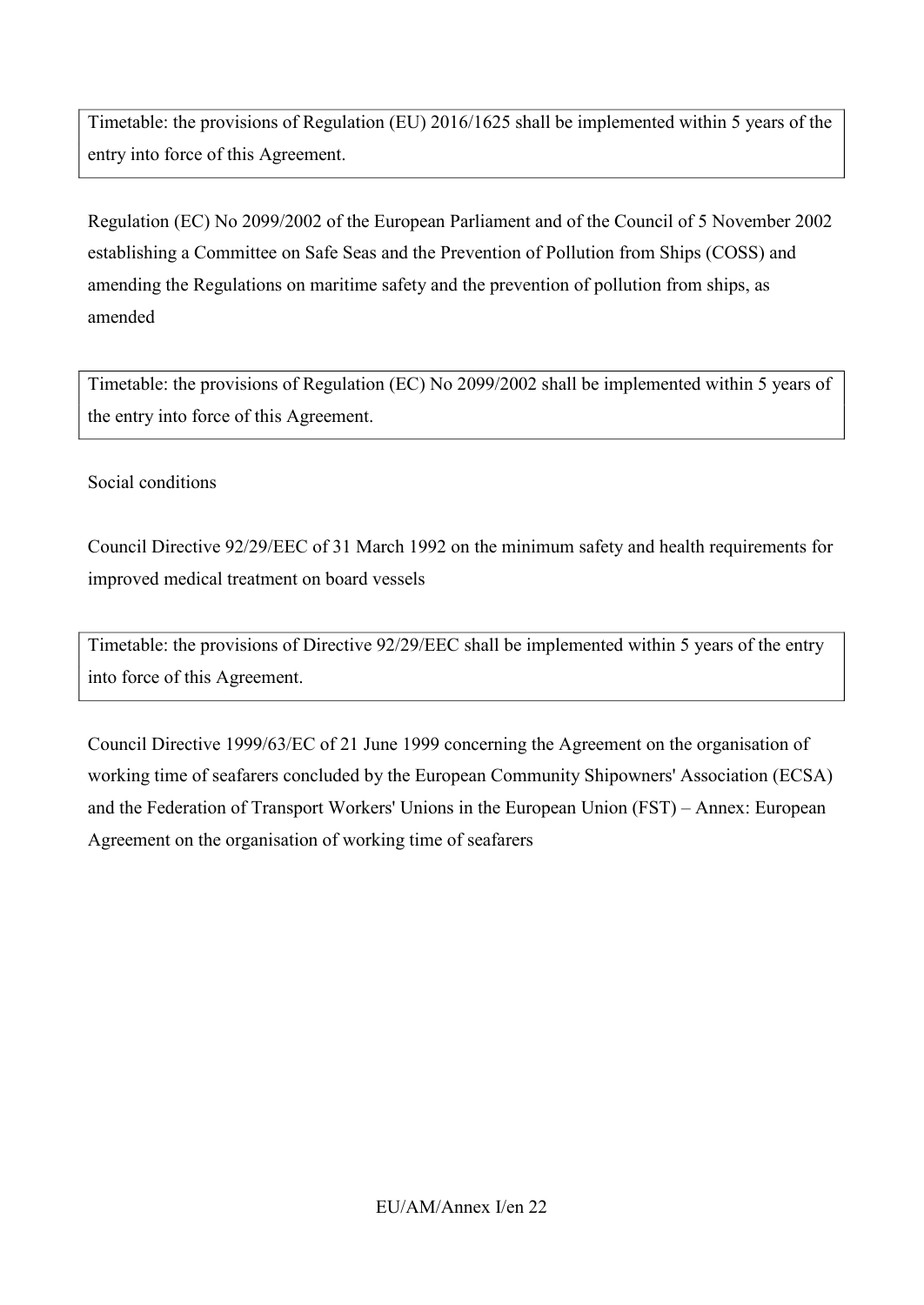Timetable: the provisions of Directive 1999/63/EC shall be implemented within 5 years of the entry into force of this Agreement.

Directive 1999/95/EC of the European Parliament and of the Council of 13 December 1999 concerning the enforcement of provisions in respect of seafarers' hours of work on board ships calling at Community ports

Timetable: the provisions of Directive 1999/95/EC shall be implemented within 5 years of the entry into force of this Agreement.

 $\_$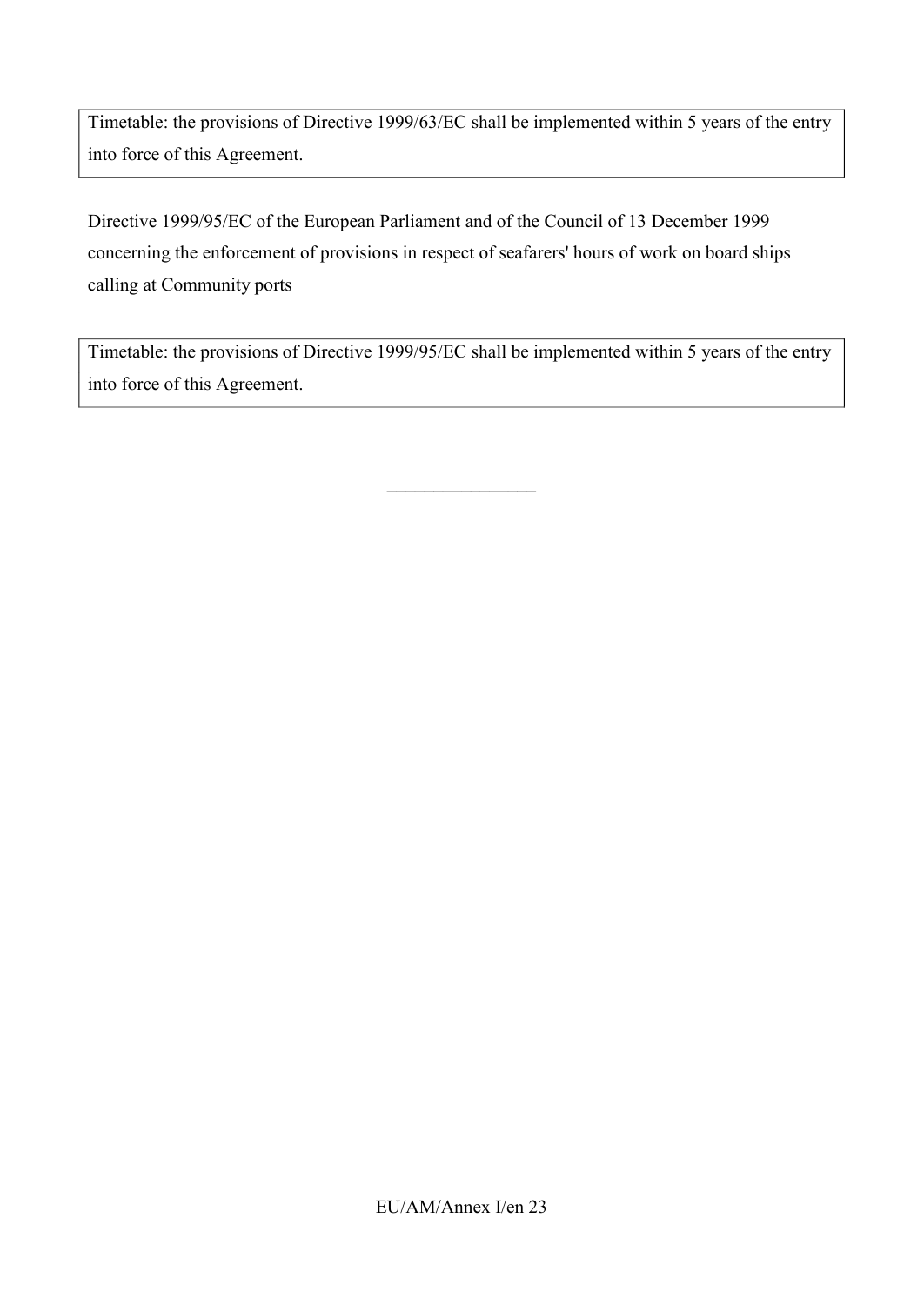## to CHAPTER 2: ENERGY of TITLE V: OTHER COOPERATION POLICIES

The Republic of Armenia undertakes to gradually approximate its legislation to the following legislation of the European Union within the stipulated timeframes.

## Electricity

Directive 2009/72/EC of the European Parliament and of the Council of 13 July 2009 concerning common rules for the internal market in electricity and repealing Directive 2003/54/EC

Timetable: the provisions of Directive 2009/72/EC shall be implemented within 8 years of the entry into force of this Agreement.

However, in the case of Articles 3, 6, 13, 15, 33 and 38, the Partnership Council will set, in due course, a specific timeline for implementation.

Regulation (EC) No 714/2009 of the European Parliament and of the Council of 13 July 2009 on conditions for access to the network for cross-border exchanges in electricity, and repealing Regulation (EC) No 1228/2003

The Partnership Council will set in due course a specific timeline for the implementation of Regulation (EC) No 714/2009.

Directive 2005/89/EC of the European Parliament and of the Council of 18 January 2006 concerning measures to safeguard security of electricity supply and infrastructure investment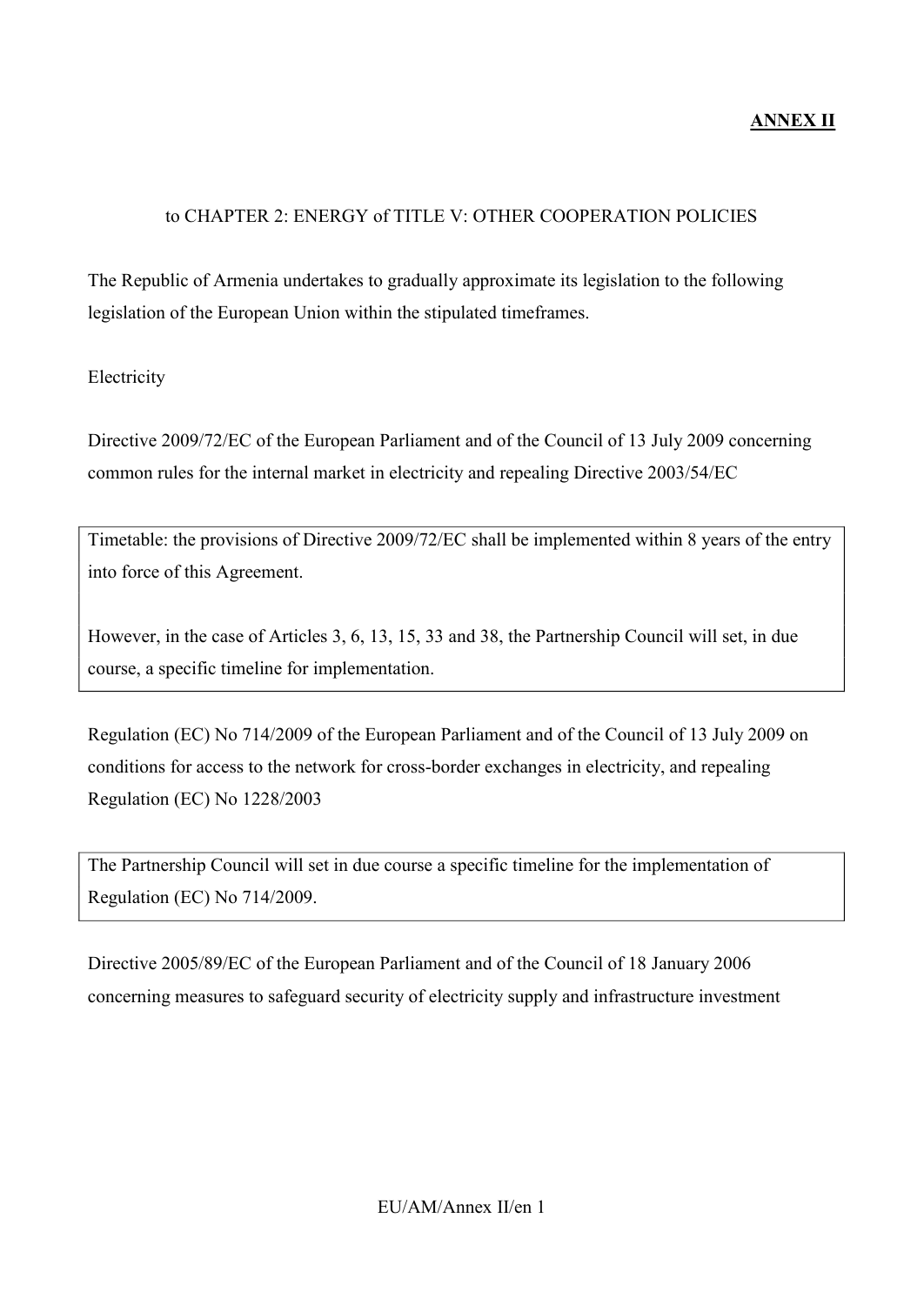Timetable: the provisions of Directive 2005/89/EC shall be implemented within 6 years of the entry into force of this Agreement.

Oil

Council Directive 2009/119/EC of 14 September 2009 imposing an obligation on Member States to maintain minimum stocks of crude oil and/or petroleum products

Timetable: the provisions of Directive 2009/119/EC shall be implemented within 5 years of the entry into force of this Agreement.

# Infrastructure

Regulation (EU) No 256/2014 of the European Parliament and of the Council of 26 February 2014 concerning the notification to the Commission of investment projects in energy infrastructure within the European Union, replacing Council Regulation (EU, Euratom) No 617/2010 and repealing Council Regulation (EC) No 736/96

Timetable: the provisions of Regulation (EU) No 256/2014 shall be implemented within 3 years of the entry into force of this Agreement.

Implementing Regulation:

– Commission Implementing Regulation (EU) No 1113/2014 of 16 October 2014 establishing the form and technical details of the notification referred to in Articles 3 and 5 of Regulation (EU) No 256/2014 of the European Parliament and of the Council and repealing Commission Regulations (EC) No 2386/96 and (EU, Euratom) No 833/2010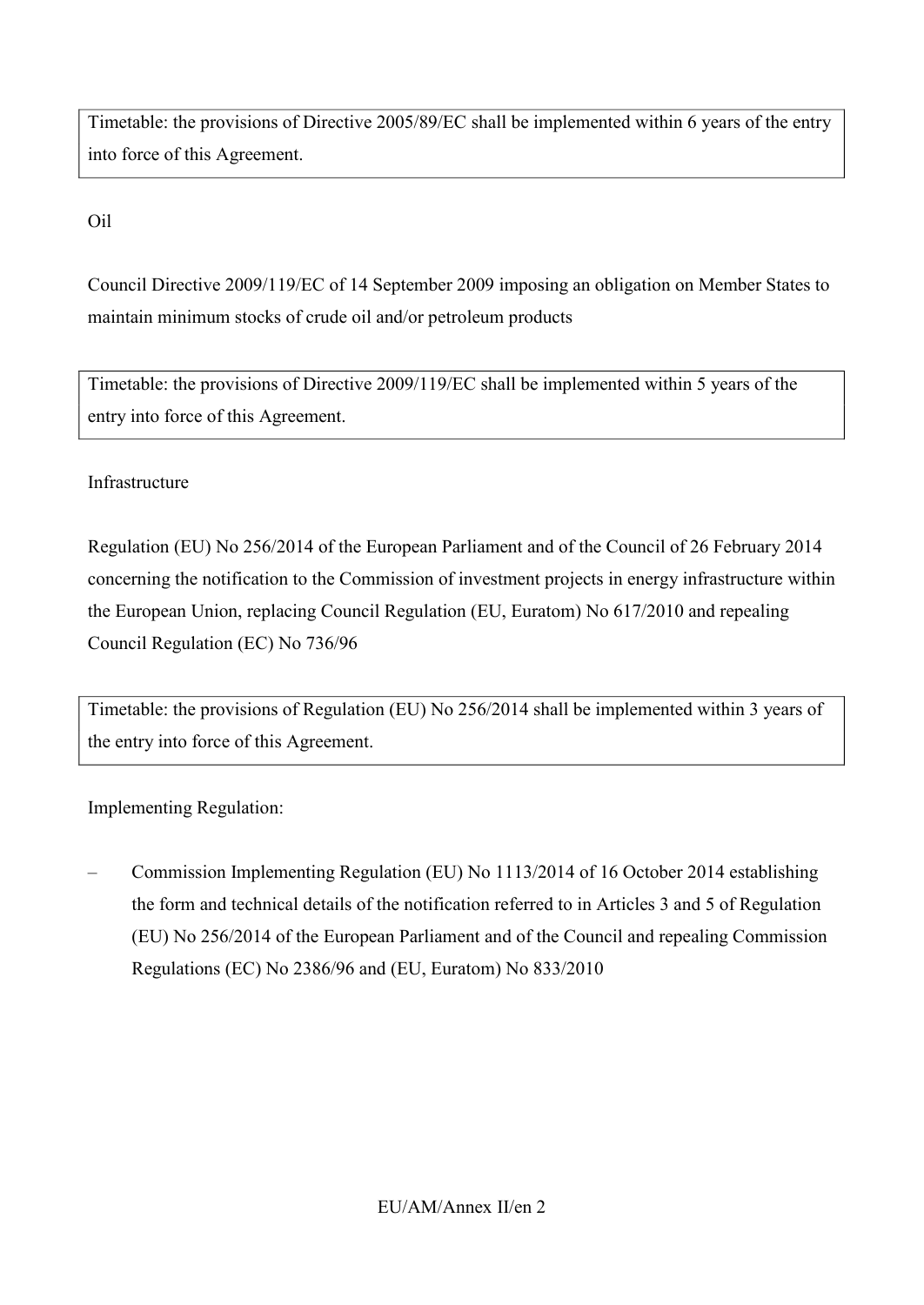Timetable: the provisions of Implementing Regulation (EU) No 1113/2014 shall be implemented within 3 years of the entry into force of this Agreement.

Prospection and exploration of hydrocarbons

<span id="page-26-1"></span>Directive 94/22/EC of the European Parliament and of the Council of 30 May 1994 on the conditions for granting and using authorisations for the prospection, exploration and production of hydrocarbons**[1](#page-26-0)**

Timetable: the provisions of Directive 94/22/EC shall be implemented within 3 years of the entry into force of this Agreement.

Energy efficiency

Directive 2012/27/EU of the European Parliament and of the Council of 25 October 2012 on energy efficiency, amending Directives 2009/125/EC and 2010/30/EU and repealing Directives 2004/8/EC and 2006/32/EC

Timetable: the provisions of Directive 2012/27/EU shall be implemented within 4 years of the entry into force of this Agreement.

<span id="page-26-0"></span><sup>-</sup>**[1](#page-26-1)** Elements of Article 4 that are relevant to the energy proposals in the FTA negotiations will be discussed in the context of those negotiations. If necessary reservations are identified, these will be reflected in this Annex.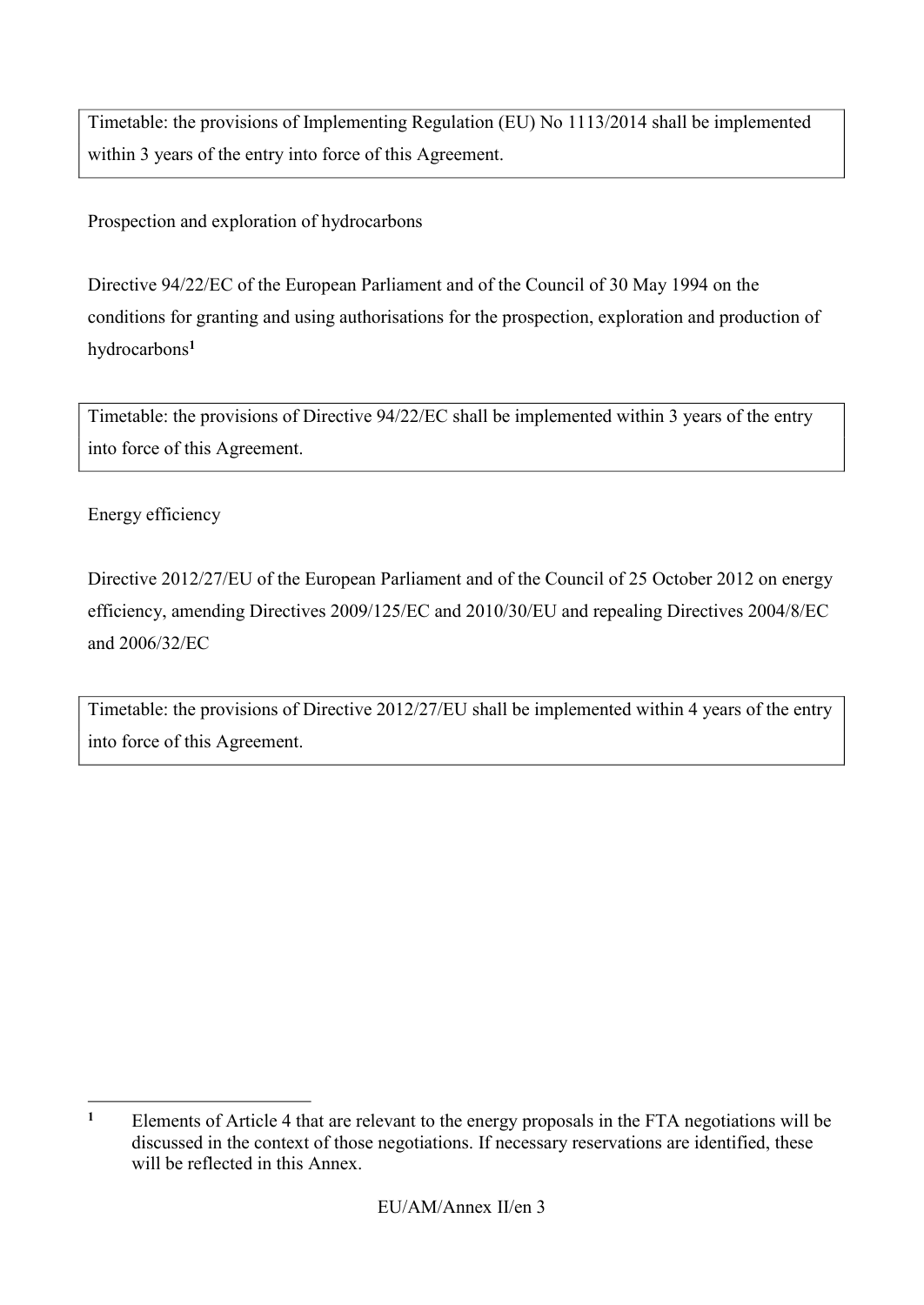Implementing Regulation:

– Commission Delegated Regulation (EU) 2015/2402 of 12 October 2015 reviewing harmonised efficiency reference values for separate production of electricity and heat in application of Directive 2012/27/EU of the European Parliament and of the Council and repealing Commission Implementing Decision 2011/877/EU

Timetable: the provisions of Delegated Regulation (EU) 2015/2402 shall be implemented within 5 years of the entry into force of this Agreement.

Directive 2010/31/EU of the European Parliament and of the Council of 19 May 2010 on the energy performance of buildings

Timetable: the provisions of Directive 2010/31/EU shall be implemented within 5 years of the entry into force of this Agreement.

Implementing Regulation:

– Commission Delegated Regulation (EU) No 244/2012 of 16 January 2012 supplementing Directive 2010/31/EU of the European Parliament and of the Council on the energy performance of buildings by establishing a comparative methodology framework for calculating cost-optimal levels of minimum energy performance requirements for buildings and building elements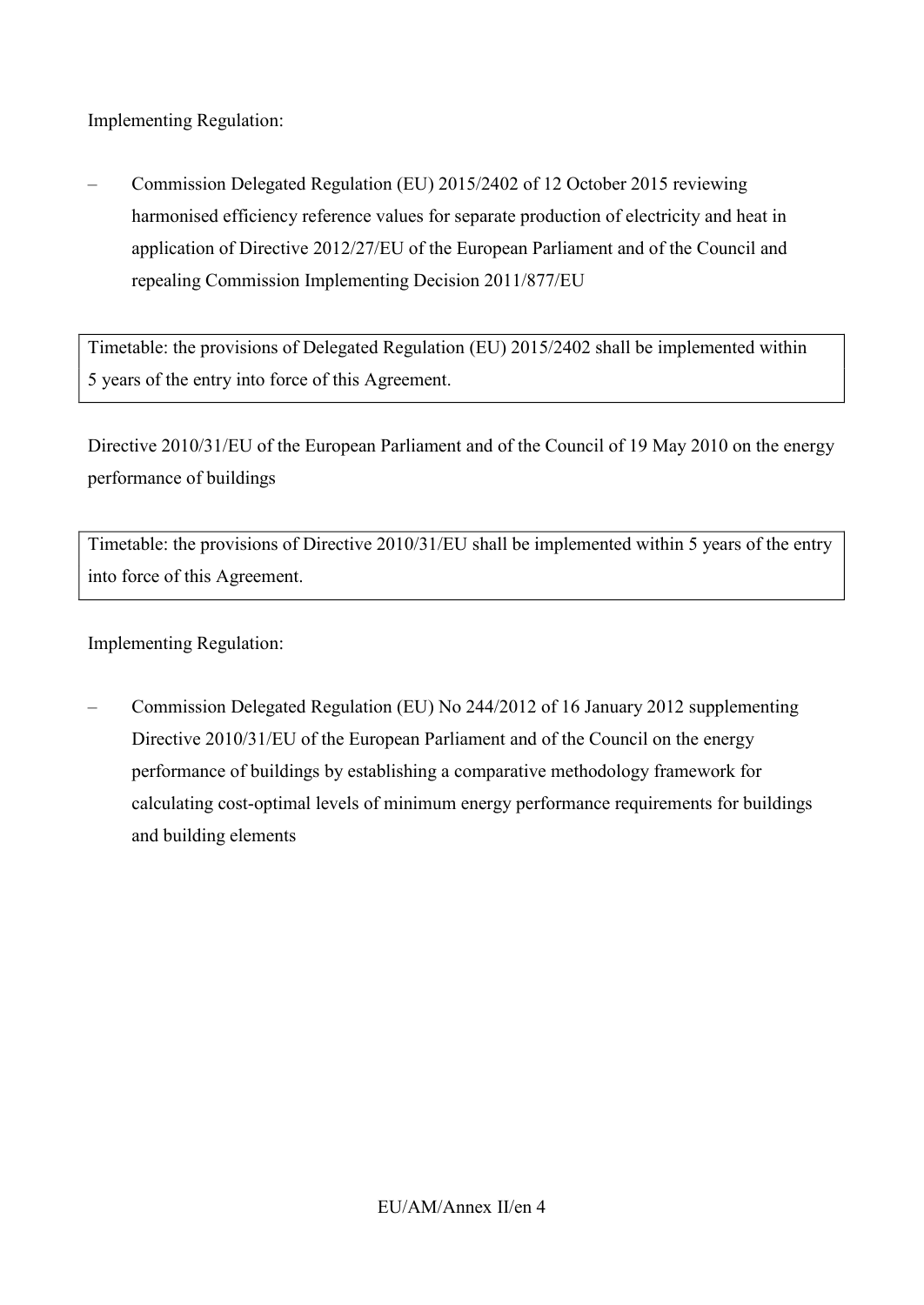– Guidelines accompanying Commission Delegated Regulation (EU) No 244/2012 of 16 January 2012 supplementing Directive 2010/31/EU of the European Parliament and of the Council on the energy performance of buildings by establishing a comparative methodology framework for calculating cost-optimal levels of minimum energy performance requirements for buildings and building elements (2012/C 115/01)

Timetable: the provisions of Delegated Regulation (EU) No 244/2012 shall be implemented within 5 years of the entry into force of this Agreement.

Directive 2009/33/EC of the European Parliament and of the Council of 23 April 2009 on the promotion of clean and energy-efficient road transport vehicles

Timetable: the provisions of Directive 2009/33/EC shall be implemented within 8 years of the entry into force of this Agreement.

Directive 2009/125/EC of the European Parliament and of the Council of 21 October 2009 on establishing a framework for the setting of ecodesign requirements for energy-related products.

Timetable: the provisions of Directive 2009/125/EC shall be implemented within 5 years of the entry into force of this Agreement.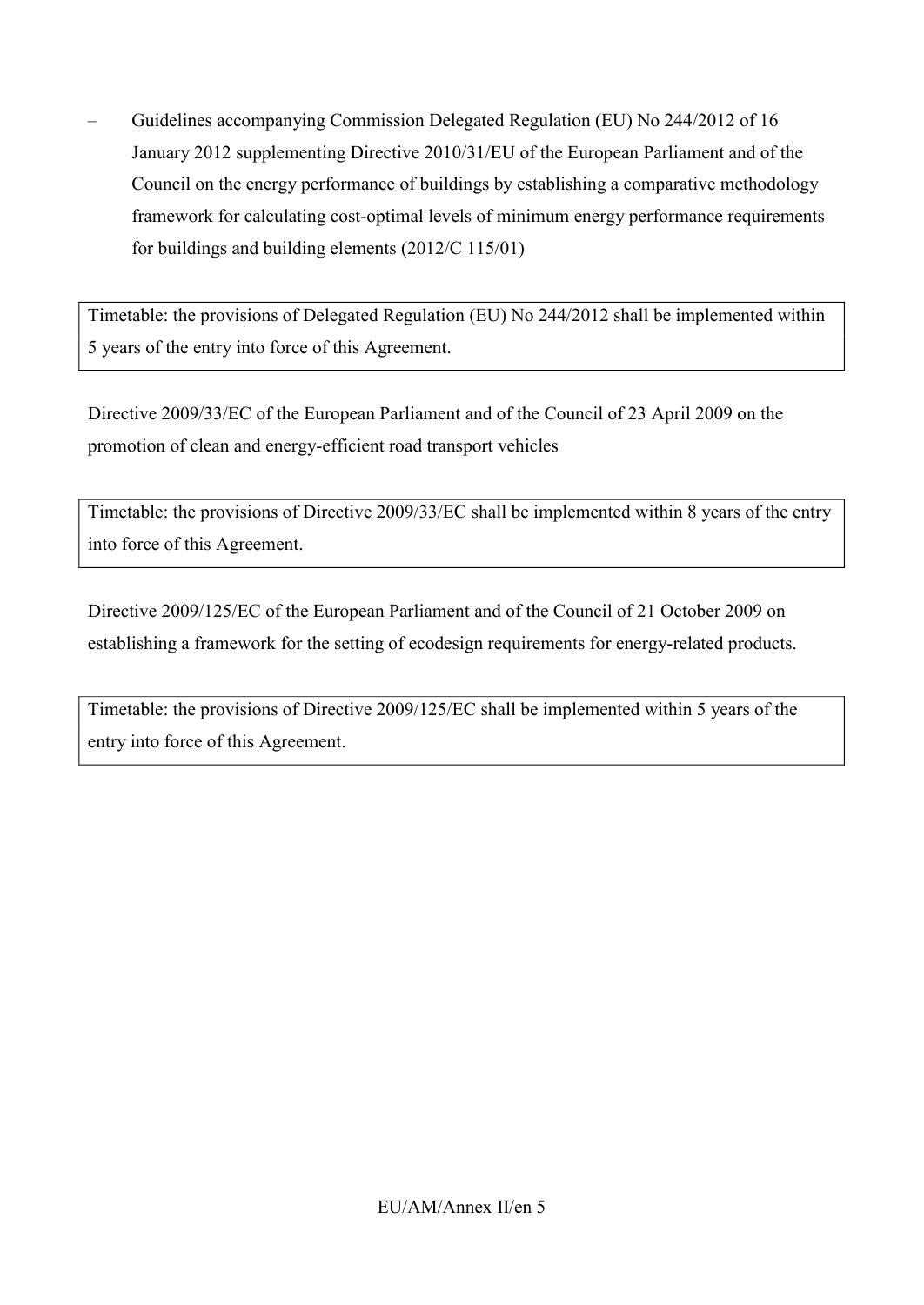Implementing Directives/Regulations:

- Commission Regulation (EC) No 1275/2008 of 17 December 2008 implementing Directive 2005/32/EC of the European Parliament and of the Council with regard to ecodesign requirements for standby and off mode electric power consumption of electrical and electronic household and office equipment
- Commission Regulation (EC) No 107/2009 of 4 February 2009 implementing Directive 2005/32/EC of the European Parliament and of the Council with regard to ecodesign requirements for simple set-top boxes
- Commission Regulation (EC) No 244/2009 of 18 March 2009 implementing Directive 2005/32/EC of the European Parliament and of the Council with regard to ecodesign requirements for non-directional household lamps
- Commission Regulation (EC) No 278/2009 of 6 April 2009 implementing Directive 2005/32/EC of the European Parliament and of the Council with regard to ecodesign requirements for no-load condition electric power consumption and average active efficiency of external power supplies
- Commission Regulation (EC) No 640/2009 of 22 July 2009 implementing Directive 2005/32/EC of the European Parliament and of the Council with regard to ecodesign requirements for electric motors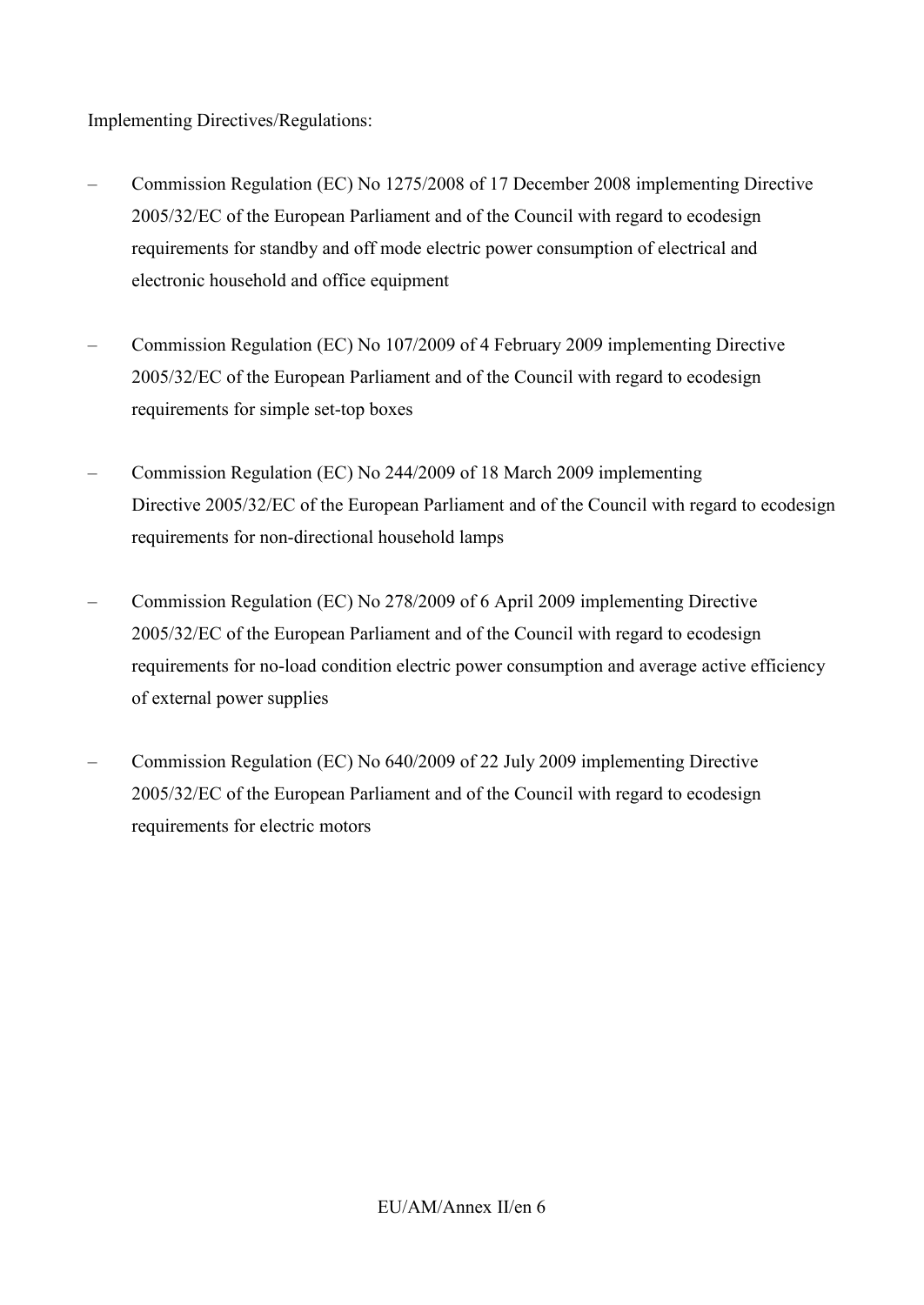- Commission Regulation (EC) No 641/2009 of 22 July 2009 implementing Directive 2005/32/EC of the European Parliament and of the Council with regard to ecodesign requirements for glandless standalone circulators and glandless circulators integrated in products
- Commission Regulation (EU) No 327/2011 of 30 March 2011 implementing Directive 2009/125/EC of the European Parliament and of the Council with regard to ecodesign requirements for fans driven by motors with an electric input power between 125 W and 500 kW

Timetable: the provisions of Regulations (EC) No 1275/2008, (EC) No 107/2009, (EC) No 244/2009, (EC) No 278/2009, (EC) No 640/2009, (EC) No 641/2009 and (EU) No 327/2011 shall be implemented within 8 years of the entry into force of this Agreement.

– Commission Regulation (EC) No 643/2009 of 22 July 2009 implementing Directive 2005/32/EC of the European Parliament and of the Council with regard to ecodesign requirements for household refrigerating appliances

Timetable: the provisions of Regulation (EC) No 643/2009 shall be implemented within 6 years of the entry into force of this Agreement.

– Commission Regulation (EC) No 642/2009 of 22 July 2009 implementing Directive 2005/32/EC of the European Parliament and of the Council with regard to ecodesign requirements for televisions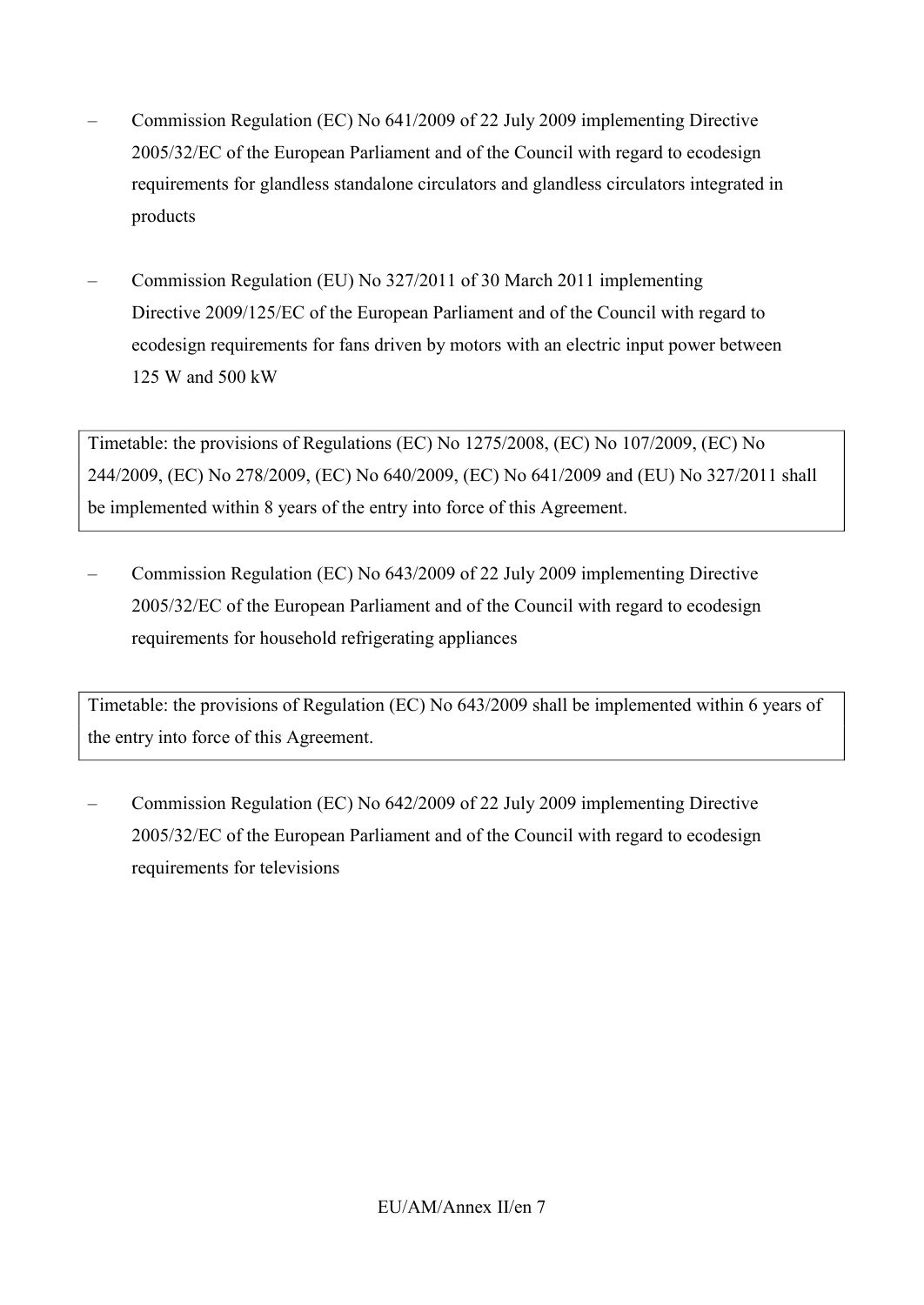Timetable: the provisions of Regulation (EC) No 642/2009 shall be implemented within 6 years of the entry into force of this Agreement.

– Commission Regulation (EU) No 1015/2010 of 10 November 2010 implementing Directive 2009/125/EC of the European Parliament and of the Council with regard to ecodesign requirements for household washing machines

Timetable: the provisions of Regulation (EU) No 1015/2010 shall be implemented within 6 years of the entry into force of this Agreement.

– Commission Regulation (EU) No 1016/2010 of 10 November 2010 implementing Directive 2009/125/EC of the European Parliament and of the Council with regard to ecodesign requirements for household dishwashers

Timetable: the provisions of Regulation (EU) No 1016/2010 shall be implemented within 6 years of the entry into force of this Agreement.

- Council Directive 92/42/EEC of 21 May 1992 on efficiency requirements for new hot-water boilers fired with liquid or gaseous fuels
- Commission Regulation (EC) No 245/2009 of 18 March 2009 implementing Directive 2005/32/EC of the European Parliament and of the Council with regard to ecodesign requirements for fluorescent lamps without integrated ballast, for high intensity discharge lamps, and for ballasts and luminaires able to operate such lamps, and repealing Directive 2000/55/EC of the European Parliament and of the Council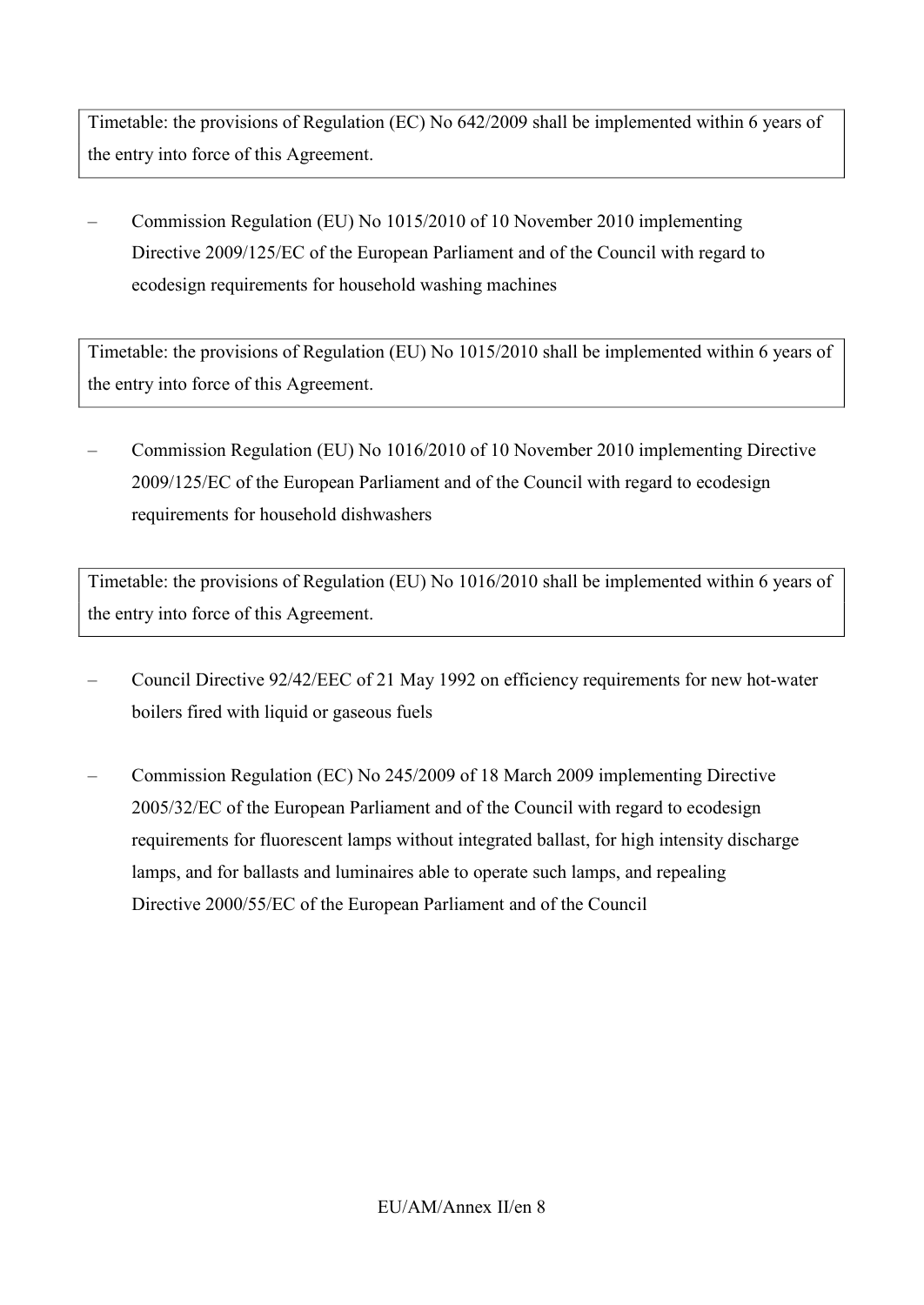- Commission Regulation (EC) No 859/2009 of 18 September 2009 amending Regulation (EC) No 244/2009 as regards the ecodesign requirements on ultraviolet radiation of non-directional household lamps
- Commission Regulation (EU) No 347/2010 of 21 April 2010 amending Commission Regulation (EC) No 245/2009 as regards the ecodesign requirements for fluorescent lamps without integrated ballast, for high intensity discharge lamps, and for ballasts and luminaires able to operate such lamps
- Commission Regulation (EU) No 206/2012 of 6 March 2012 implementing Directive 2009/125/EC of the European Parliament and of the Council with regard to ecodesign requirements for air conditioners and comfort fans
- Commission Regulation (EU) No 547/2012 of 25 June 2012 implementing Directive 2009/125/EC of the European Parliament and of the Council with regard to ecodesign requirements for water pumps
- Commission Regulation (EU) No 622/2012 of 11 July 2012 amending Regulation (EC) No 641/2009 with regard to ecodesign requirements for glandless standalone circulators and glandless circulators integrated in products
- Commission Regulation (EU) No 932/2012 of 3 October 2012 implementing Directive 2009/125/EC of the European Parliament and of the Council with regard to ecodesign requirements for household tumble driers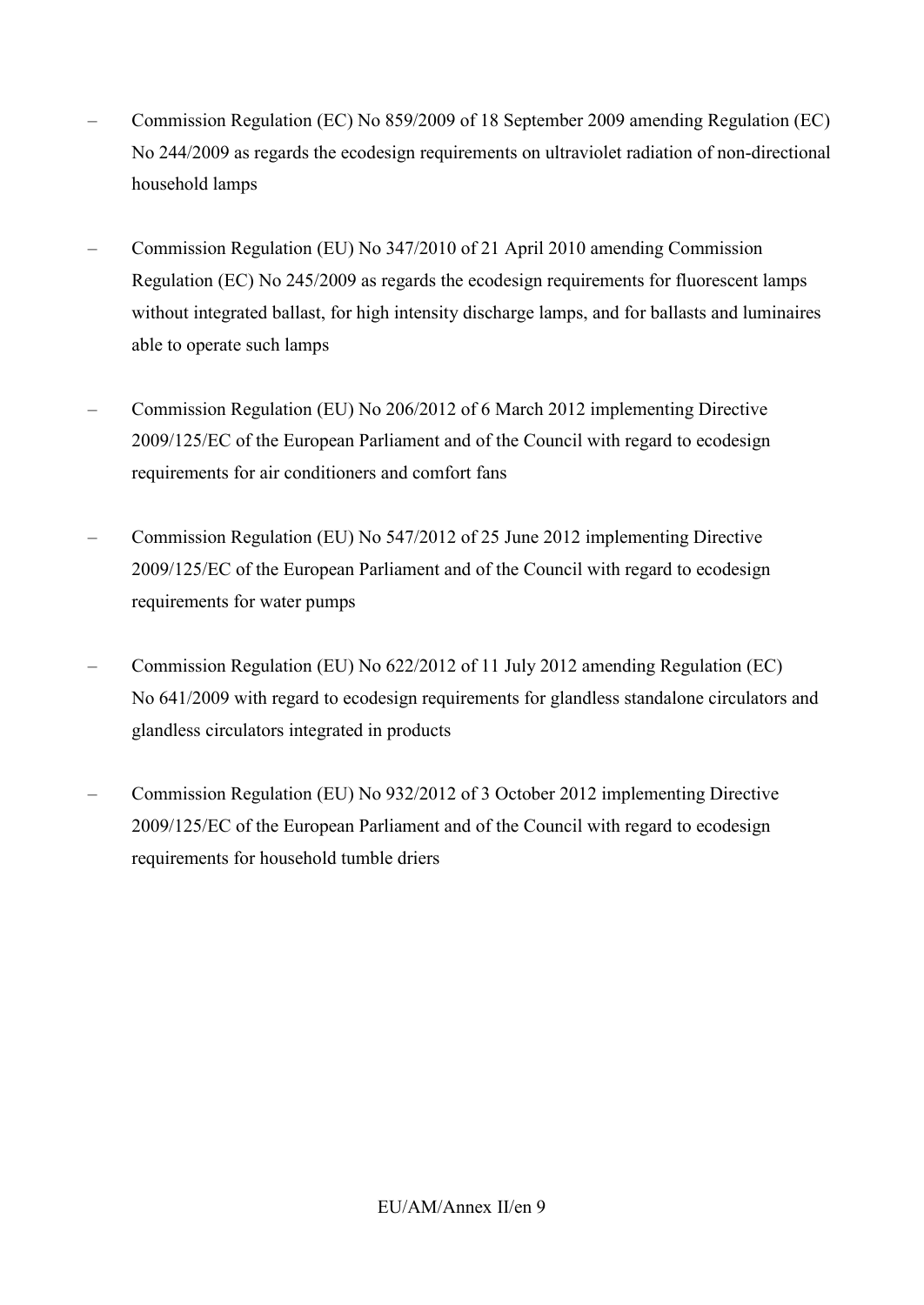- Commission Regulation (EU) No 1194/2012 of 12 December 2012 implementing Directive 2009/125/EC of the European Parliament and of the Council with regard to ecodesign requirements for directional lamps, for light emitting diode lamps and related equipment
- Commission Regulation (EU) No 617/2013 of 26 June 2013 implementing Directive 2009/125/EC of the European Parliament and of the Council with regard to ecodesign requirements for computers and servers
- Commission Regulation (EU) No 666/2013 of 8 July 2013 implementing Directive 2009/125/EC of the European Parliament and of the Council with regard to ecodesign requirements for vacuum cleaners
- Commission Regulation (EU) No 801/2013 of 22 August 2013 amending Regulation (EC) No 1275/2008 with regard to ecodesign requirements for standby, off mode electric power consumption of electrical and electronic household and office equipment, and amending Regulation (EC) No 642/2009 with regard to ecodesign requirements for televisions
- Commission Regulation (EU) No 813/2013 of 2 August 2013 implementing Directive 2009/125/EC of the European Parliament and of the Council with regard to ecodesign requirements for space heaters and combination heaters
- Commission Regulation (EU) No 814/2013 of 2 August 2013 implementing Directive 2009/125/EC of the European Parliament and of the Council with regard to ecodesign requirements for water heaters and hot water storage tanks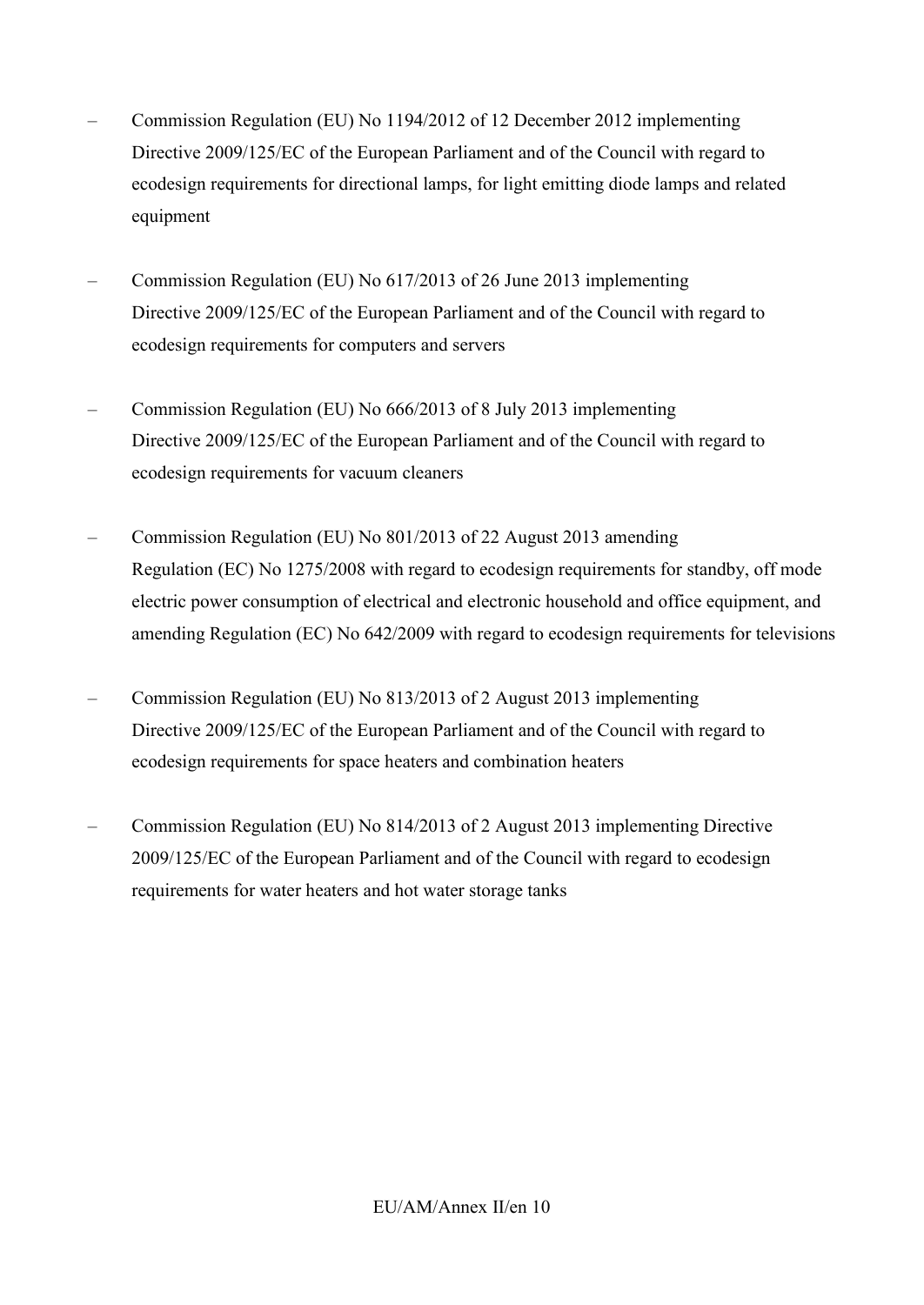- Commission Regulation (EU) No 4/2014 of 6 January 2014 amending Regulation (EC) No 640/2009 implementing Directive 2005/32/EC of the European Parliament and of the Council with regard to ecodesign requirements for electric motors
- Commission Regulation (EU) No 66/2014 of 14 January 2014 implementing Directive 2009/125/EC of the European Parliament and of the Council with regard to ecodesign requirements for domestic cooking appliances
- Commission Regulation (EU) No 548/2014 of 21 May 2014 on implementing Directive 2009/125/EC of the European Parliament and of the Council with regard to small, medium and large power transformers
- Commission Regulation (EU) No 1253/2014 of 7 July 2014 implementing Directive 2009/125/EC of the European Parliament and of the Council with regard to ecodesign requirements for ventilation units
- Commission Regulation (EU) 2015/1095 of 5 May 2015 implementing Directive 2009/125/EC of the European Parliament and of the Council with regard to ecodesign requirements for professional refrigerated storage cabinets, blast cabinets, condensing units and process chillers
- Commission Regulation (EU) 2015/1185 of 24 April 2015 implementing Directive 2009/125/EC of the European Parliament and of the Council with regard to ecodesign requirements for solid fuel local space heaters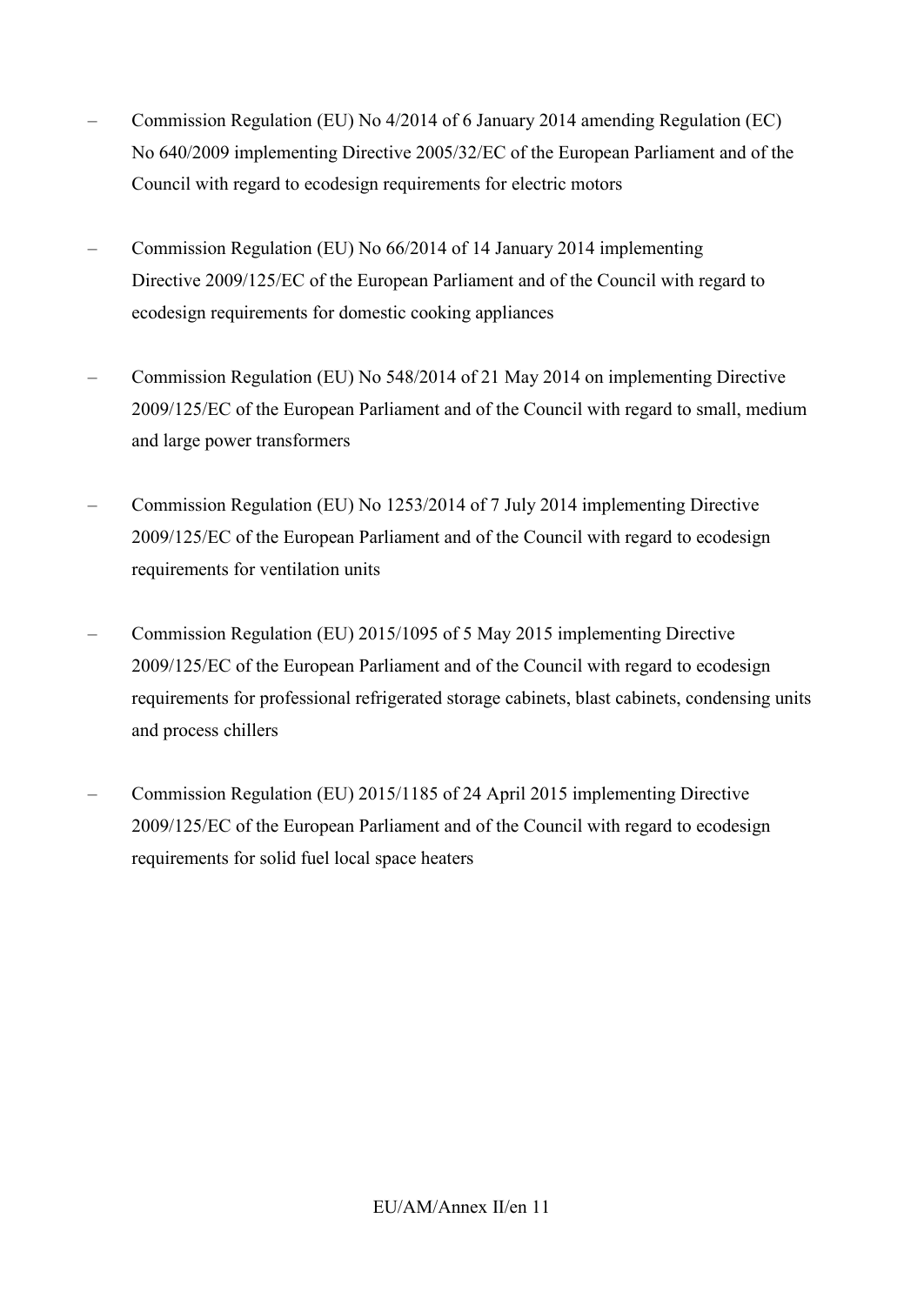- Commission Regulation (EU) 2015/1188 of 28 April 2015 implementing Directive 2009/125/EC of the European Parliament and of the Council with regard to ecodesign requirements for local space heaters
- Commission Regulation (EU) 2015/1189 of 28 April 2015 implementing Directive 2009/125/EC of the European Parliament and of the Council with regard to ecodesign requirements for solid fuel boilers
- Commission Regulation (EU) 2015/1428 of 25 August 2015 amending Commission Regulation (EC) No 244/2009 with regard to ecodesign requirements for non-directional household lamps and Commission Regulation (EC) No 245/2009 with regard to ecodesign requirements for fluorescent lamps without integrated ballast, for high intensity discharge lamps, and for ballasts and luminaires able to operate such lamps and repealing Directive 2000/55/EC of the European Parliament and of the Council and Commission Regulation (EU) No 1194/2012 with regard to ecodesign requirements for directional lamps, light emitting diode lamps and related equipment

The Partnership Council will regularly assess the possibility of setting specific timelines for the implementation of those Regulations and Directive.

Directive 2010/30/EU of the European Parliament and of the Council of 19 May 2010 on the indication by labelling and standard product information of the consumption of energy and other resources by energy-related products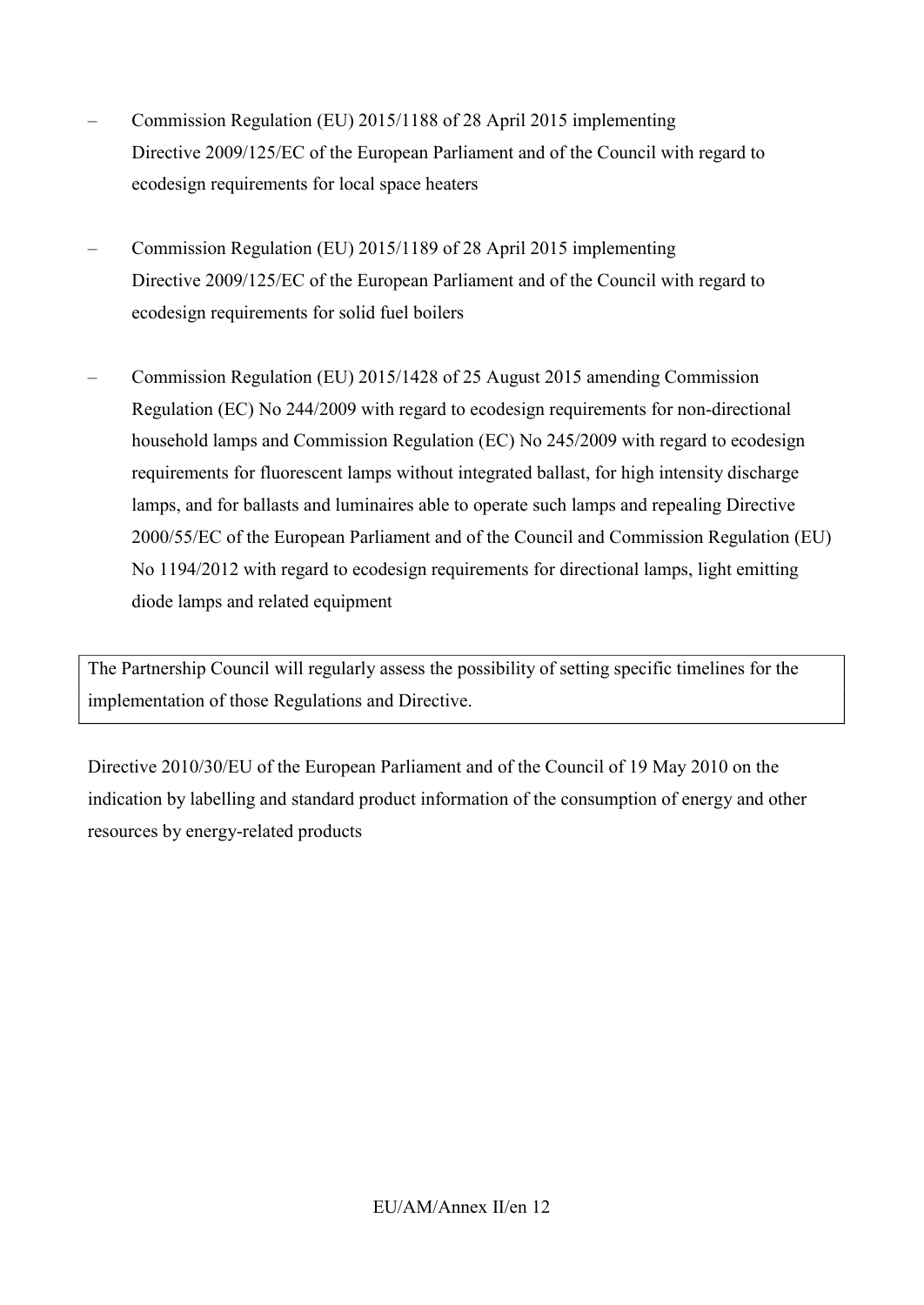Timetable: the provisions of Directive 2010/30/EU shall be implemented within 4 years of the entry into force of this Agreement.

Implementing Directives/Regulations:

– Commission Directive 96/60/EC of 19 September 1996 implementing Council Directive 92/75/EEC with regard to energy labelling of household combined washer-driers

Timetable: the provisions of Directive 96/60/EC shall be implemented within 7 years of the entry into force of this Agreement.

– Commission Delegated Regulation (EU) No 1059/2010 of 28 September 2010 supplementing Directive 2010/30/EU of the European Parliament and of the Council with regard to energy labelling of household dishwashers

Timetable: the provisions of Delegated Regulation (EU) No 1059/2010 shall be implemented within 6 years of the entry into force of this Agreement.

– Commission Delegated Regulation (EU) No 1060/2010 of 28 September 2010 supplementing Directive 2010/30/EU of the European Parliament and of the Council with regard to energy labelling of household refrigerating appliances

Timetable: the provisions of Delegated Regulation (EU) No 1060/2010 shall be implemented within 6 years of the entry into force of this Agreement.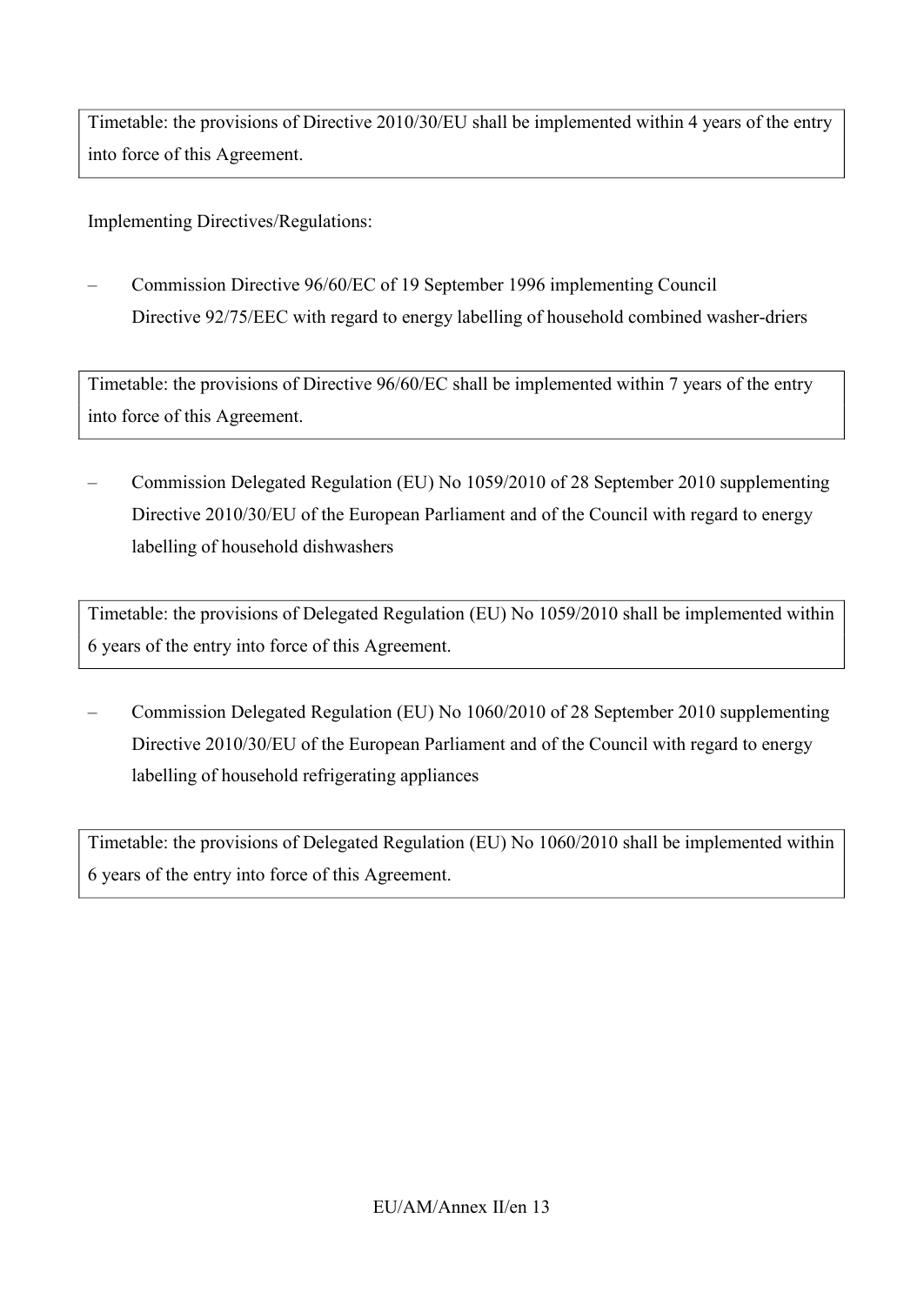– Commission Delegated Regulation (EU) No 1061/2010 of 28 September 2010 supplementing Directive 2010/30/EU of the European Parliament and of the Council with regard to energy labelling of household washing machines

Timetable: the provisions of Delegated Regulation (EU) No 1061/2010 shall be implemented within 6 years of the entry into force of this Agreement.

– Commission Delegated Regulation (EU) No 1062/2010 of 28 September 2010 supplementing Directive 2010/30/EU of the European Parliament and of the Council with regard to energy labelling of televisions

Timetable: the provisions of Delegated Regulation (EU) No 1062/2010 shall be implemented within 6 years of the entry into force of this Agreement.

– Commission Delegated Regulation (EU) No 626/2011 of 4 May 2011 supplementing Directive 2010/30/EU of the European Parliament and of the Council with regard to energy labelling of air conditioners

Timetable: the provisions of Delegated Regulation (EU) No 626/2011 shall be implemented within 7 years of the entry into force of this Agreement.

– Commission Delegated Regulation (EU) No 392/2012 of 1 March 2012 supplementing Directive 2010/30/EU of the European Parliament and of the Council with regard to energy labelling of household tumble driers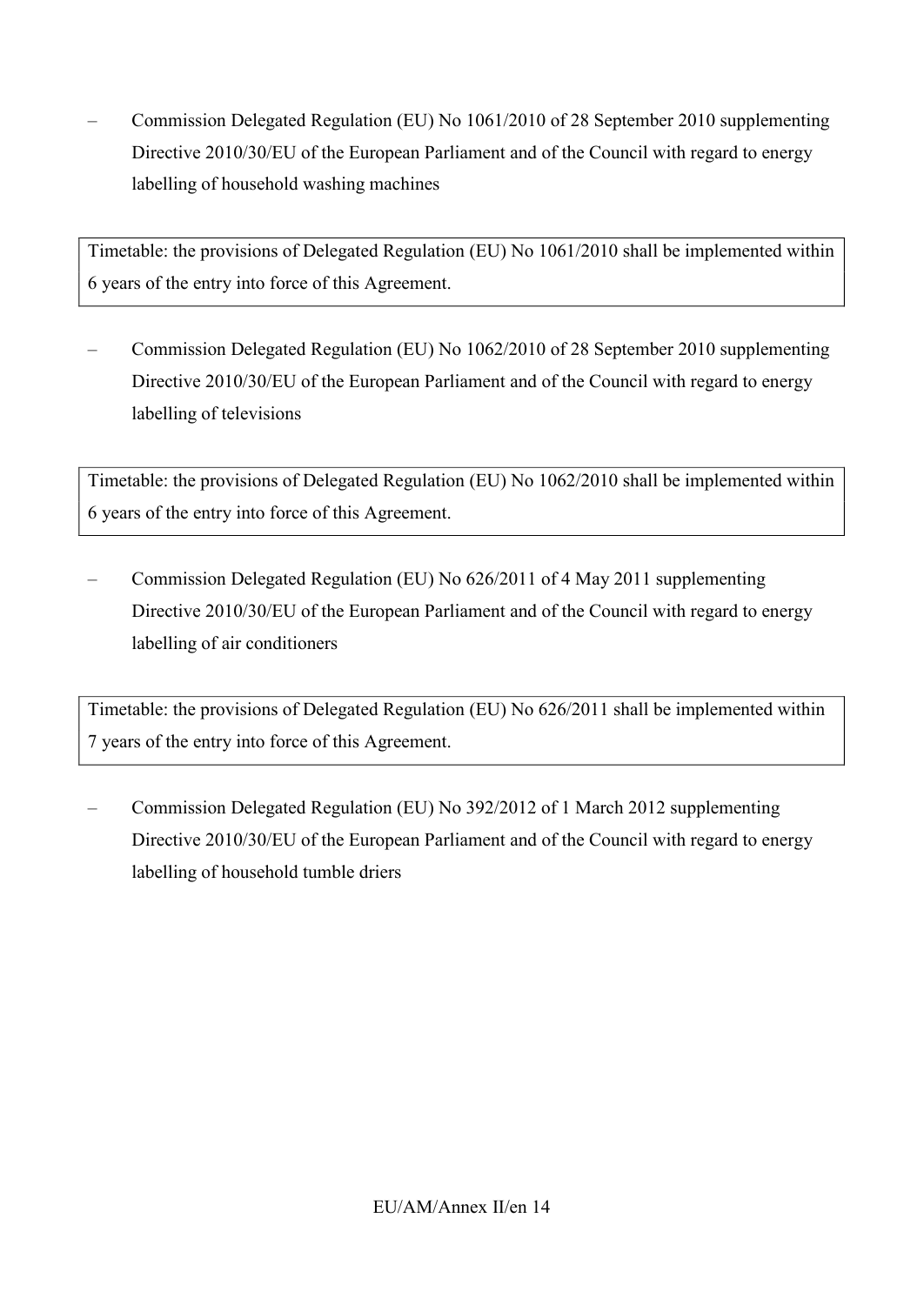Timetable: the provisions of Delegated Regulation (EU) No 392/2012 shall be implemented within 7 years of the entry into force of this Agreement.

– Commission Delegated Regulation (EU) No 874/2012 of 12 July 2012 supplementing Directive 2010/30/EU of the European Parliament and of the Council with regard to energy labelling of electrical lamps and luminaires

Timetable: the provisions of Delegated Regulation (EU) No 874/2012 shall be implemented within 7 years of the entry into force of this Agreement.

- Commission Delegated Regulation (EU) No 665/2013 of 3 May 2013 supplementing Directive 2010/30/EU of the European Parliament and of the Council with regard to energy labelling of vacuum cleaners
- Commission Delegated Regulation (EU) No 811/2013 of 18 February 2013 supplementing Directive 2010/30/EU of the European Parliament and of the Council with regard to energy labelling of space heaters, combination heaters, packages of space heater, temperature control and solar device and packages of combination heater, temperature control and solar device
- Commission Delegated Regulation (EU) No 812/2013 of 18 February 2013 supplementing Directive 2010/30/EU of the European Parliament and of the Council with regard to energy labelling of water heaters, hot water storage tanks and packages of water heater and solar device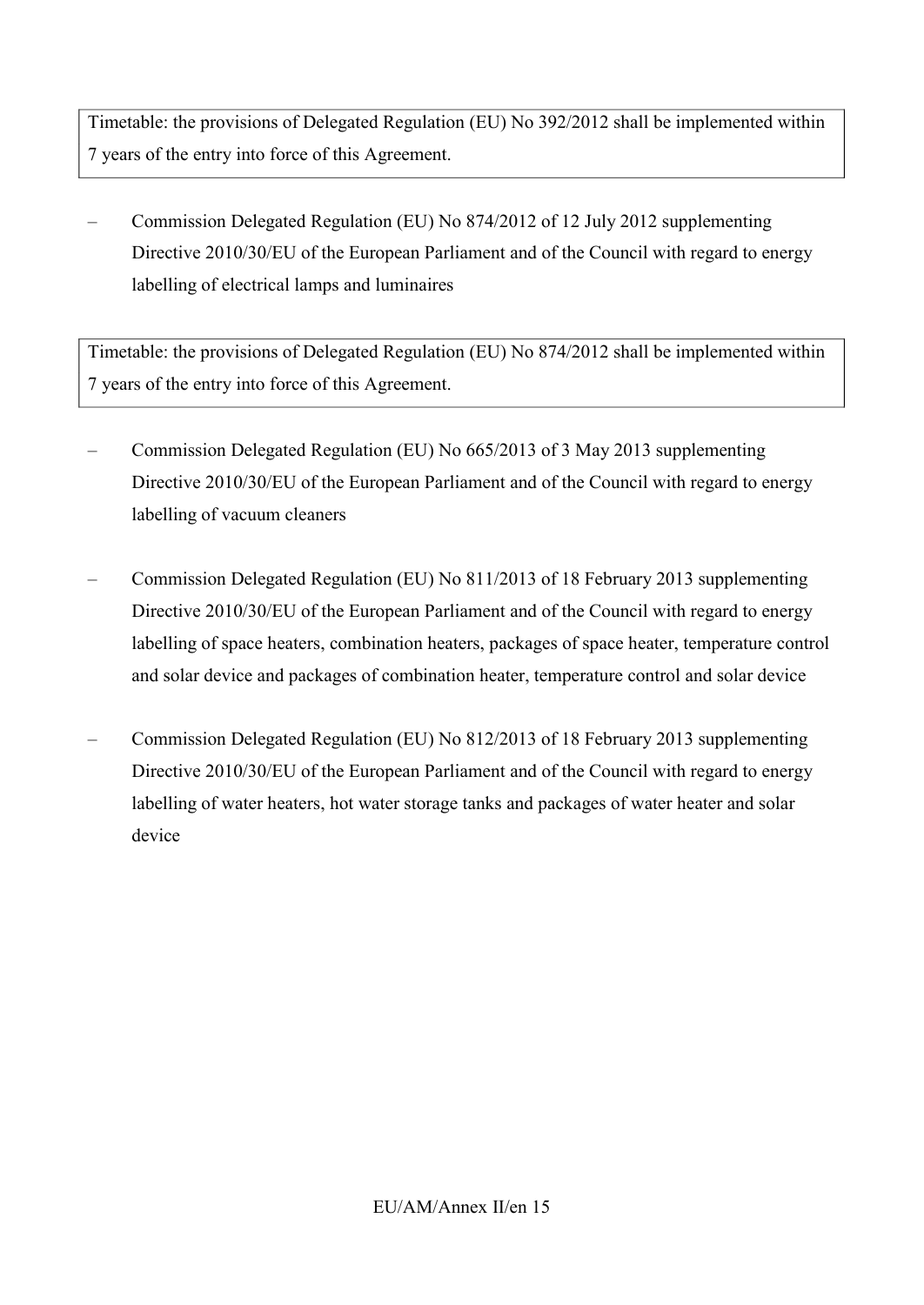- Commission Delegated Regulation (EU) No 65/2014 of 1 October 2013 supplementing Directive 2010/30/EU of the European Parliament and of the Council with regard to energy labelling of domestic ovens and range hoods
- Commission Delegated Regulation (EU) No 518/2014 of 5 March 2014 amending Commission Delegated Regulations (EU) No 1059/2010, (EU) No 1060/2010, (EU) No 1061/2010, (EU) No 1062/2010, (EU) No 626/2011, (EU) No 392/2012, (EU) No 874/2012, (EU) No 665/2013, (EU) No 811/2013 and (EU) No 812/2013 with regard to labelling of energy-related products on the internet
- Commission Delegated Regulation (EU) No 1254/2014 of 11 July 2014 supplementing Directive 2010/30/EU of the European Parliament and of the Council with regard to energy labelling of residential ventilation units
- Commission Delegated Regulation (EU) 2015/1094 of 5 May 2015 supplementing Directive 2010/30/EU of the European Parliament and of the Council with regard to energy labelling of professional refrigeration
- Commission Delegated Regulation (EU) 2015/1186 of 24 April 2015 supplementing Directive 2010/30/EU of the European Parliament and of the Council with regard to energy labelling of local space heaters
- Commission Delegated Regulation (EU) 2015/1187 of 27 April 2015 supplementing Directive 2010/30/EU of the European Parliament and of the Council with regard to energy labelling of solid fuel boilers and packages of a solid fuel boiler, supplementary heaters, temperature controls and solar devices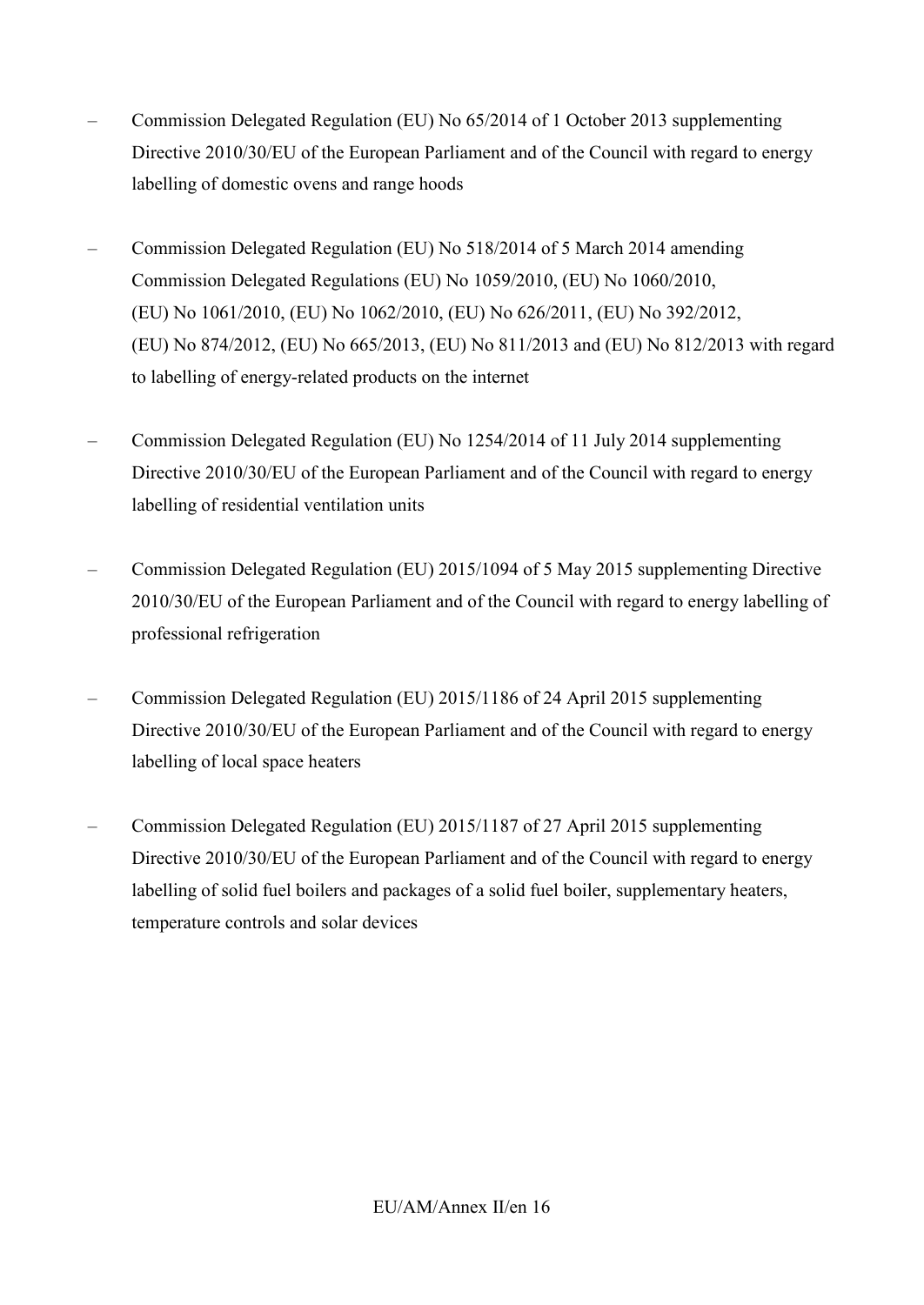The Partnership Council will regularly assess the possibility of setting specific timelines for the implementation of those Regulations.

Regulation (EC) No 106/2008 of the European Parliament and of the Council of 15 January 2008 on a Union energy-efficiency labelling programme for office equipment

- Commission Decision 2014/202/EU of 20 March 2014 determining the European Union position for a decision of the Management entities under the Agreement between the Government of the United States of America and the European Union on the coordination of energy-efficiency labelling programmes for office equipment adding specifications for computer servers and uninterruptible power supplies to Annex C to the Agreement and on the revision of specifications for displays and imaging equipment included in Annex C to the Agreement
- Commission Decision (EU) 2015/1402 of 15 July 2015 determining the European Union position with regard to a decision of the management entities under the Agreement between the Government of the United States of America and the European Union on the coordination of energy-efficiency labelling programmes for office equipment on the revision of specifications for computers included in Annex C to the Agreement

The Partnership Council will regularly assess the possibility of setting specific timelines for the implementation of Regulation (EC) No 106/2008 and Decisions 2014/202/EU and (EU) 2015/1402.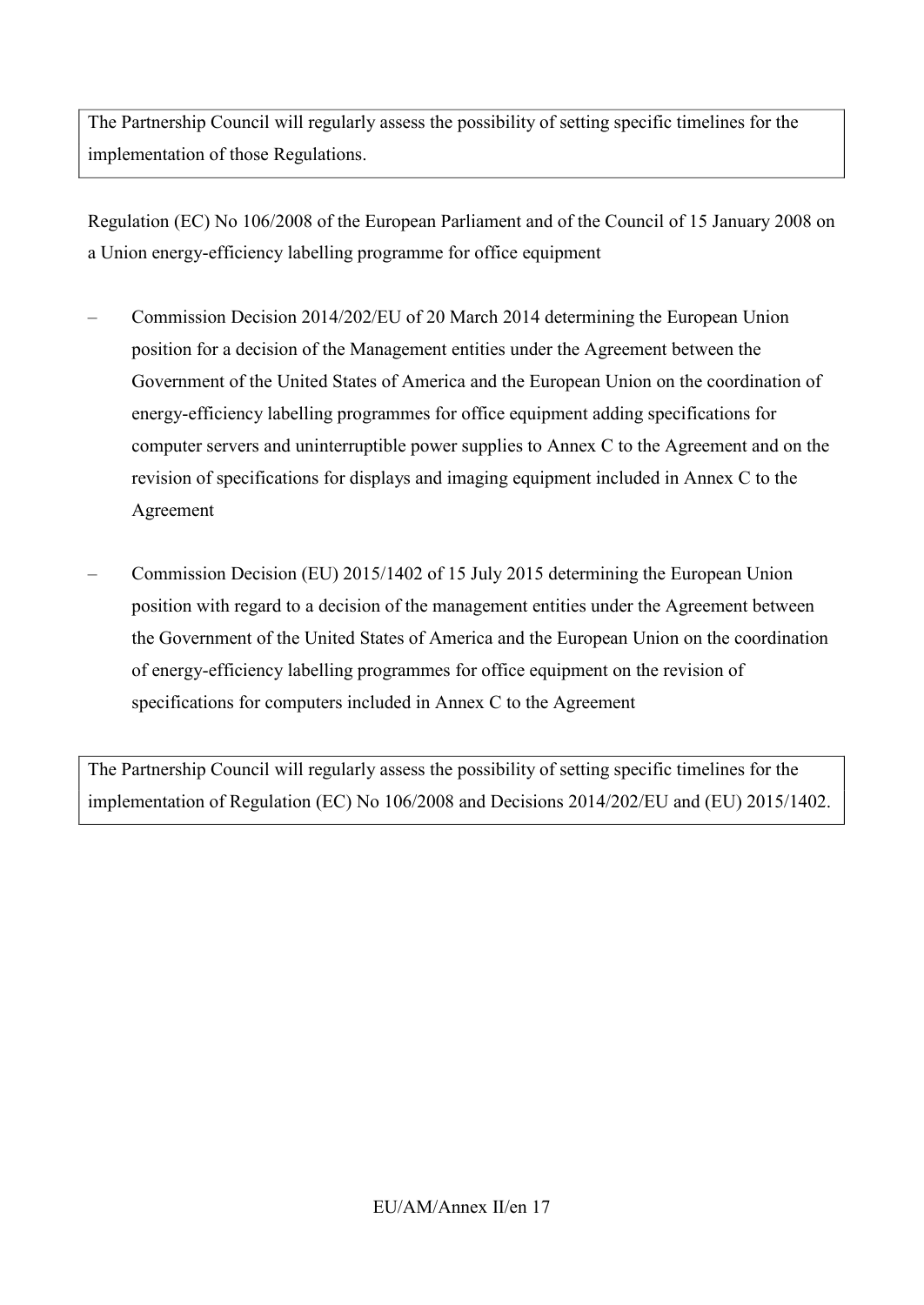Regulation (EC) No 1222/2009 of the European Parliament and of the Council of 25 November 2009 on the labelling of tyres with respect to fuel efficiency and other essential parameters

- Commission Regulation (EU) No 228/2011 of 7 March 2011 amending Regulation (EC) No 1222/2009 of the European Parliament and of the Council with regard to the wet grip testing method for C1 tires
- Commission Regulation (EU) No 1235/2011 of 29 November 2011 amending Regulation (EC) No 1222/2009 of the European Parliament and of the Council with regard to the wet grip grading of tires, the measurement of rolling resistance and the verification procedure

The Partnership Council will regularly assess the possibility of setting specific timelines for the implementation of Regulations (EC) No 1222/2009, (EU) No 228/2011 and (EU) No 1235/2011.

Renewable energy

Directive 2009/28/EC of the European Parliament and of the Council of 23 April 2009 on the promotion of the use of energy from renewable sources and amending and subsequently repealing Directives 2001/77/EC and 2003/30/EC

Timetable: the provisions of Directive 2009/28/EC shall be implemented within 6 years of the entry into force of this Agreement.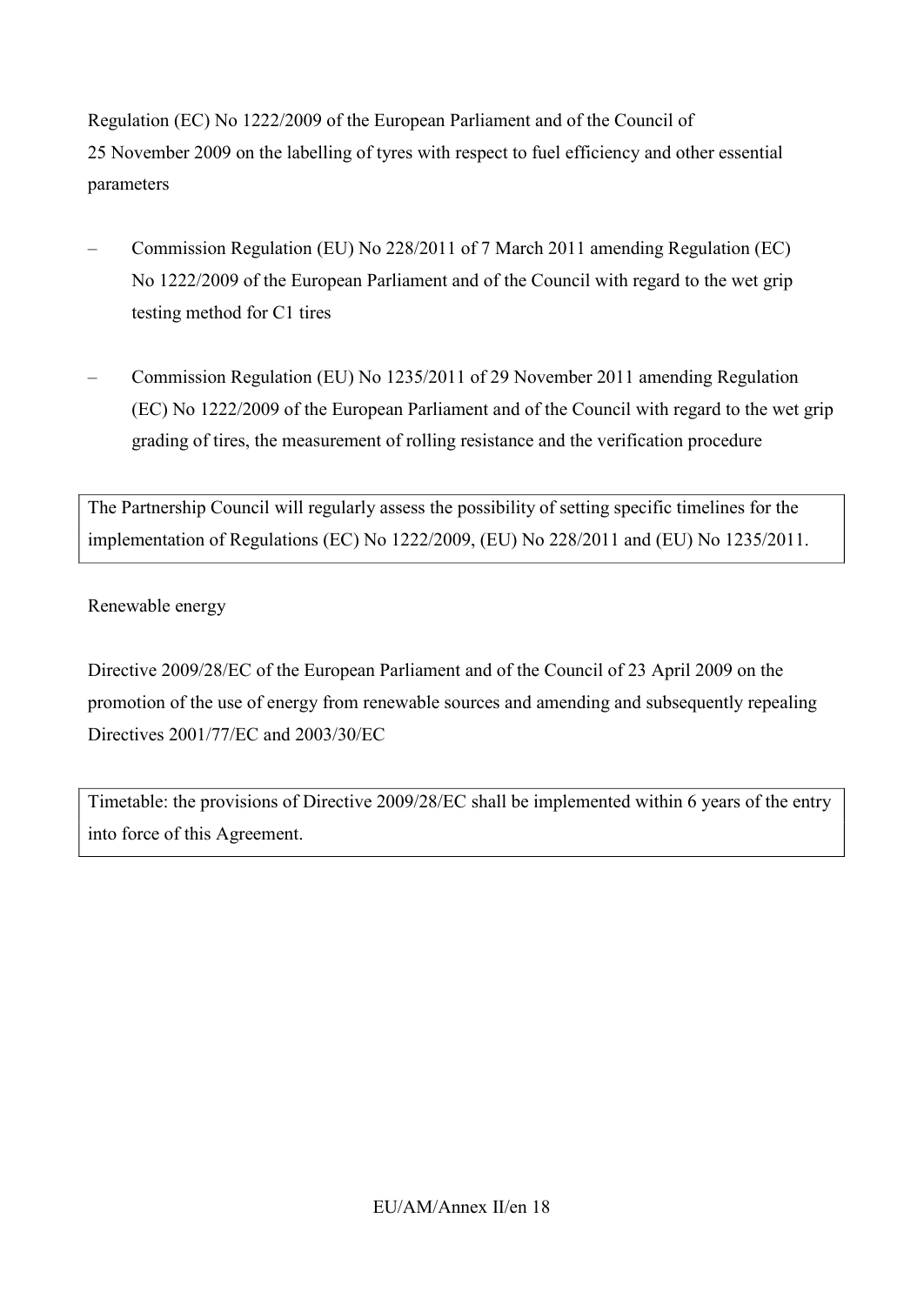Nuclear

Council Directive 2006/117/Euratom of 20 November 2006 on the supervision and control of shipments of radioactive waste and spent fuel

Timetable: the provisions of Directive 2006/117/Euratom shall be implemented within 5 years of the entry into force of this Agreement.

Council Directive 2009/71/Euratom of 25 June 2009 establishing a Community framework for the nuclear safety of nuclear installations, as amended

Timetable: the provisions of Directive 2009/71/Euratom shall be implemented within 4 years of the entry into force of this Agreement.

Council Directive 2011/70/Euratom of 19 July 2011 establishing a Community framework for the responsible and safe management of spent fuel and radioactive waste

Timetable: the provisions of the Directive 2011/70/Euratom shall be implemented within 4 years of the entry into force of this Agreement.

Council Directive 2013/51/Euratom of 22 October 2013 laying down requirements for the protection of the health with regard to radioactive substances in water intended for human consumption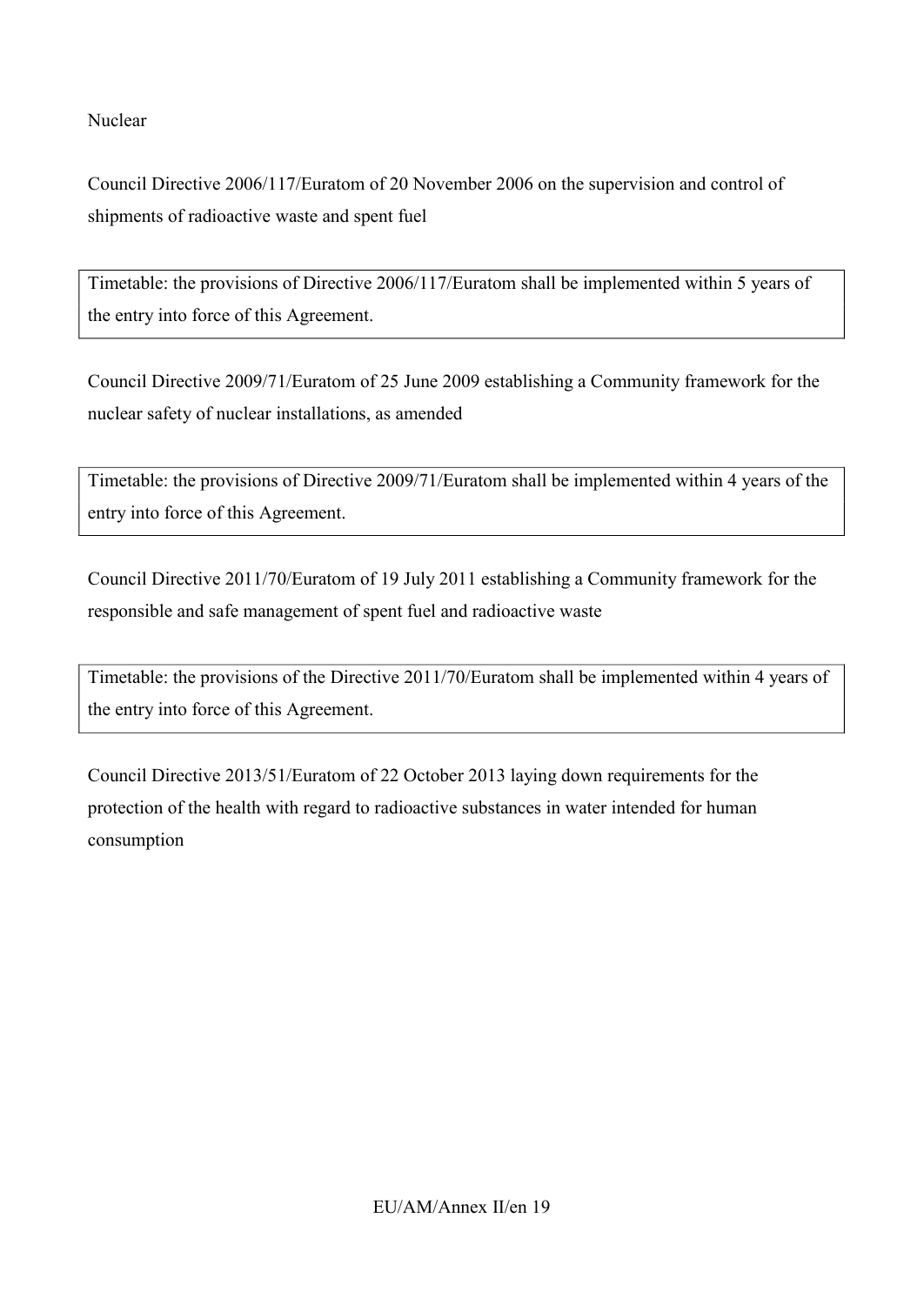Timetable: the provisions of Directive 2013/51/Euratom shall be implemented within 5 years of the entry into force of this Agreement.

Council Directive 2013/59/Euratom of 5 December 2013 laying down basic safety standards for protection against the dangers arising from exposure to ionising radiation, and repealing Directives 89/618/Euratom, 90/641/Euratom, 96/29/Euratom, 97/43/Euratom and 2003/122/Euratom

Timetable: the provisions of Directive 2013/59/Euratom shall be implemented within 5 years of the entry into force of this Agreement.

 $\_$ 

EU/AM/Annex II/en 20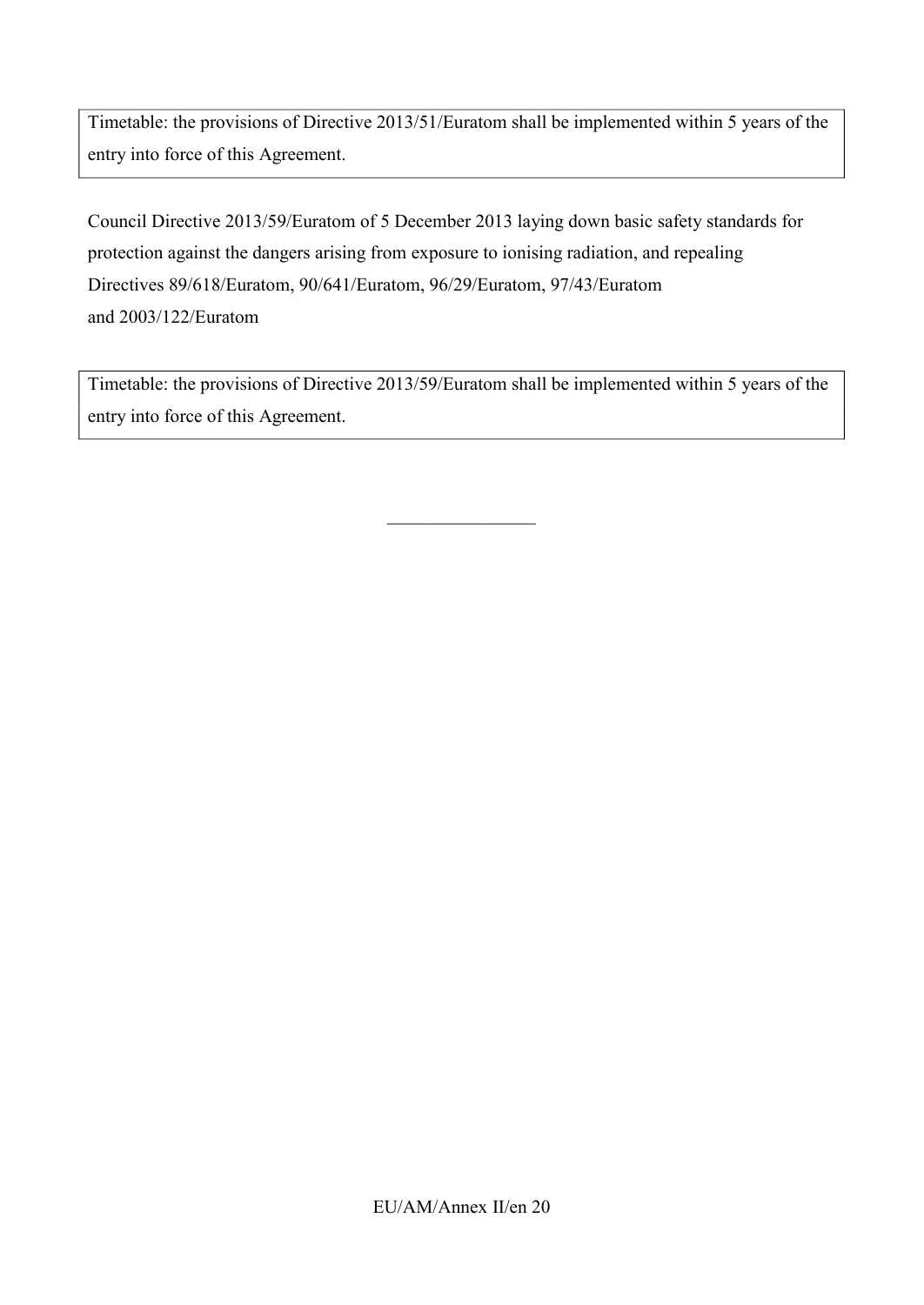## **ANNEX III**

#### to CHAPTER 3: ENVIRONMENT of TITLE V: OTHER COOPERATION POLICIES

The Republic of Armenia undertakes to gradually approximate its legislation to the following legislation of the European Union and international instruments within the stipulated timeframes.

Environmental governance and integration of environment into other policy areas

Directive 2011/92/EU of the European Parliament and of the Council of 13 December 2011 on the assessment of the effects of certain public and private projects on the environment, as amended

- Adoption of national legislation and designation of competent authority/ies
- Establishment of requirements that Annex I of that Directive projects to be subject to environmental impact assessment and of a procedure to decide which Annex II of that Directive projects require environmental impact assessments (Article 4)
- Determination of the scope of the information to be provided by the developer (Article 5)
- Establishment of a procedure for consultation with environmental authorities and a public consultation procedure (Article 6)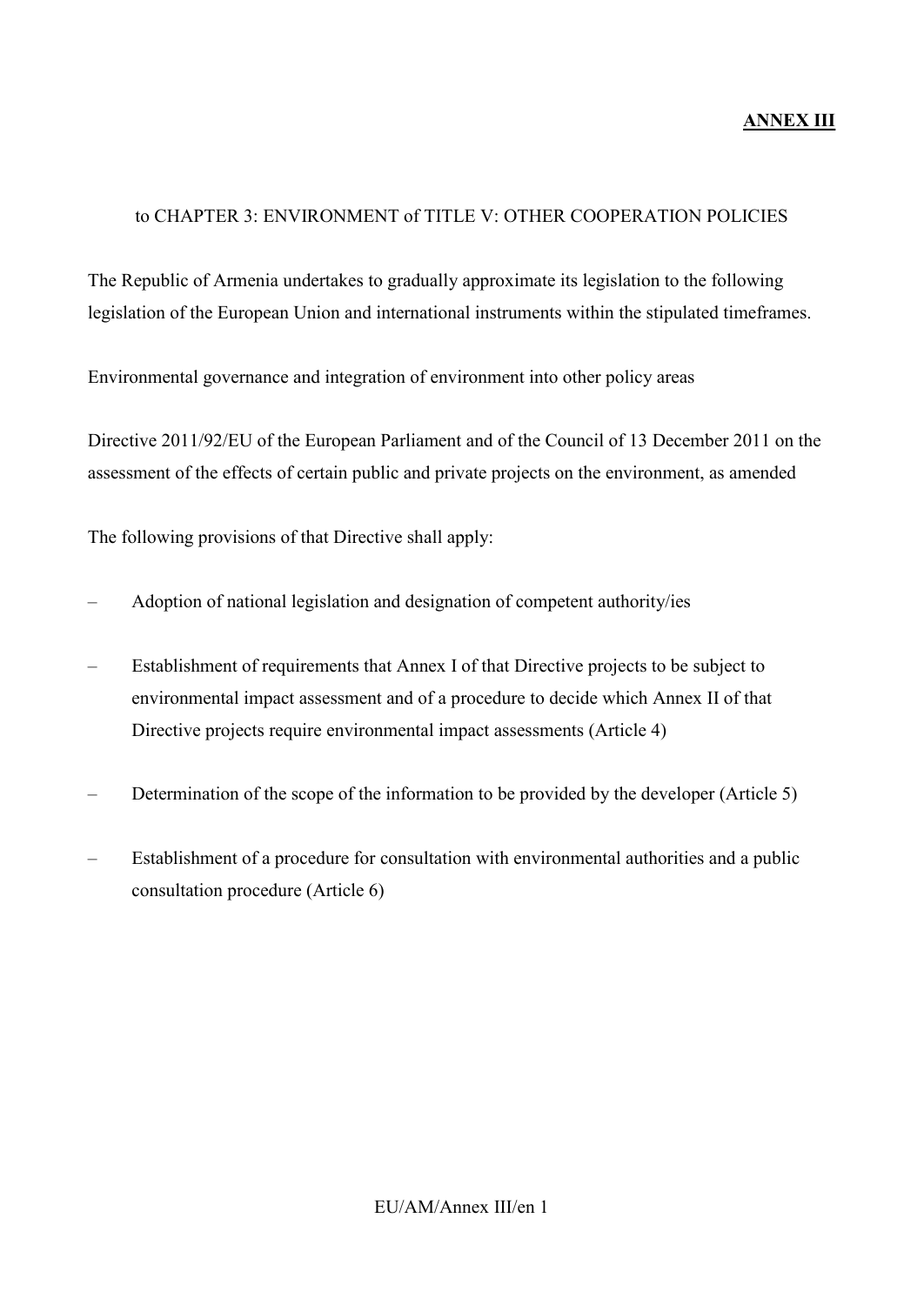- Establishment of arrangements for exchange of information and consultation with Member States whose environment is likely to be significantly affected by a project (Article 7)
- Establishment of measures for notifying the public of the outcome of decisions on applications for development consent (Article 9)
- Establishment of effective, not prohibitively expensive and timely review procedures at administrative and judicial level involving the public and NGOs (Article 11)

Timetable: those provisions of Directive 2011/92/EU shall be implemented within 2 years of the entry into force of this Agreement.

Directive 2001/42/EC of the European Parliament and of the Council of 27 June 2001 on the assessment of the effects of certain plans and programmes on the environment

- Adoption of national legislation and designation of competent authority/ies
- Establishment of a procedure to decide which plans or programmes require strategic environmental assessment and of requirement that plans or programmes for which strategic environmental assessment is mandatory be subject to such an assessment (Article 3)
- Establishment of a procedure for consultation with environmental authorities and a public consultation procedure (Article 6)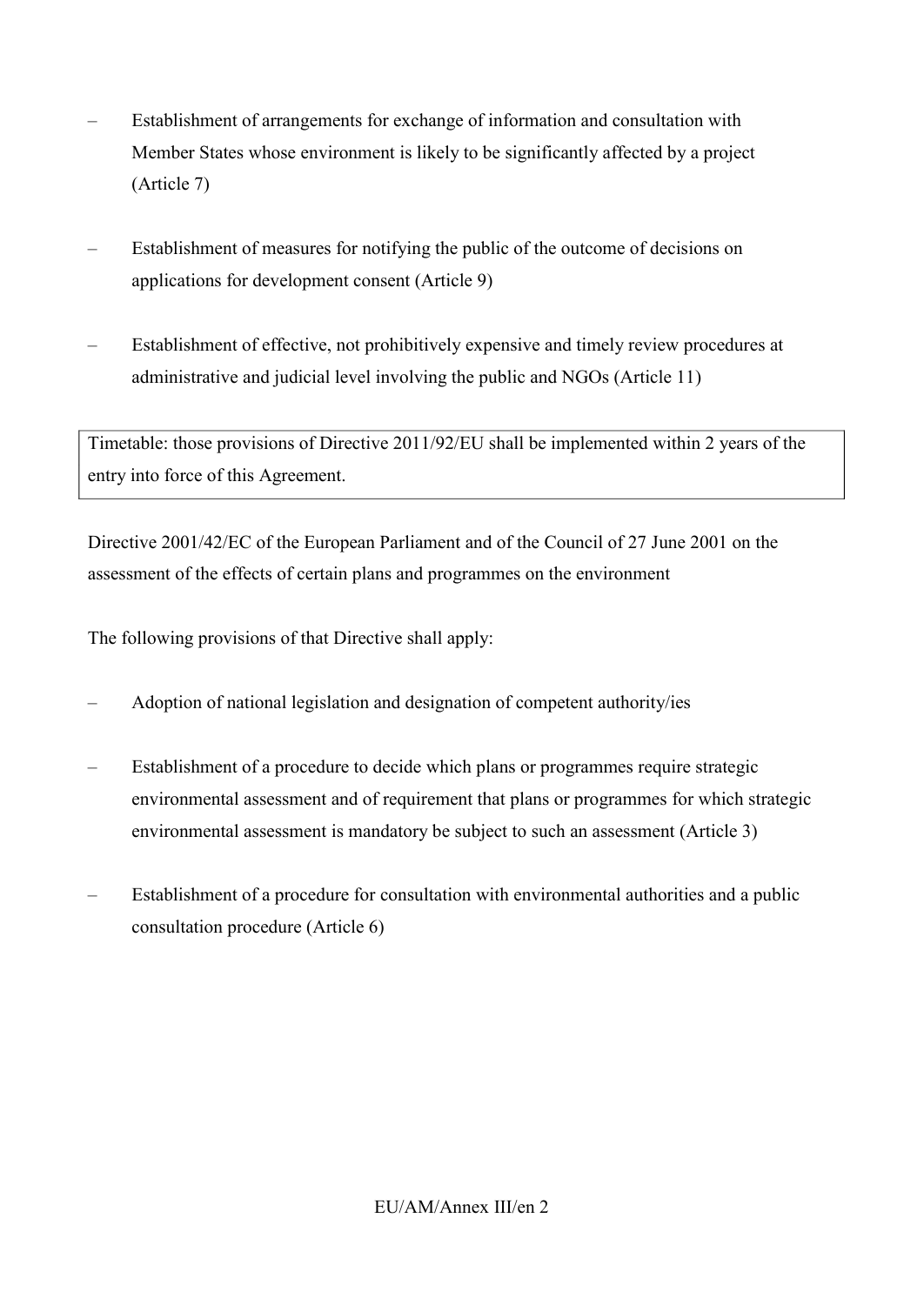– Establishment of arrangements for exchange of information and consultation with Member States whose environment is likely to be significantly affected by a plan or programme (Article 7)

Timetable: those provisions of Directive 2001/42/EC shall be implemented within 3 years of the entry into force of this Agreement.

Directive 2003/4/EC of the European Parliament and of the Council of 28 January 2003 on public access to environmental information and repealing Council Directive 90/313/EEC

- Adoption of national legislation and designation of competent authority/ies
- Setting up of practical arrangements under which environmental information is made available to the public and the applicable exceptions (Articles 3 and 4)
- Ensuring that public authorities make environmental information available to the public (Article 3(1))
- Establishment of procedures to review of decisions not to supply environmental information or to supply only partial information (Article 6)
- Establishment of a system for disseminating environmental information to the public (Article 7)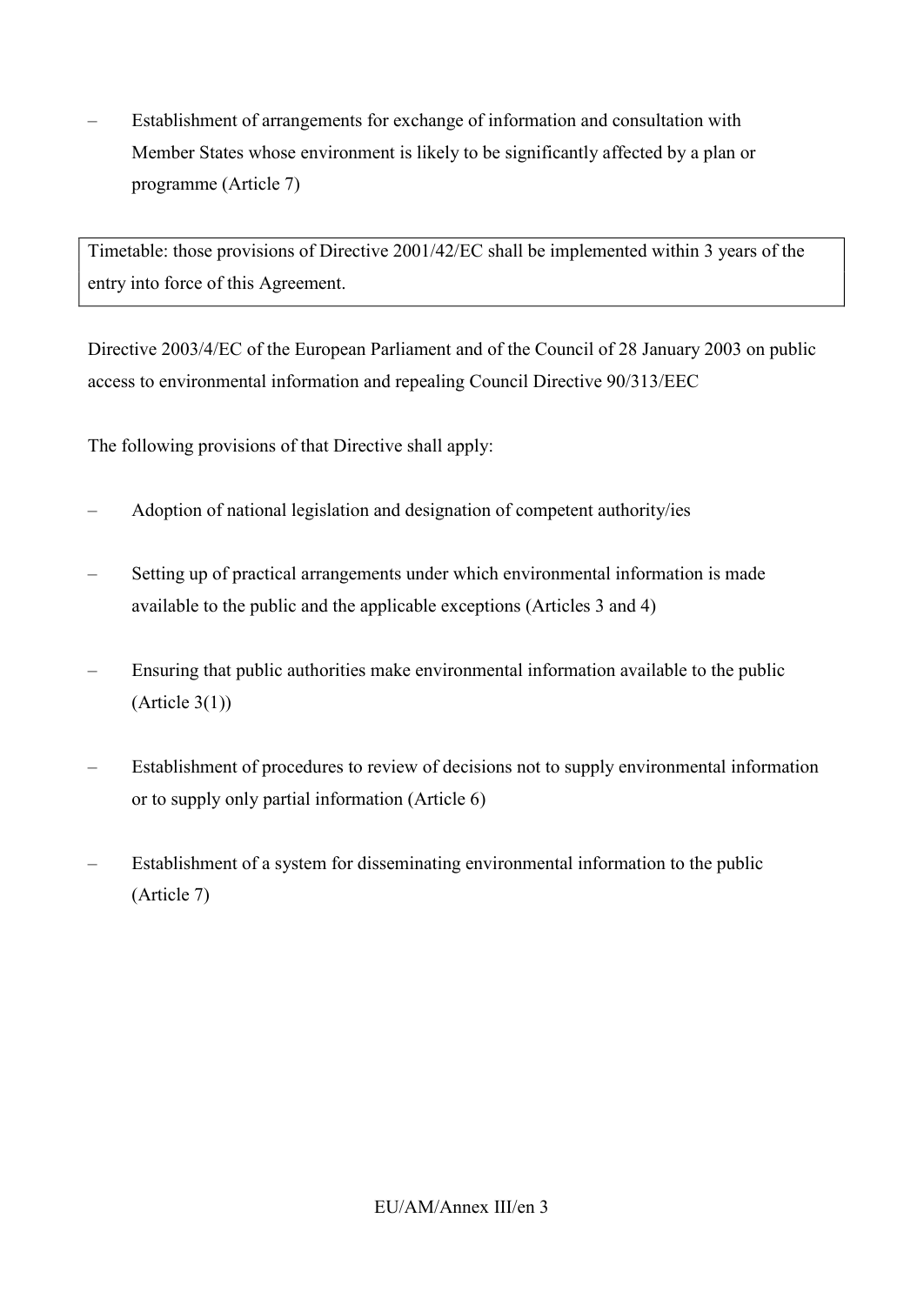Timetable: those provisions of Directive 2003/4/EC shall be implemented within 2 years of the entry into force of this Agreement.

Directive 2003/35/EC of the European Parliament and of the Council of 26 May 2003 providing for public participation in respect of the drawing up of certain plans and programmes relating to the environment and amending with regard to public participation and access to justice Council Directives 85/337/EEC and 96/61/EC

- Adoption of national legislation and designation of competent authority/ies
- Establishment of a mechanism for providing the public with information (Articles  $2(2)(a)$ ) and  $2(2)(d)$
- Establishment of a mechanism for public consultation (Articles  $2(2)(b)$  and  $2(3)$ )
- Establishment of a mechanism for public comments and opinions to be taken into account in the decision-making process (Article  $2(2)(c)$ )
- Guaranteeing effective, timely and not prohibitively expensive access to justice at administrative and judicial level in these procedures for the public (including NGOs) (Article 3(7) and Article 4(4), environmental impact assessment and integrated pollution prevention and control)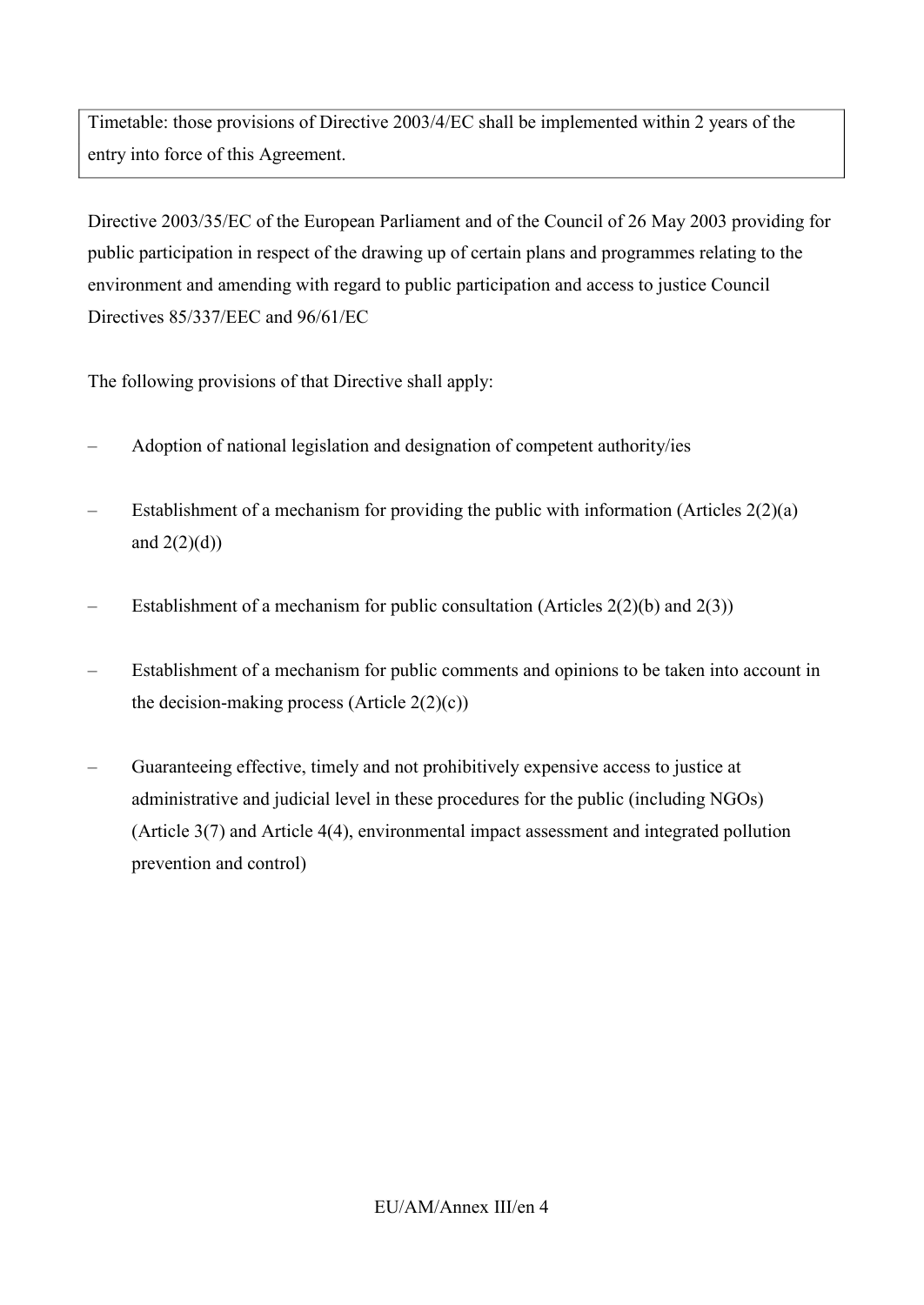Timetable: those provisions of Directive 2003/35/EC shall be implemented within 2 years of the entry into force of this Agreement.

Directive 2004/35/EC of the European Parliament and of the Council of 21 April 2004 on environmental liability with regard to the prevention and remedying of environmental damage, as amended

The following provisions of Directive 2004/35/EC shall apply:

– Adoption of national legislation and designation of competent authorities

Timetable: those provisions of Directive 2004/35/EC shall be implemented within 5 years of the entry into force of this Agreement.

– Establishment of rules and procedures aimed at preventing and remedying of damage to the environment (water, land, protected species and natural habitats) based on the polluter-pays principle (Articles 5,6 and 7, Annex II)

Timetable: those provisions of Directive 2004/35/EC shall be implemented within 8 years of the entry into force of this Agreement.

– Establishment of strict liability for dangerous occupational activities (Article 3(1) and Annex III)

Timetable: those provisions of Directive 2004/35/EC shall be implemented within 7 years of the entry into force of this Agreement.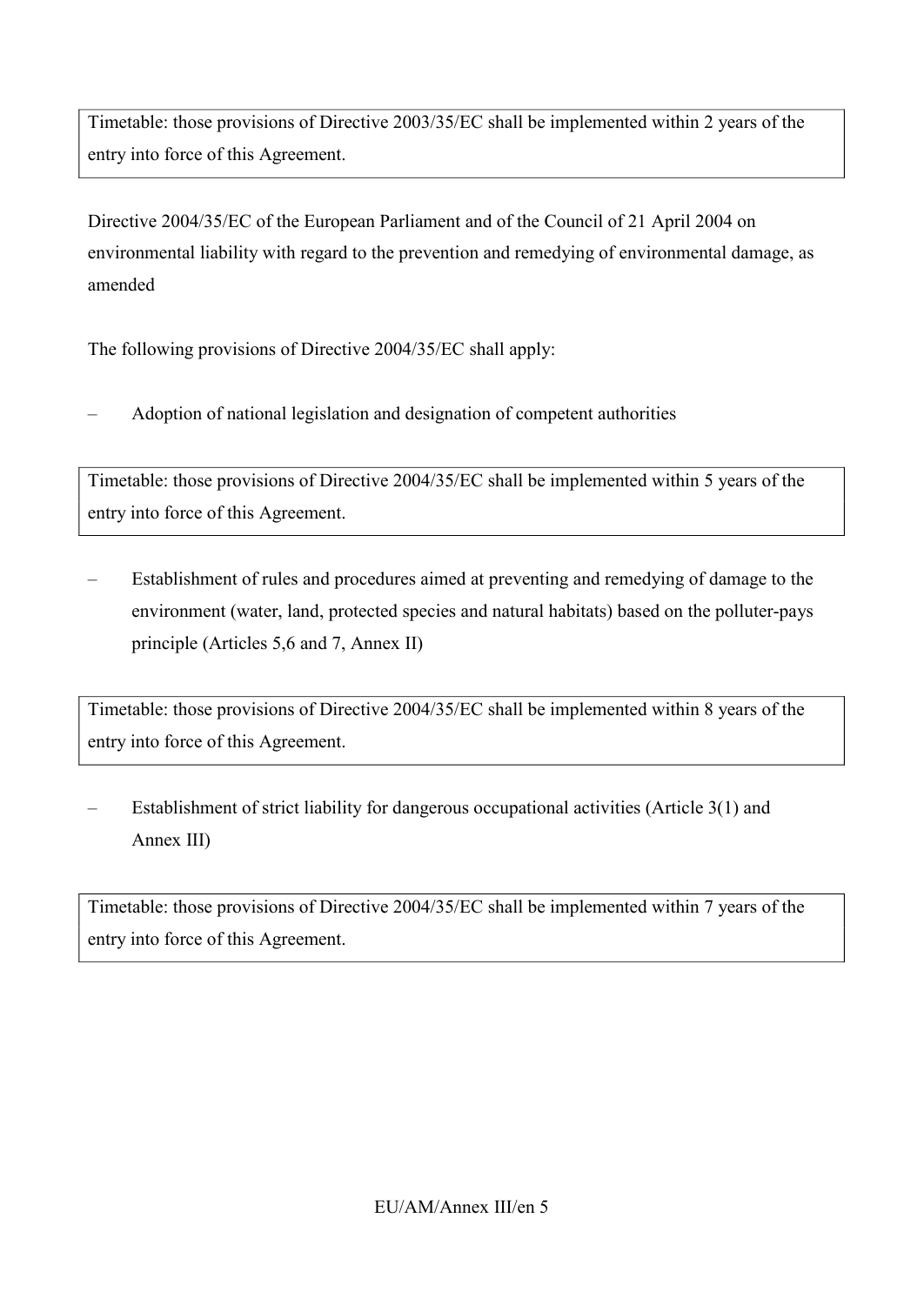– Establishment of obligations for operators to take the necessary prevention and remediation measures including liability for costs (Articles 5, 6, 7, 8, 9 and 10)

Timetable: those provisions of Directive 2004/35/EC shall be implemented within 7 years of the entry into force of this Agreement.

– Establishment of mechanisms for affected persons, including environmental NGOs, to request action by competent authorities in the case of environmental damage, including independent review (Articles 12 and 13)

Timetable: those provisions of Directive 2004/35/EC shall be implemented within 5 years of the entry into force of this Agreement.

# Air quality

Directive 2008/50/EC of the European Parliament and of the Council of 21 May 2008 on ambient air quality and cleaner air for Europe

The following provisions of that Directive shall apply:

– Adoption of national legislation and designation of competent authority/ies

Timetable: those provisions of Directive 2008/50/EC shall be implemented within 4 years of the entry into force of this Agreement.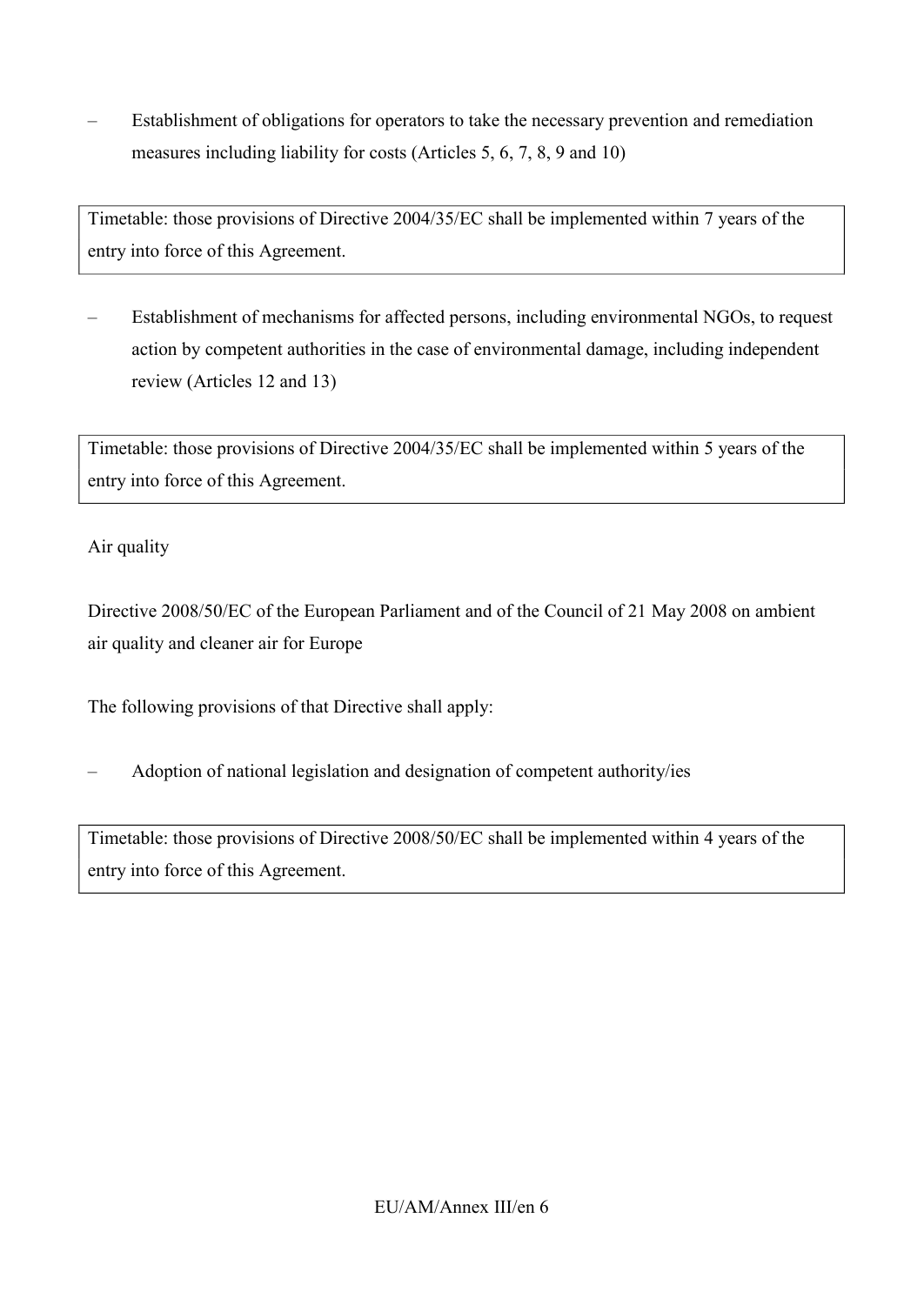– Establishment and classification of zones and agglomerations (Articles 4 and 5)

Timetable: those provisions of Directive 2008/50/EC shall be implemented within 7 years of the entry into force of this Agreement.

– Establishment of upper and lower assessment thresholds and limit values (Article 5 and 13)

Timetable: those provisions of Directive 2008/50/EC shall be implemented within 7 years of the entry into force of this Agreement.

– Establishment of a system for assessing ambient air quality in relation to air pollutants (Articles 5, 6 and 9)

Timetable: those provisions of Directive 2008/50/EC shall be implemented within 8 years of the entry into force of this Agreement.

– Establishment of air quality plans for zones and agglomerations where levels of pollutants exceed limit value/target value (Article 23)

Timetable: those provisions of Directive 2008/50/EC shall be implemented within 8 years of the entry into force of this Agreement.

– Establishment of short-term action plans for zones and agglomerations in which there is a risk that alert thresholds will be exceeded (Article 24)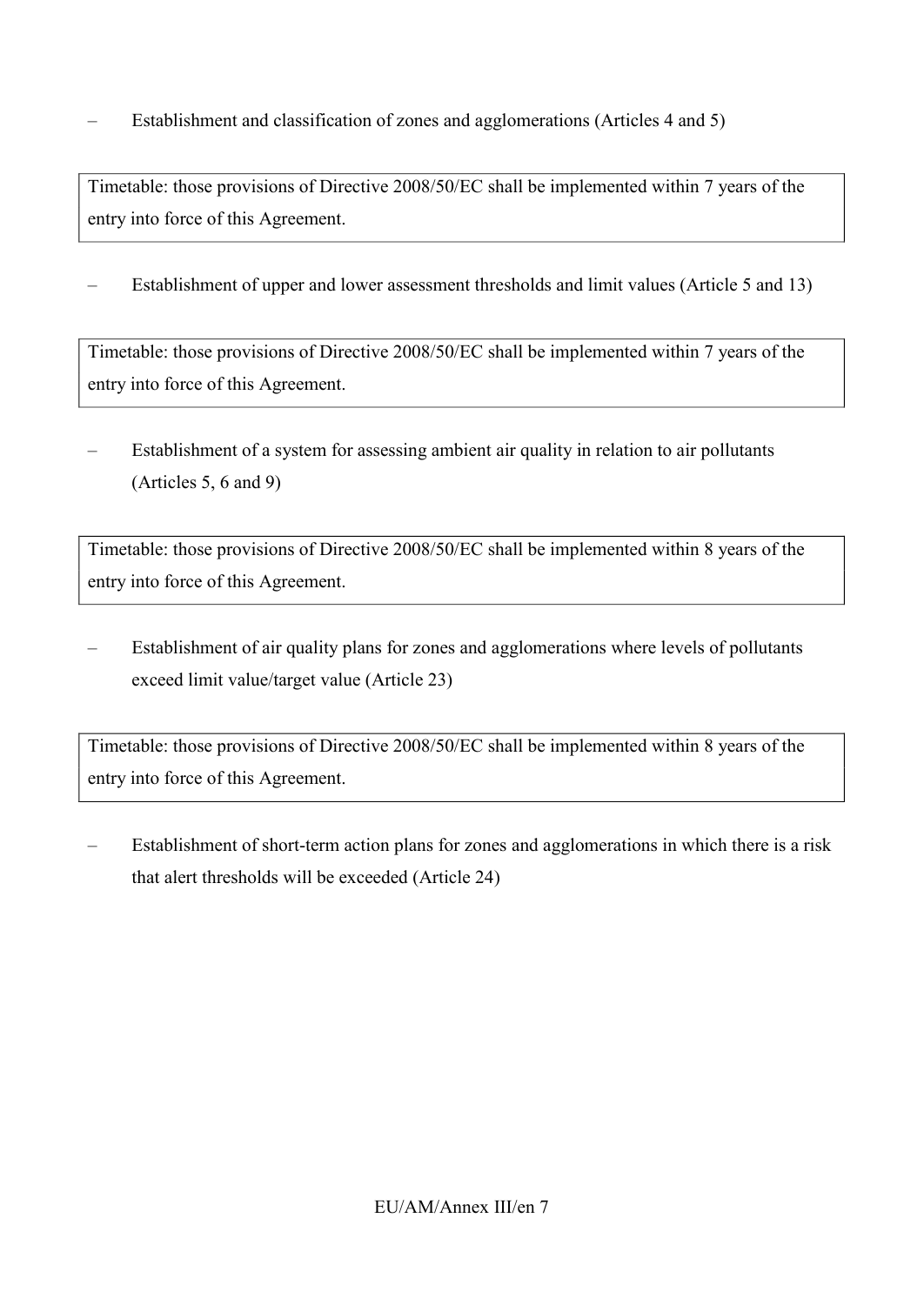Timetable: those provisions of Directive 2008/50/EC shall be implemented within 8 years of the entry into force of this Agreement.

– Establishment of a system to provide information to the public (Article 26)

Timetable: those provisions of Directive 2008/50/EC shall be implemented within 6 years of the entry into force of this Agreement.

Directive 2004/107/EC of the European Parliament and of the Council of 15 December 2004 relating to arsenic, cadmium, mercury, nickel and polycyclic aromatic hydrocarbons in ambient air

The following provisions of that Directive shall apply:

– Adoption of national legislation and designation of competent authority/ies

Timetable: those provisions of Directive 2004/107/EC shall be implemented within 5 years of the entry into force of this Agreement.

– Establishment of upper and lower assessment thresholds (Article 4(6)) and target values (Article 3)

Timetable: those provisions of Directive 2004/107/EC shall be implemented within 6 years of the entry into force of this Agreement.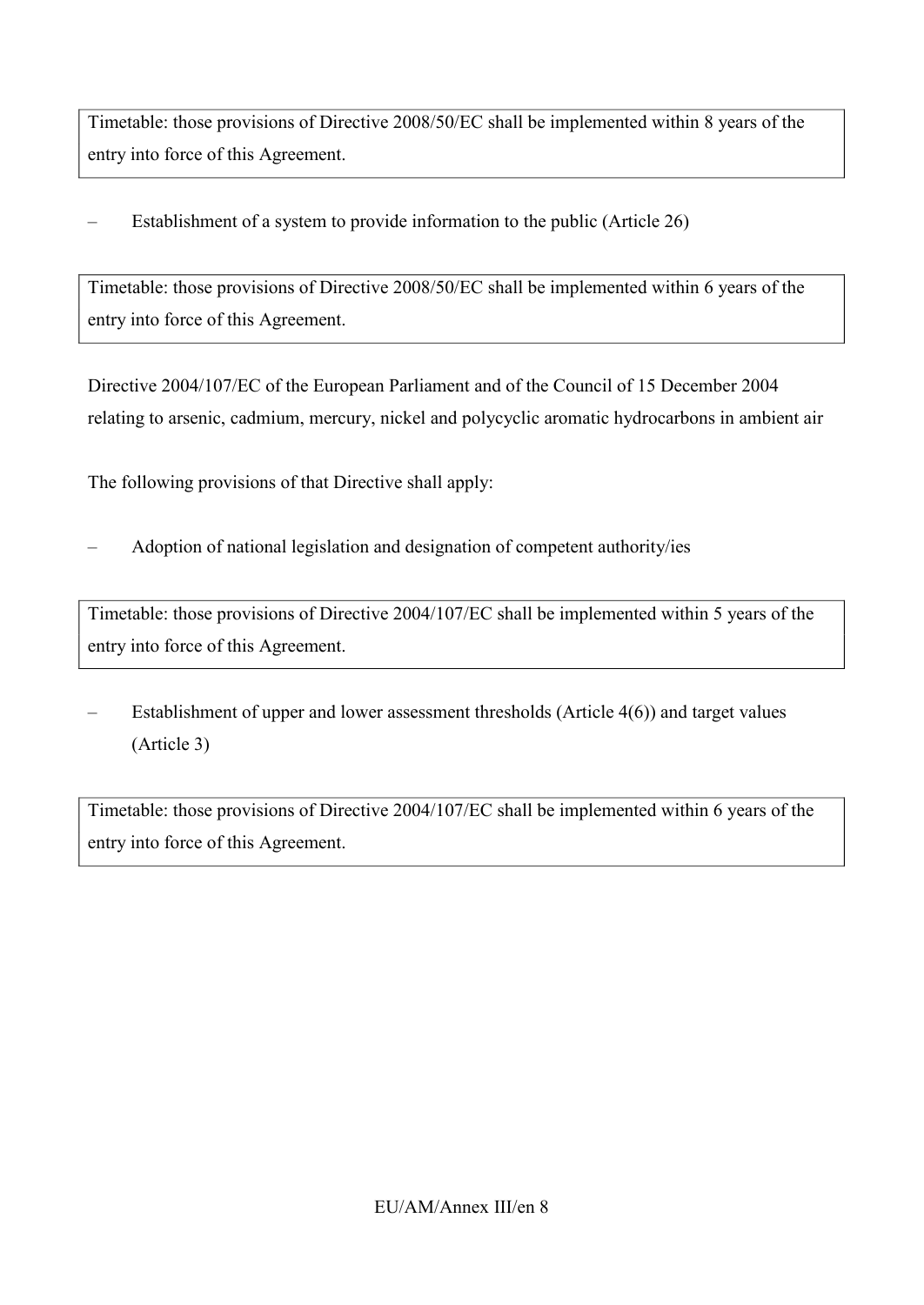– Establishment and classification of zones and agglomerations (Articles 3 and 4(6))

Timetable: those provisions of Directive 2004/107/EC shall be implemented within 6 years of the entry into force of this Agreement.

– Establishment of a system for assessing ambient air quality in relation to air pollutants (Article 4)

Timetable: those provisions of Directive 2004/107/EC shall be implemented within 8 years of the entry into force of this Agreement.

– Taking measures in order to maintain/improve air quality in respect of the relevant pollutants (Article 3)

Timetable: those provisions of Directive 2004/107/EC shall be implemented within 8 years of the entry into force of this Agreement.

Council Directive 1999/32/EC of 26 April 1999 relating to a reduction in the sulphur content of certain liquid fuels and amending Directive 93/12/EEC, as amended

- Adoption of national legislation and designation of competent authority/ies
- Establishment of an effective fuel sampling system and appropriate analytical methods of analysis to determine the sulphur content (Article 6)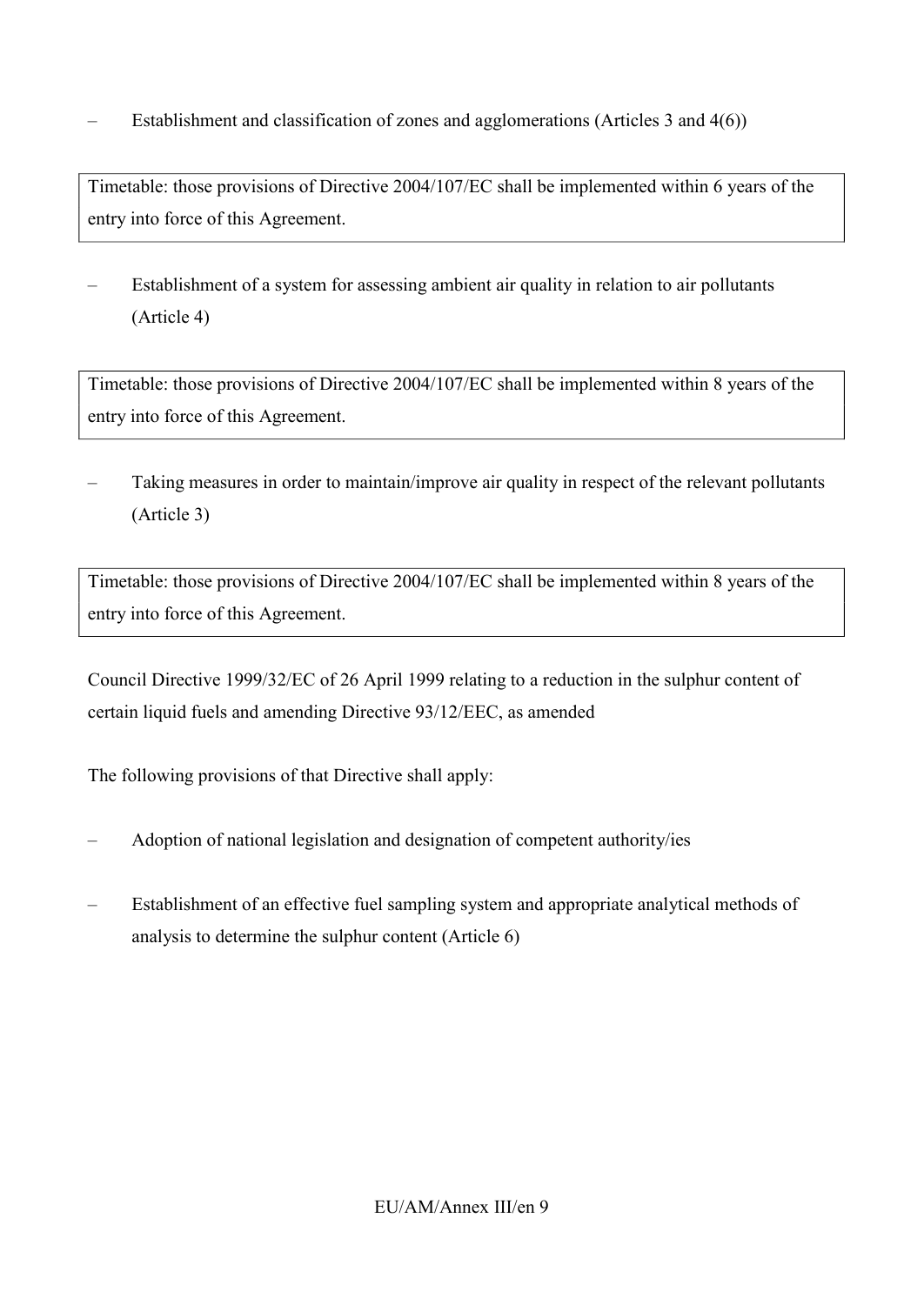– Prohibition of use of heavy fuel oil and gas oil for land based applications with a sulphur content greater than established limit values  $(A$ rticle  $3(1)$  – unless exceptions apply as in Article  $3(2)$  – and  $4(1)$ )

Timetable: those provisions of Directive 1999/32/EC shall be implemented within 2 years of the entry into force of this Agreement.

European Parliament and Council Directive 94/63/EC of 20 December 1994 on the control of volatile organic compound (VOC) emissions resulting from the storage of petrol and its distribution from terminals to service stations, as amended

The following provisions of that Directive shall apply:

- Adoption of national legislation and designation of competent authority/ies
- Identifying all terminals for storing and loading petrol (Article 2)
- Establishment of technical measures to reduce loss of petrol from storage installations at terminals and service stations and during loading/unloading mobile containers at terminals (Article 3, 4 and 6 and Annex III)
- Requiring all road tanker loading gantries and mobile containers to meet the requirements (Article 4 and 5)

Timetable: those provisions of Directive 94/63/EC shall be implemented within 8 years of the entry into force of this Agreement.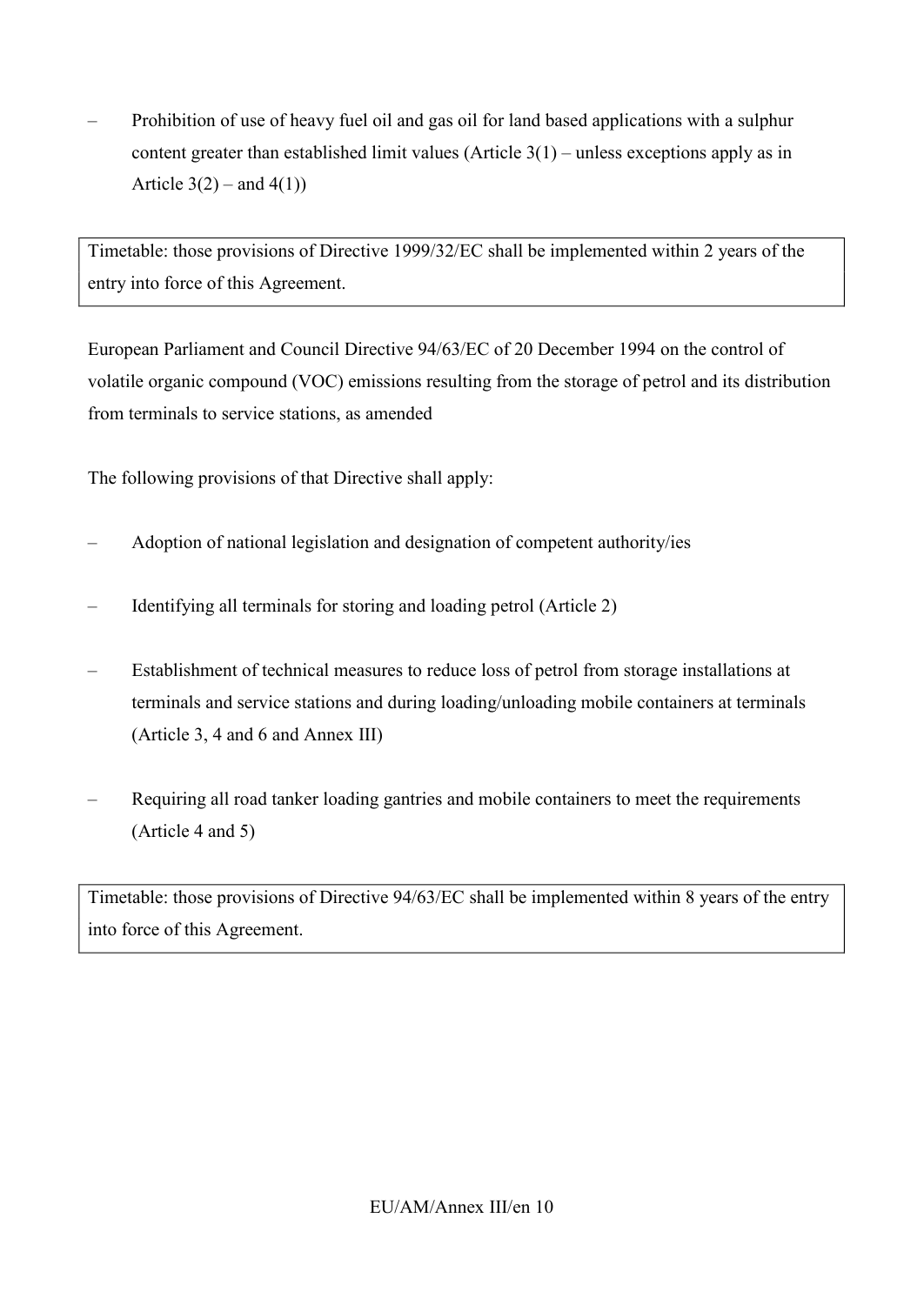Directive 2004/42/EC of the European Parliament and of the Council of 21 April 2004 on the limitation of emissions of volatile organic compounds due to the use of organic solvents in certain paints and varnishes and vehicle refinishing products and amending Directive 1999/13/EC

The following provisions of that Directive shall apply:

- Adoption of national legislation and designation of competent authority/ies
- Setting up maximum VOC content limit values for paints and varnishes (Article 3 and Annex II)
- Establishment of requirements ensuring labelling of products placed on the market and placing on the market of products complying with relevant requirements (Article 3 and 4)

Timetable: those provisions of Directive 2004/42/EC shall be implemented within 5 years of the entry into force of this Agreement.

Water quality and resource management

Directive 2000/60/EC of the European Parliament and of the Council of 23 October 2000 establishing a framework for Community action in the field of water policy, as amended

The following provisions of that Directive shall apply:

– Adoption of national legislation and designation of competent authority/ies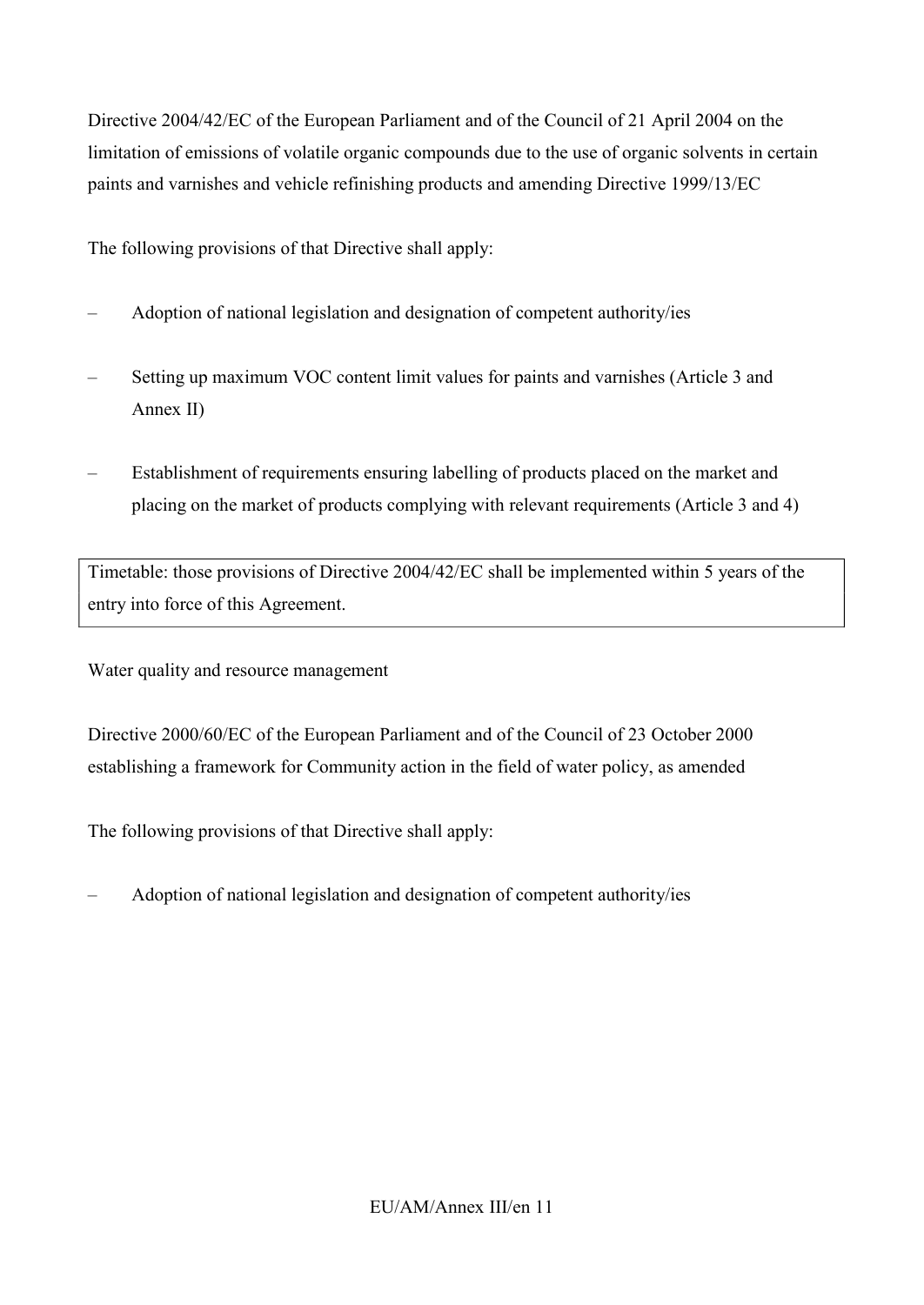- Identification of river basin districts and appropriate coordination for the preservation of international rivers, lakes and coastal waters (Article 3(1)- 3(7))
- Analysis of the characteristics of river basin districts (Article 5)
- Establishment of programmes for monitoring water quality (Article 8)
- Preparation of river basin management plans, consultations with the public and publication of these plans (Articles 13 and 14)

Timetable: those provisions of Directive 2000/60/EC shall be implemented within 5 years of the entry into force of this Agreement.

Directive 2007/60/EC of the European Parliament and of the Council of 23 October 2007 on the assessment and management of flood risks

- Adoption of national legislation and designation of competent authority/ies
- Undertaking preliminary flood assessment (Articles 4 and 5)
- Preparation of flood hazards maps and flood risks maps (Article 6)
- Establishment of flood risk management plans (Article 7)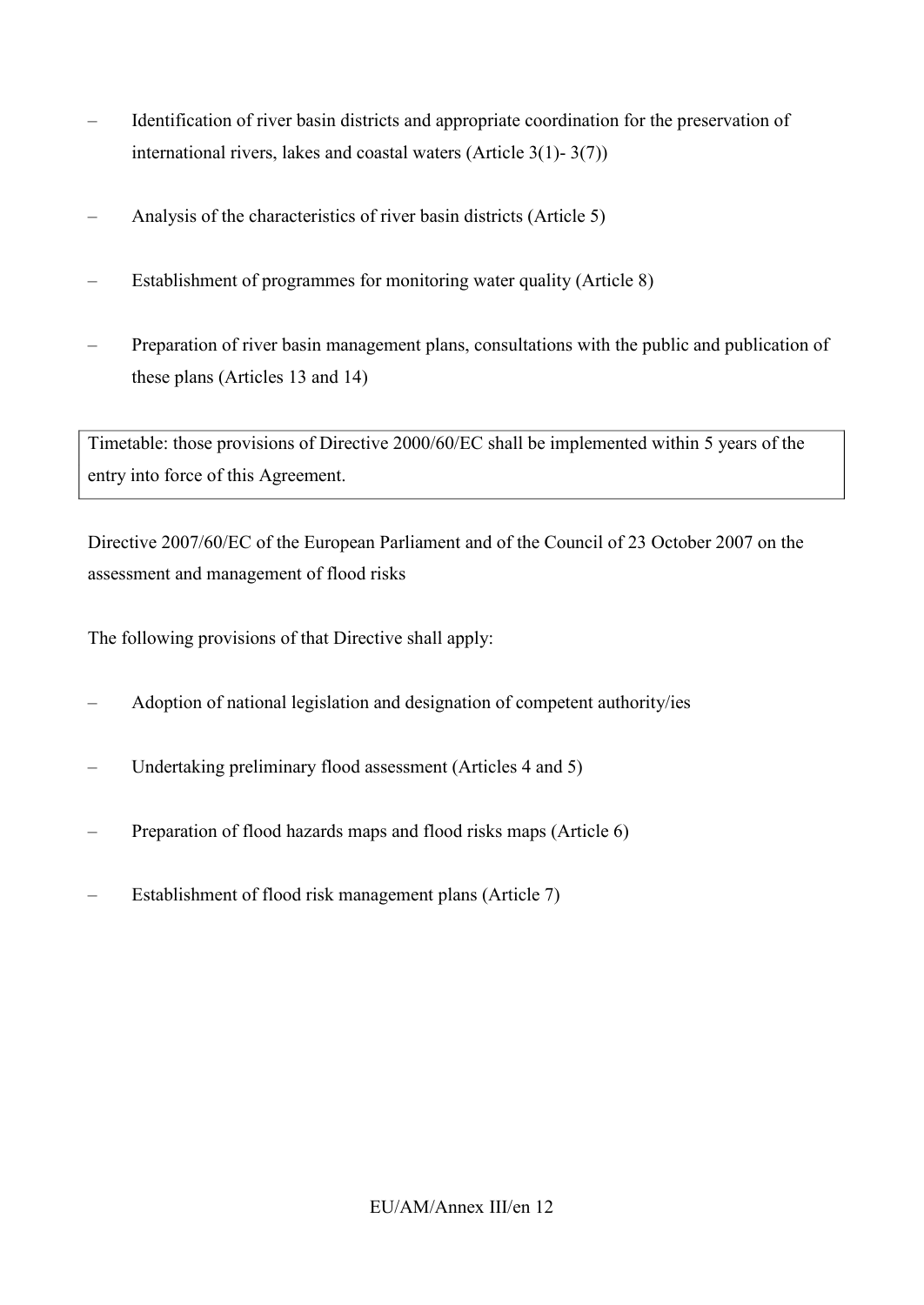Timetable: those provisions of Directive 2007/60/EC shall be implemented within 5 years of the entry into force of this Agreement.

Council Directive 91/271/EEC of 21 May 1991 concerning urban waste water treatment, as amended

The following provisions of that Directive shall apply:

- Adoption of national legislation and designation of competent authority/ies
- Assessment of the status of urban waste water collection and treatment
- Identification of sensitive areas and agglomerations (Article 5(1) and Annex II)

Timetable: those provisions of Directive 91/271/EEC shall be implemented within 5 years of the entry into force of this Agreement.

– Preparation of technical and investment programme for the implementation of the urban waste water treatment requirements (Article 17(1))

Timetable: those provisions of Directive 91/271/EEC shall be implemented within 6 years of the entry into force of this Agreement.

Council Directive 98/83/EC of 3 November 1998 on the quality of water intended for human consumption, as amended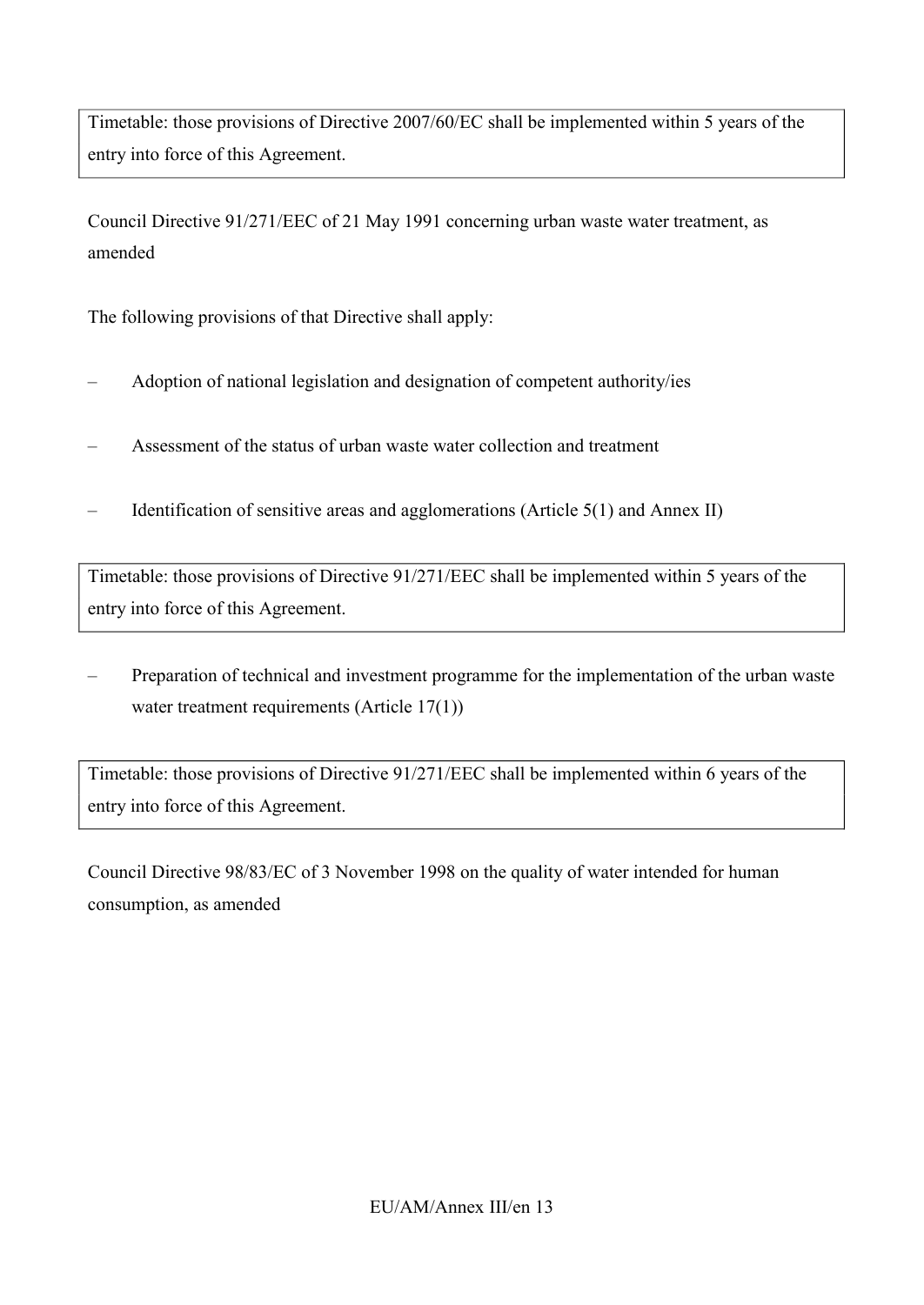The following provisions of that Directive shall apply:

- Adoption of national legislation and designation of competent authority/ies
- Establishment of standards for drinking water (Articles 4 and 5)
- Establishment of a monitoring system (Articles 6 and 7)
- Establishment of a mechanism to provide information to consumers (Article 13)

Timetable: those provisions of Directive 98/83/EC shall be implemented within 4 years of the entry into force of this Agreement.

Council Directive 91/676/EEC of 12 December 1991 concerning the protection of waters against pollution caused by nitrates from agricultural sources, as amended

- Adoption of national legislation and designation of competent authority/ies
- Establishment of monitoring programmes (Article 6)
- Identification of polluted waters or waters at risk and designation of nitrate vulnerable zones (Article 3)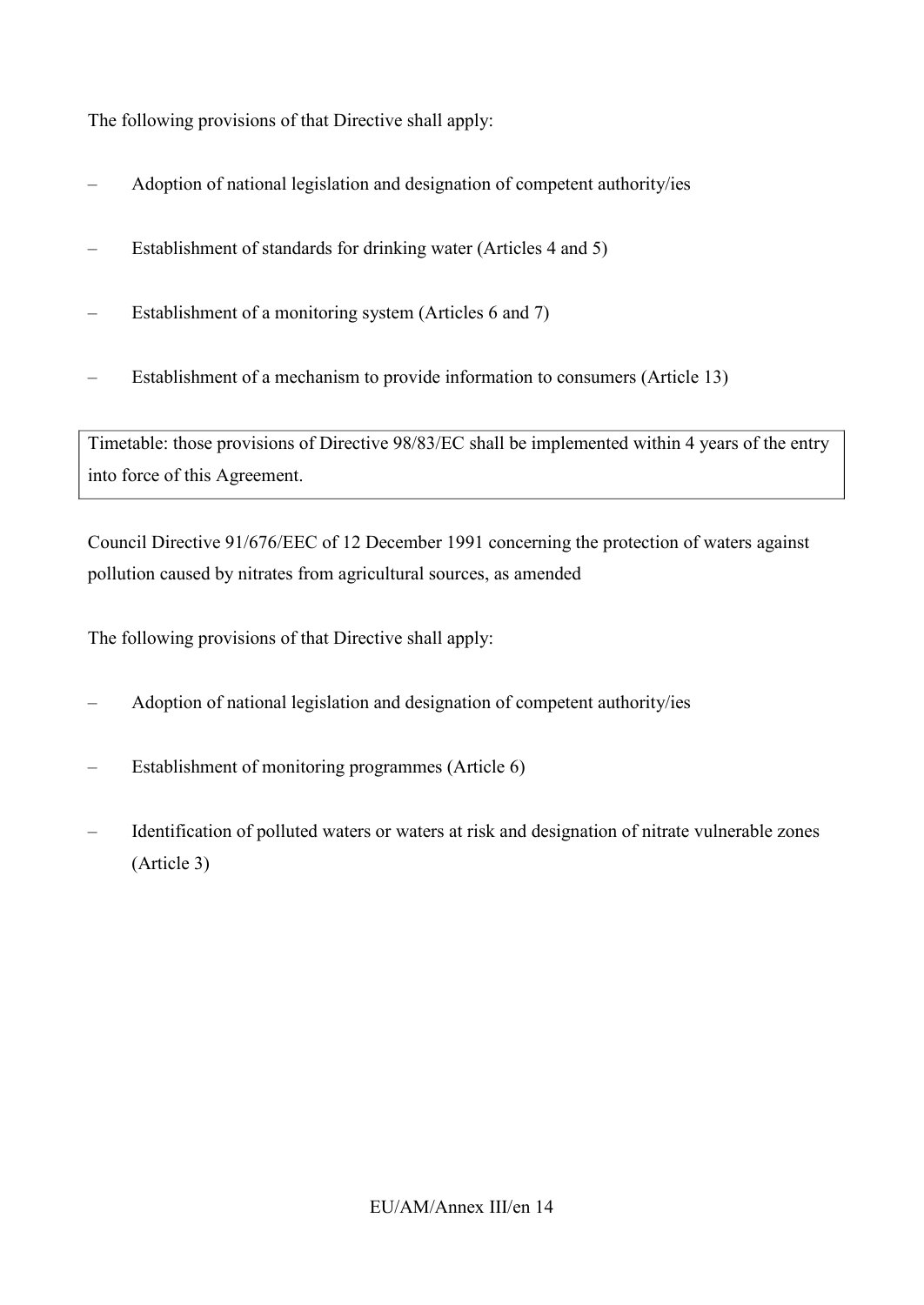Timetable: those provisions of Directive 91/676/EEC shall be implemented within 4 years of the entry into force of this Agreement.

– Establishment of action plans and codes of good agricultural practices for nitrate vulnerable zones (Articles 4 and 5)

Timetable: those provisions of Directive 91/676/EEC shall be implemented within 8 years of the entry into force of this Agreement.

### Waste management

Directive 2008/98/EC of the European Parliament and of the Council of 19 November 2008 on waste and repealing certain Directives

The following provisions of that Directive shall apply:

- Adoption of national legislation and designation of competent authority/ies
- Preparation of waste management plans in line with the five-step waste hierarchy and of waste prevention programmes (Chapter V)

Timetable: those provisions of Directive 2008/98/EC shall be implemented within 4 years of the entry into force of this Agreement.

– Establishment of full cost recovery mechanism in accordance with the polluter pays principle and extended producer responsibility principle (Article 14)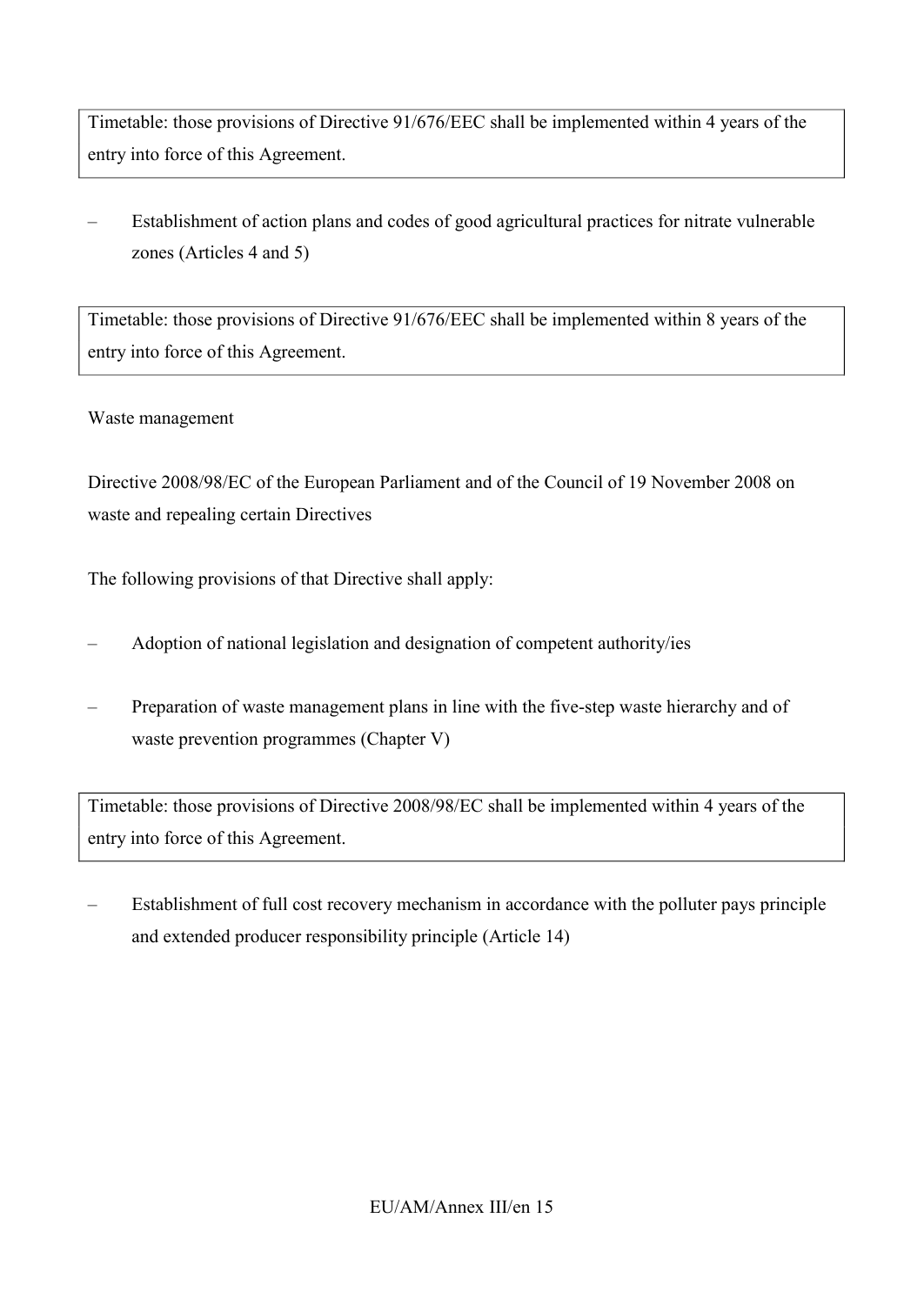Timetable: those provisions of Directive 2008/98/EC shall be implemented within 6 years of the entry into force of this Agreement.

- Establishment of a permitting system for establishments/undertakings carrying out disposal or recovery operations, with specific obligations for the management of hazardous wastes (Chapter IV)
- Establishment of a register of waste collection and transport establishments and undertakings (Chapter IV)

Timetable: those provisions of Directive 2008/98/EC shall be implemented within 4 years of the entry into force of this Agreement.

Council Directive 1999/31/ЕС of 26 April 1999 on the landfill of waste, as amended

- Adoption of national legislation and designation of competent authority/ies
- Classification of landfill sites (Article 4)
- Preparation of a national strategy reducing the amount of biodegradable municipal waste going to landfill (Article 5)
- Establishment of an application and permit system and of waste acceptance procedures (Articles 5 to 7, 11, 12 and 14)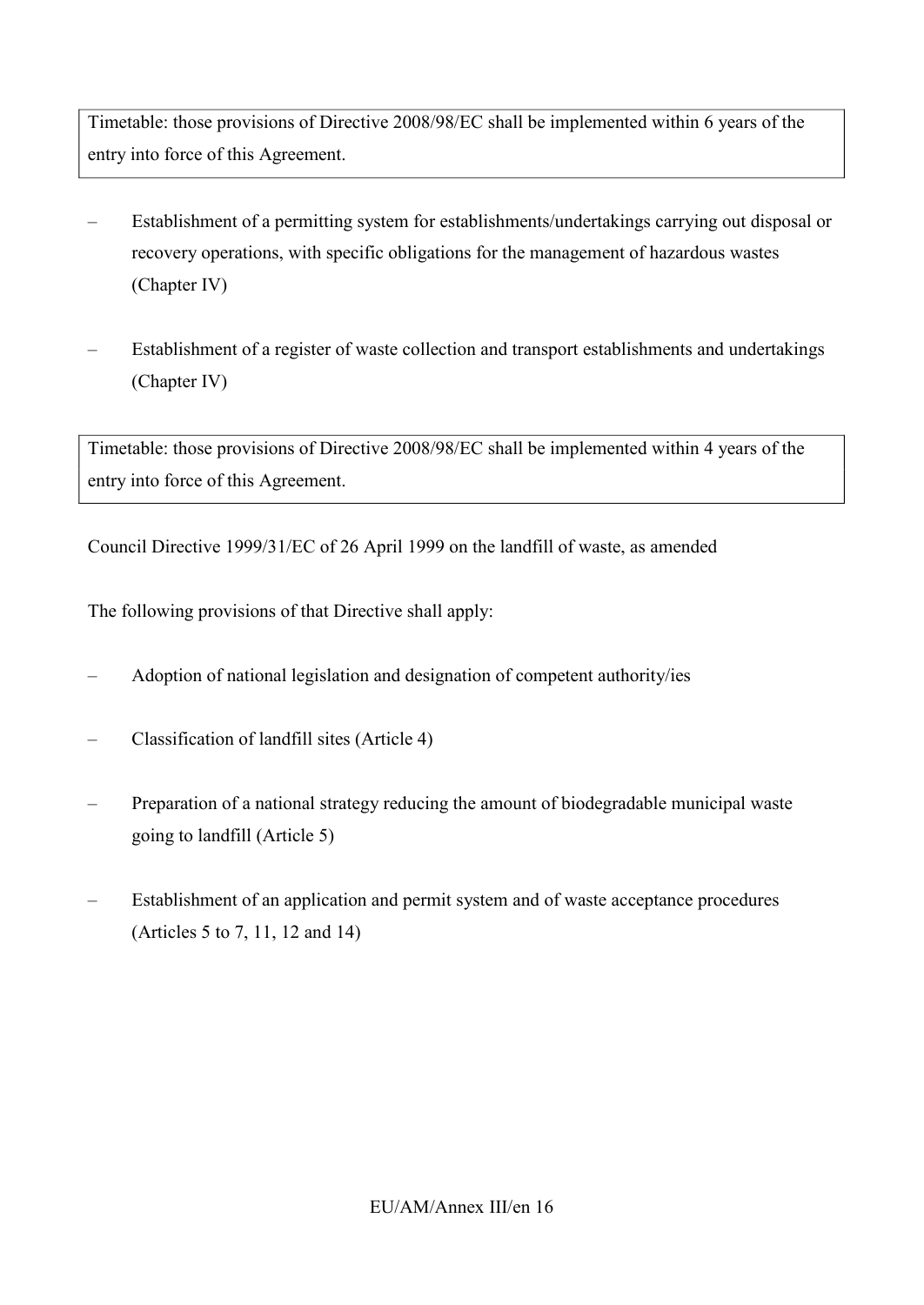– Establishment of control and monitoring procedures in the operation phase of landfills and of closure and after-care procedures for landfills to be disaffected (Articles 12 and 13)

Timetable: those provisions of that Directive shall be implemented within 3 years of the entry into force of this Agreement.

– Establishment of conditioning plans for existing landfill sites (Article 14)

Timetable: those provisions of Directive 1999/31/ЕС shall be implemented within 6 years of the entry into force of this Agreement.

– Establishment of a costing mechanism (Article 10)

Timetable: those provisions of Directive 1999/31/ЕС shall be implemented within 3 years of the entry into force of this Agreement.

– Ensuring the relevant waste is subject to treatment before landfilling (Article 6)

Timetable: those provisions of Directive 1999/31/ЕС shall be implemented within 6 years of the entry into force of this Agreement.

Directive 2006/21/EC of the European Parliament and of the Council of 15 March 2006 on the management of waste from extractive industries and amending Directive 2004/35/EC, developed by Decisions 2009/335/EC, 2009/337/EC, 2009/359/EC and 2009/360/EC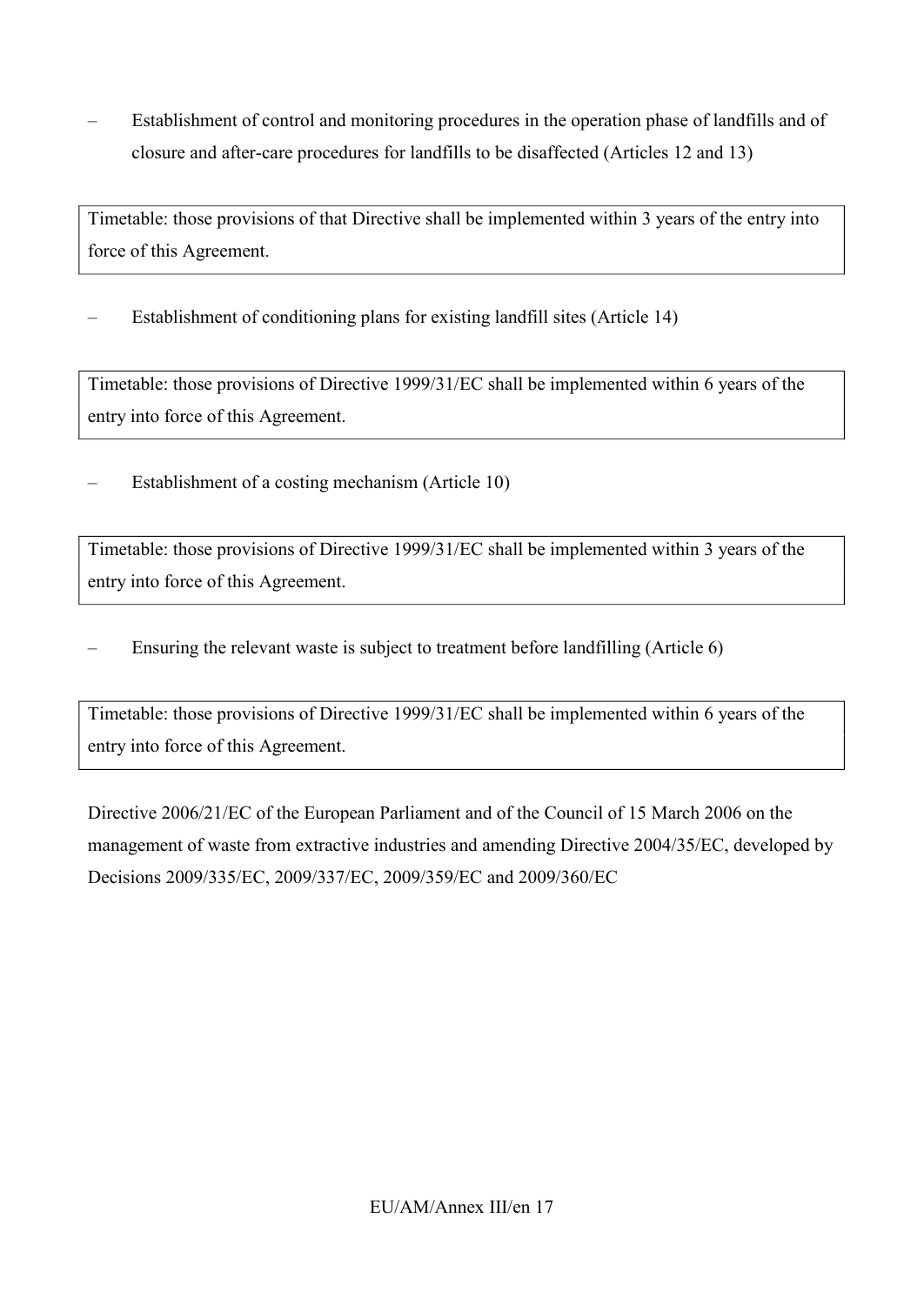The following provisions of that Directive shall apply:

- Adoption of national legislation and designation of competent authority/ies
- Establishment of a system to ensure that operators draw up waste management plans (identification and classification of waste facilities; characterisation of the waste) (Articles 4 and 9)

Timetable: those provisions of Directive 2006/21/EC shall be implemented within 4 years of the entry into force of this Agreement.

– Establishment of a permit system, of financial guarantees and of an inspection system (Articles 7, 14 and 17)

Timetable: those provisions of Directive 2006/21/EC shall be implemented within 8 years of the entry into force of this Agreement.

- Establishment of procedures for the management and monitoring of excavation voids (Article 10)
- Establishment of closure and after-closure procedures for mining waste facilities (Article 12)
- Drawing up an inventory of closed mining waste facilities (Article 20)

Timetable: those provisions of Directive 2006/21/EC shall be implemented within 6 years of the entry into force of this Agreement.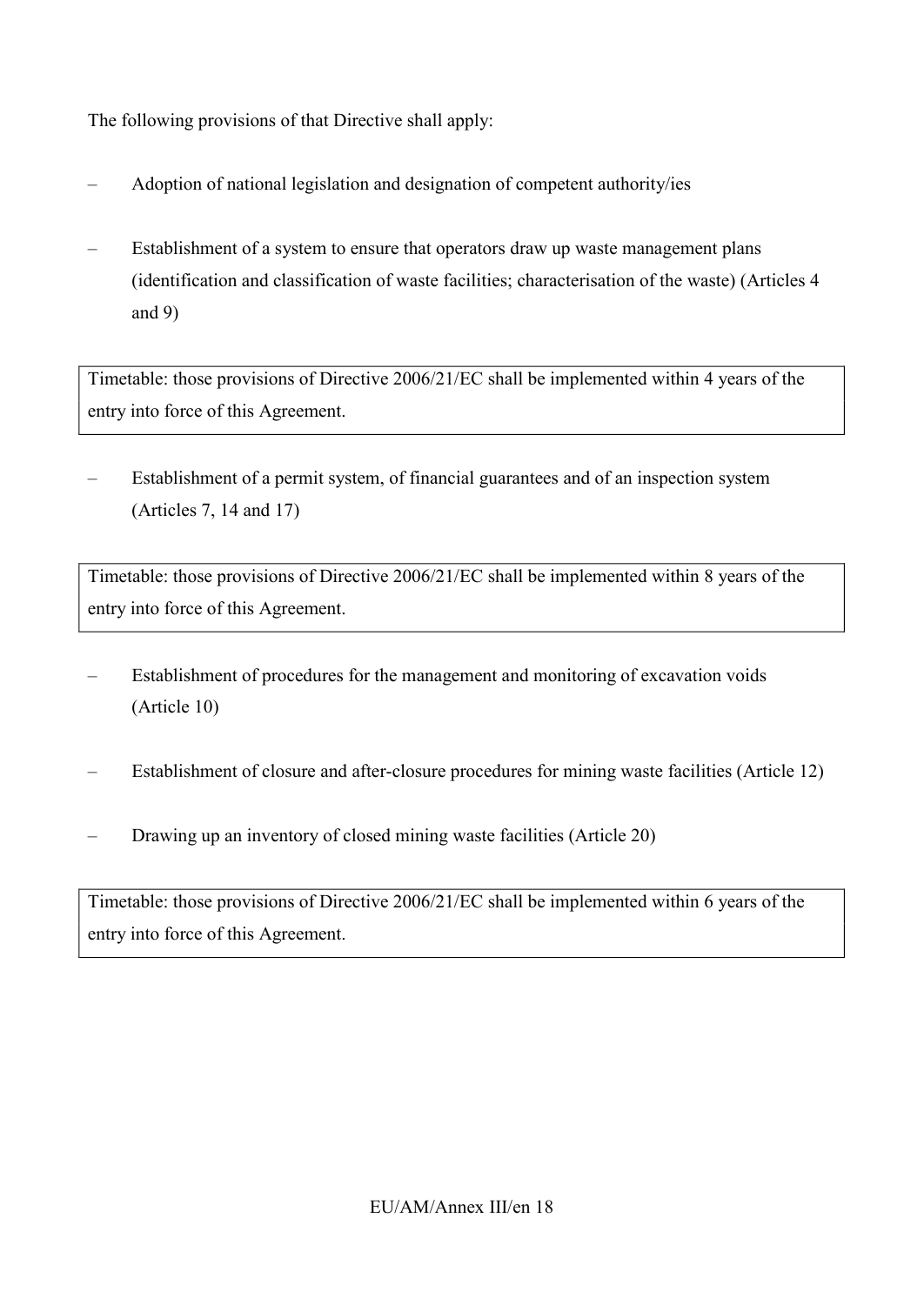Nature protection

Directive 2009/147/EC of the European Parliament and of the Council of 30 November 2009 on the conservation of wild birds

The following provisions of that Directive shall apply:

- Adoption of national legislation and designation of competent authority/ies
- Assessment of bird species requiring special conservation measures and regularly occurring migratory species
- Identification and designation of special protection areas for bird species (Article 4(1) and (4))
- Establishment of special conservation measures to protect regularly occurring migratory species (Article 4(2))

Timetable: those provisions of Directive 2009/147/EC shall be implemented within 4 years of the entry into force of this Agreement.

– Establishment of a general system of protection for all wild bird species of which the hunted species are a special subset and prohibition of certain types of capture/killing (Articles 5, 6(1), 6(2) and 8)

Timetable: those provisions of Directive 2009/147/EC shall be implemented within 5 years of the entry into force of this Agreement.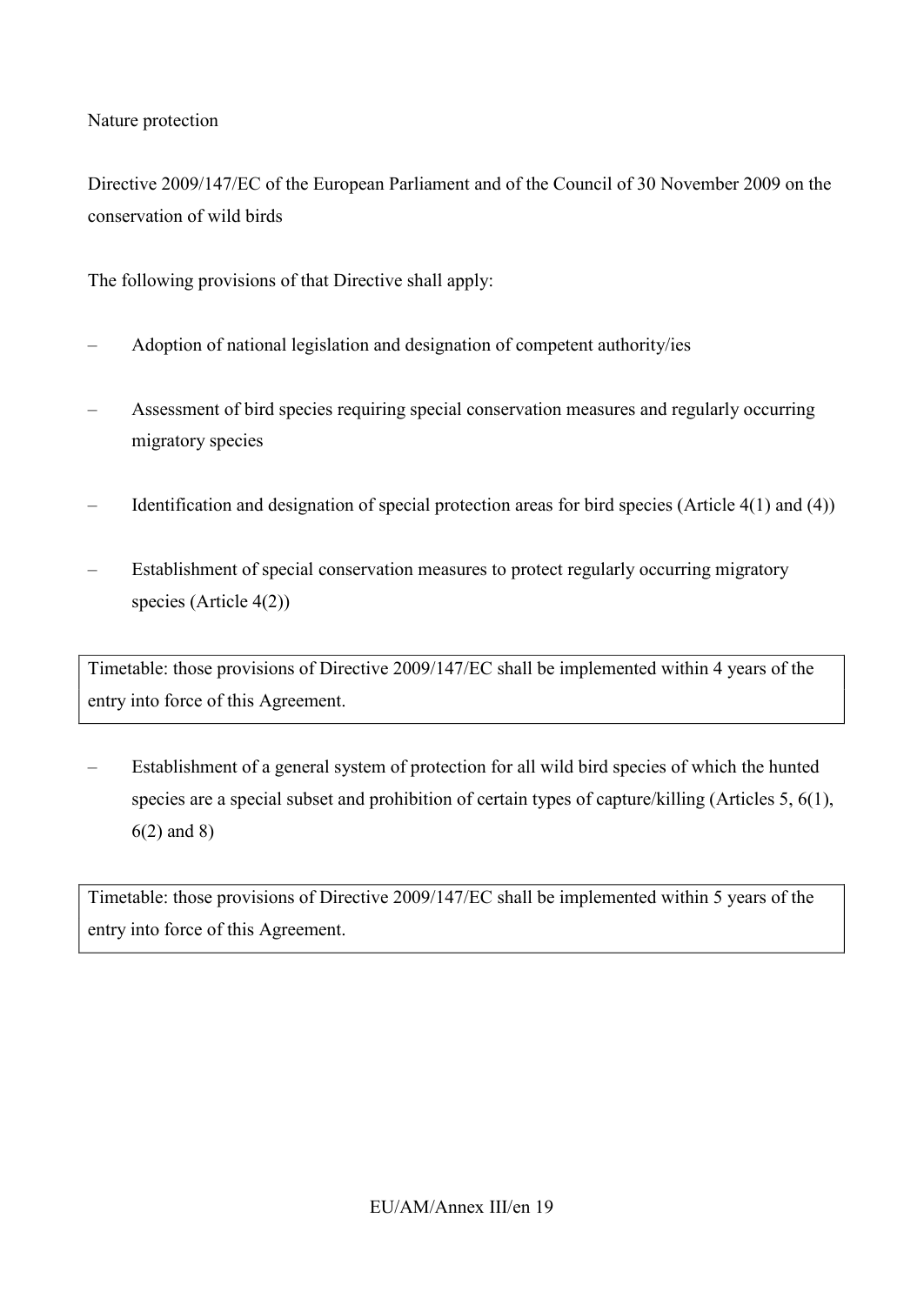Council Directive 92/43/EC of 21 May 1992 on the conservation of natural habitats and of wild fauna and flora, as amended

The following provisions of that Directive shall apply:

- Adoption of national legislation and designation of competent authority/ies
- Preparation of inventory of sites, designation of these sites and establish priorities for their management (including completion of the inventory of potential Emerald sites and establishment of protection and management measures for these sites) (Article 4)
- Establishment of measures required for the conservation of such sites, including co-financing (Articles 6 and 8)

Timetable: those provisions of Directive 92/43/EC shall be implemented within 6 years of the entry into force of this Agreement.

- Establishment of a system to monitor conservation status of habitats and species (Article 11)
- Establishment of a strict species protection regime for species listed in Annex IV as relevant for the Republic of Armenia (Article 12)

Timetable: those provisions of Directive 92/43/EC shall be implemented within 7 years of the entry into force of this Agreement.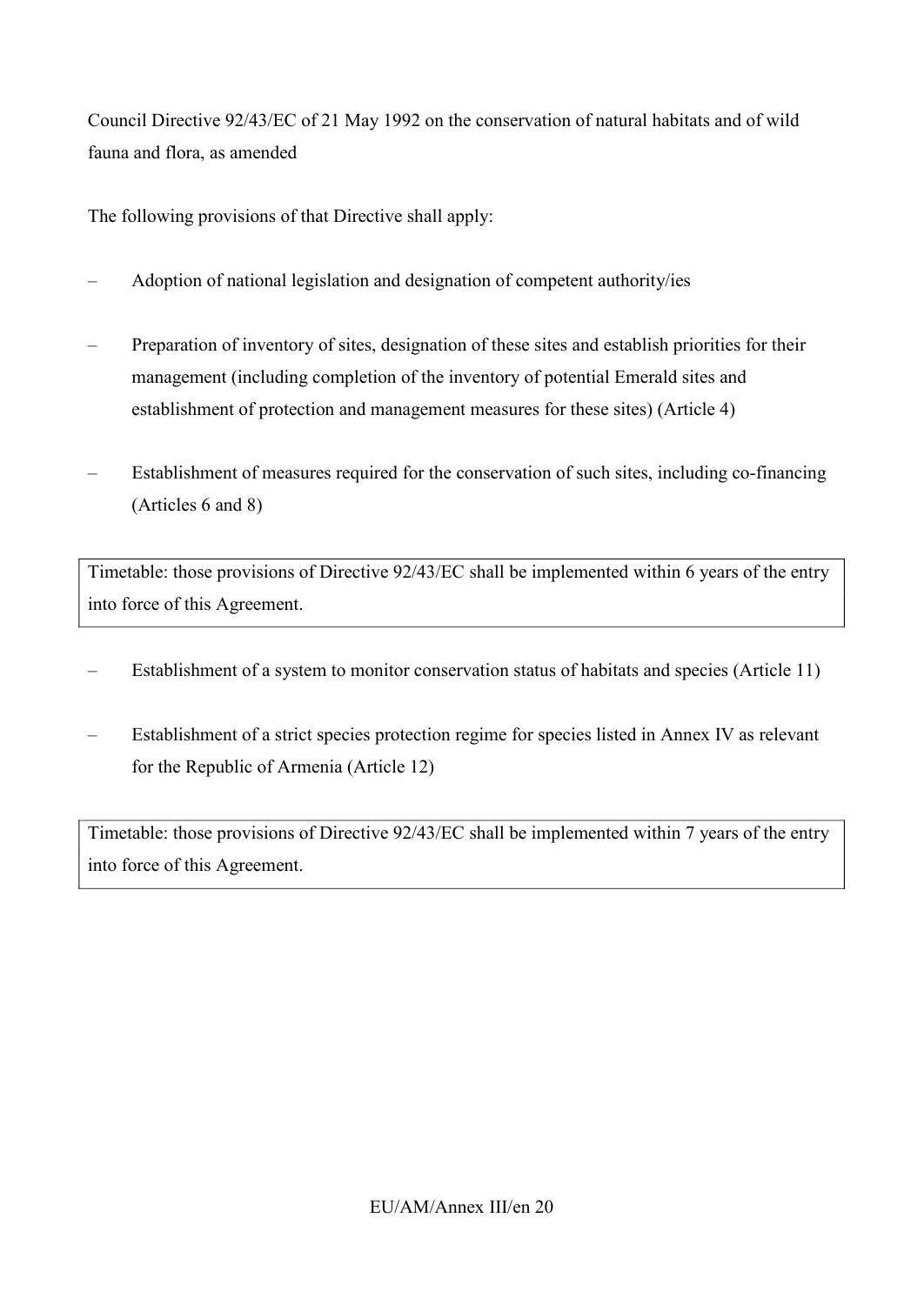– Establishment of a mechanism to promote education and general information to the public (Article 22)

Timetable: those provisions of Directive 92/43/EC shall be implemented within 6 years of the entry into force of this Agreement.

Industrial pollution and industrial hazards

Directive 2010/75/EU of the European Parliament and of the Council of 24 November 2010 concerning industrial emissions (integrated pollution prevention and control)

The following provisions of that Directive shall apply:

– Adoption of national legislation and designation of competent authority/ies

Timetable: those provisions of Directive 2010/75/EU shall be implemented within 4 years of the entry into force of this Agreement.

- Identification of installations that require a permit (Annex I)
- Establishment of an integrated permit system (Articles 4 to 6, 12, 21 and 24, and Annex IV)
- Establishment of a compliance monitoring mechanism (Articles 8,  $14(1)(d)$  and  $23(1)$ )

Timetable: those provisions of Directive 2010/75/EU shall be implemented within 6 years of the entry into force of this Agreement.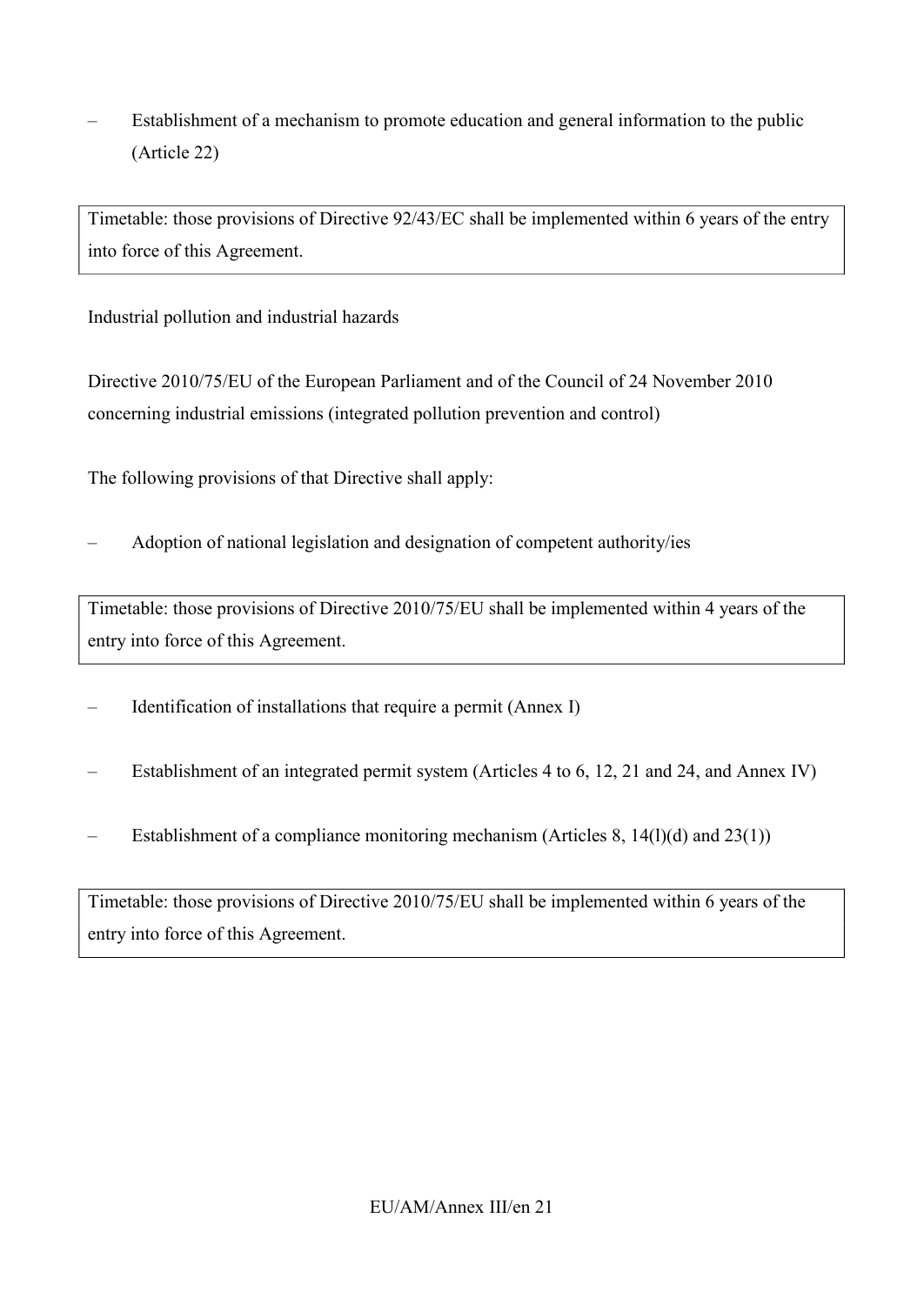- Implementation of best available techniques (BAT) taking into account the BAT conclusions of the Best Available Techniques Reference Documents (Articles 14(3) to (6) and 15(2) to  $(4)$
- Establishment of emission limit values for combustion plants (Article 30 and Annex V)
- Preparation of programmes to reduce total annual emissions from existing plants (optional to setting emission limit values for existing plants) (Article 32)

Timetable: those provisions of Directive 2010/75/EU shall be implemented within 6 years of the entry into force of this Agreement for new installations and within 13 years of the entry into force of this Agreement for existing installations.

Directive 2012/18/EU of the European Parliament and of the Council of 4 July 2012 on the control of major-accident hazards involving dangerous substances, amending and subsequently repealing Council Directive 96/82/EC

- Adoption of national legislation and designation of competent authority/ies
- Establishment of effective coordination mechanisms between relevant authorities
- Establishment of systems for recording information about relevant installations and for reporting on major accidents (Articles 14 and 16)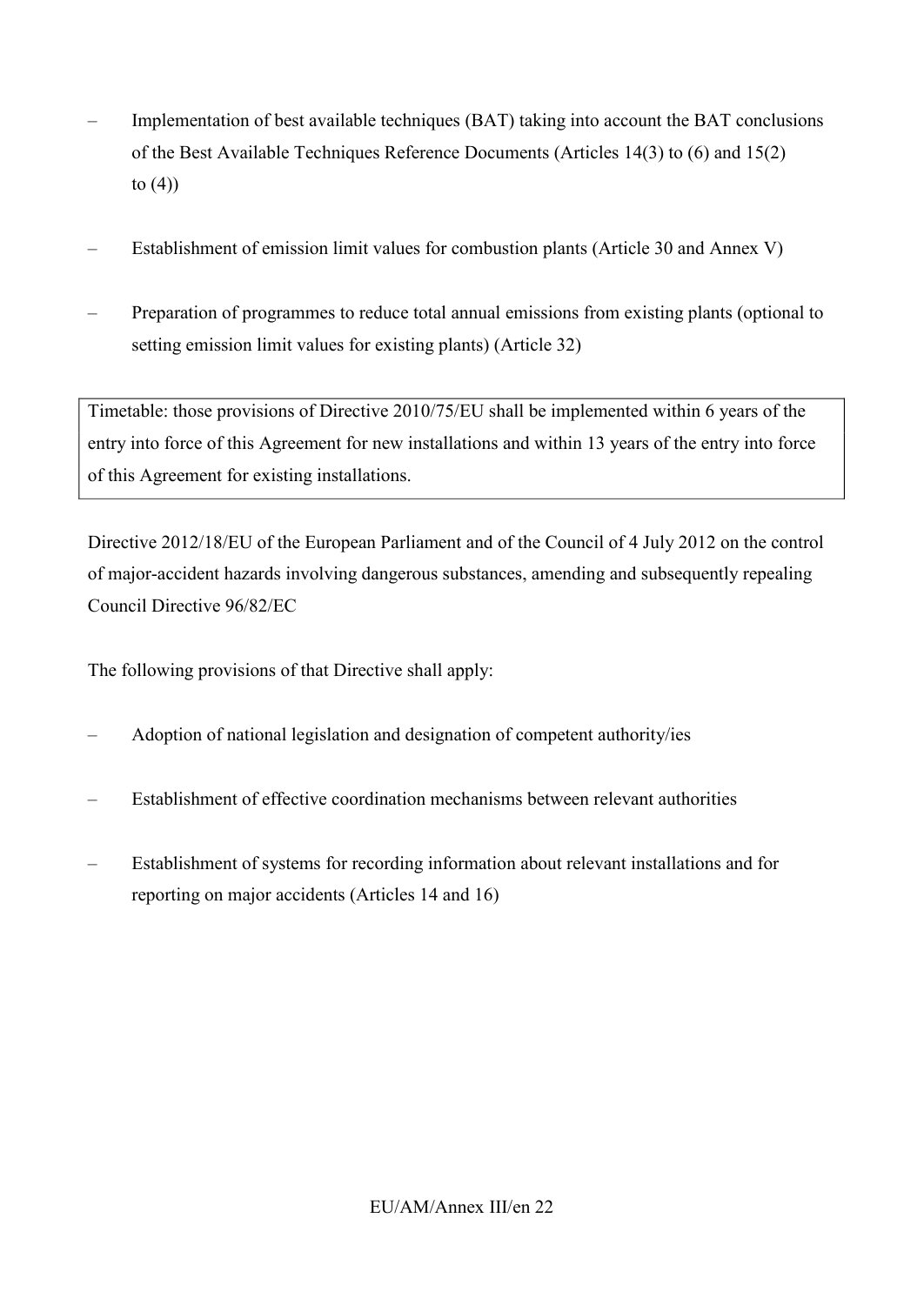Timetable: those provisions of Directive 2012/18/EU shall be implemented within 4 years of the entry into force of this Agreement.

Chemicals management

Regulation (EU) No 649/2012 of the European Parliament and of the Council of 4 July 2012 concerning the export and import of hazardous chemicals

- Implementation of the export notification procedure (Article 8)
- Implementation of procedures for handling of export notifications received from other countries (Article 9)
- Setting up of procedures for drafting and submission of notifications of final regulatory action (Article 11)
- Setting up of procedures for drafting and submission of import decisions (Article 13)
- Implementation of the PIC procedure for the export of certain chemicals, in particular those listed in Annex III to the Rotterdam Convention (Article 14)
- Implementation of the labelling and packaging requirements for exported chemicals (Article 17)
- Designation of national authorities that control the import and export of chemicals (Article 18)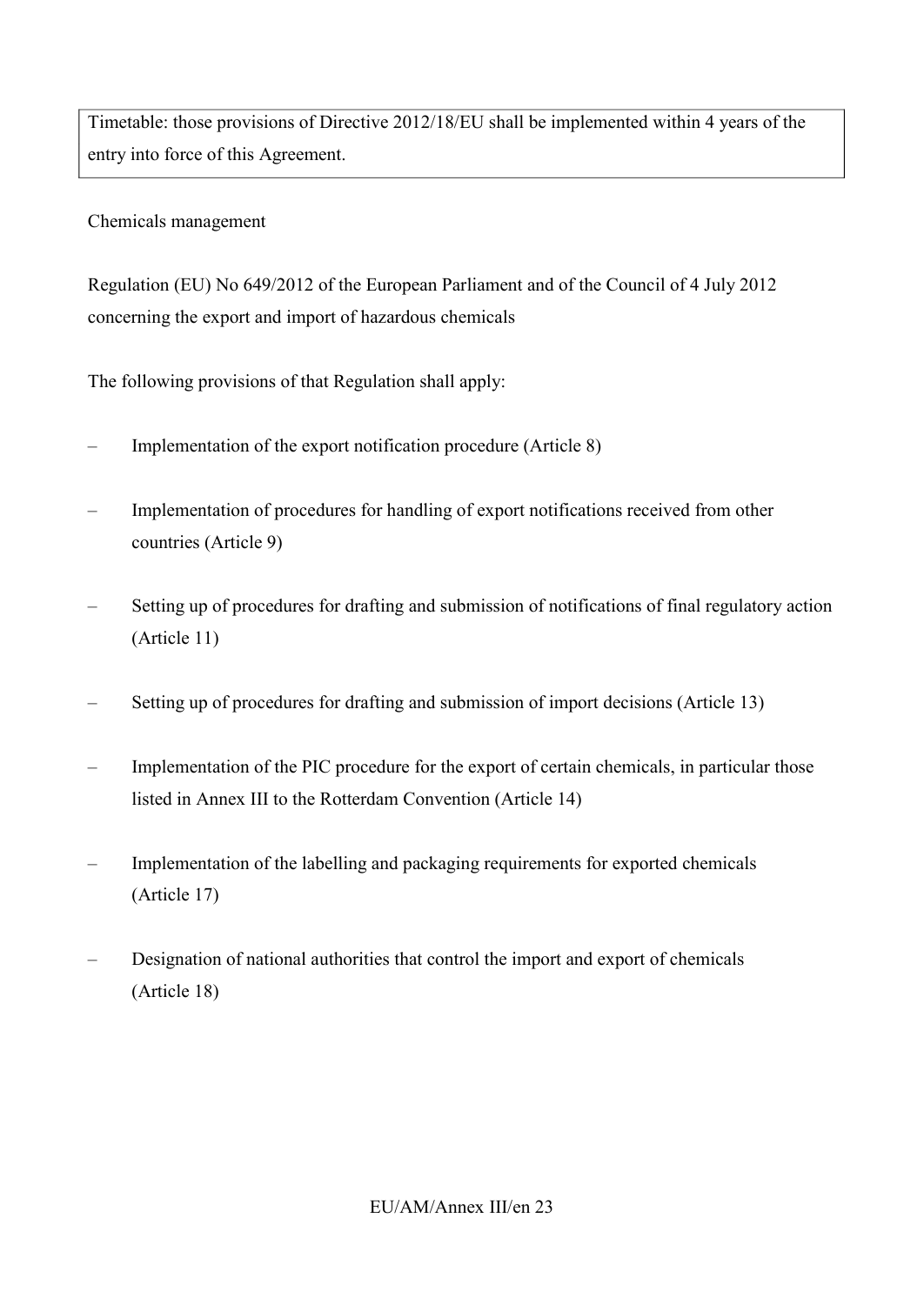Timetable: those provisions of Regulation (EU) No 649/2012 shall be implemented within 5 years of the entry into force of this Agreement.

Regulation (EC) No 1272/2008 of the European Parliament and of the Council of 16 December 2008 on classification, labelling and packaging of substances and mixtures, amending and repealing Directives 67/548/EEC and 1999/45/EC, and amending Regulation (EC) No 1907/2006

The following provisions of that Regulation shall apply:

- Designation of competent authority/ies
- Implementation of classification, labelling and packaging of substances

Timetable: those provisions of Regulation (EC) No 1272/2008 shall be implemented within 4 years of the entry into force of this Agreement.

– Implementation of classification, labelling and packaging of mixtures

Timetable: those provisions of Regulation (EC) No 1272/2008 shall be implemented within 7 years of the entry into force of this Agreement.

 $\overline{\phantom{a}}$  , where  $\overline{\phantom{a}}$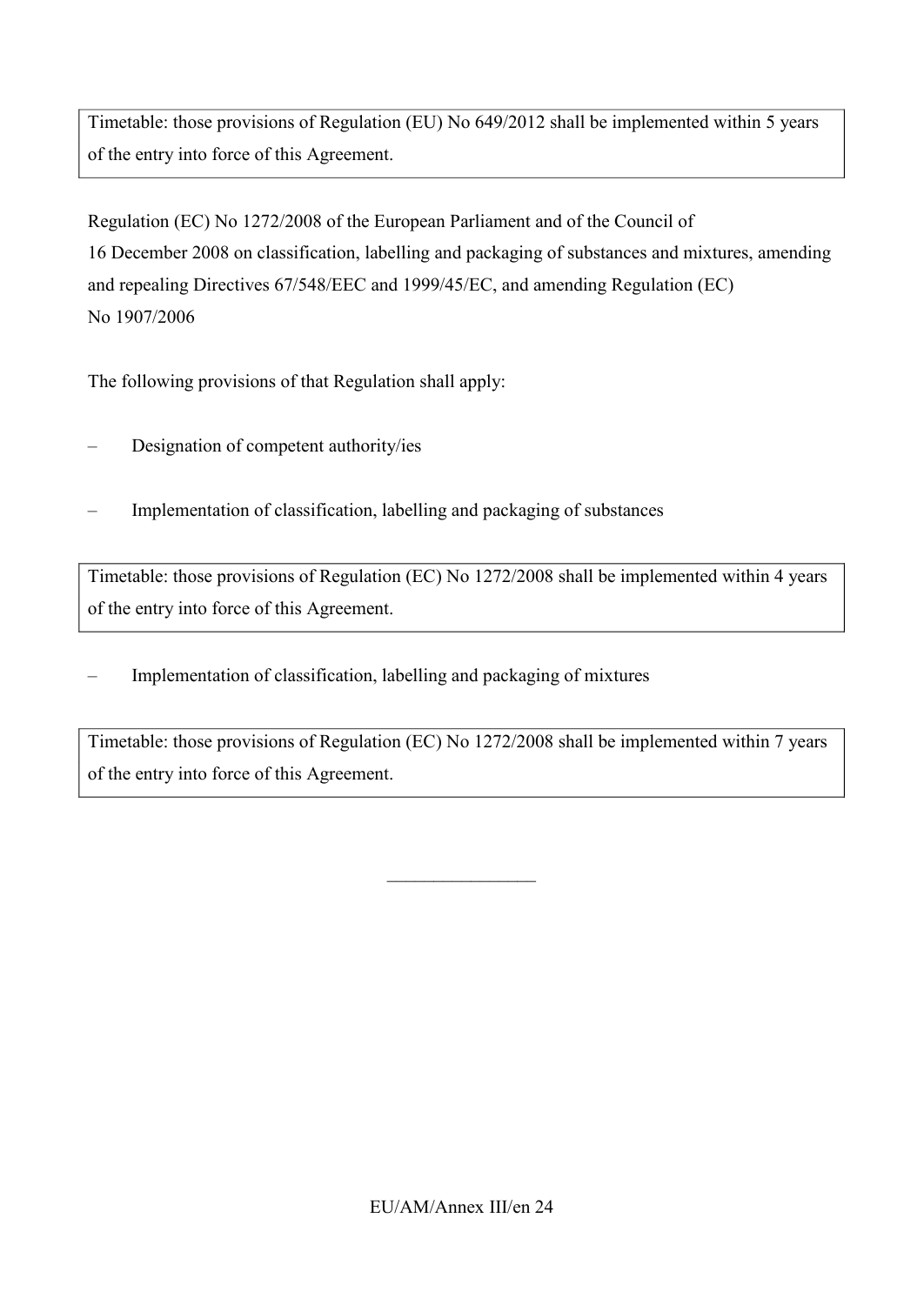### to CHAPTER 4: CLIMATE ACTION of TITLE V: OTHER COOPERATION POLICIES

The Republic of Armenia undertakes to gradually approximate its legislation to the following legislation of the European Union within the stipulated timeframes.

Directive 2003/87/EC of the European Parliament and of the Council of 13 October 2003 establishing a scheme for greenhouse gas emission allowance trading within the Community and amending Council Directive 96/61/EC

The following provisions of that Directive shall apply:

- Adoption of national legislation and designation of competent authority/ies
- Establishment of a system for identifying relevant installations and for identifying greenhouse gases (Annexes I and II)
- Establishment of monitoring, reporting, verification and enforcement systems and public consultations procedures (Articles 14, 15, 16(1) and 17)

Timetable: those provisions of Directive 2003/87/EC shall be implemented within 8 years of the entry into force of this Agreement.

Commission Regulation (EU) No 601/2012 of 21 June 2012 on the monitoring and reporting of greenhouse gas emissions pursuant to Directive 2003/87/EC of the European Parliament and of the Council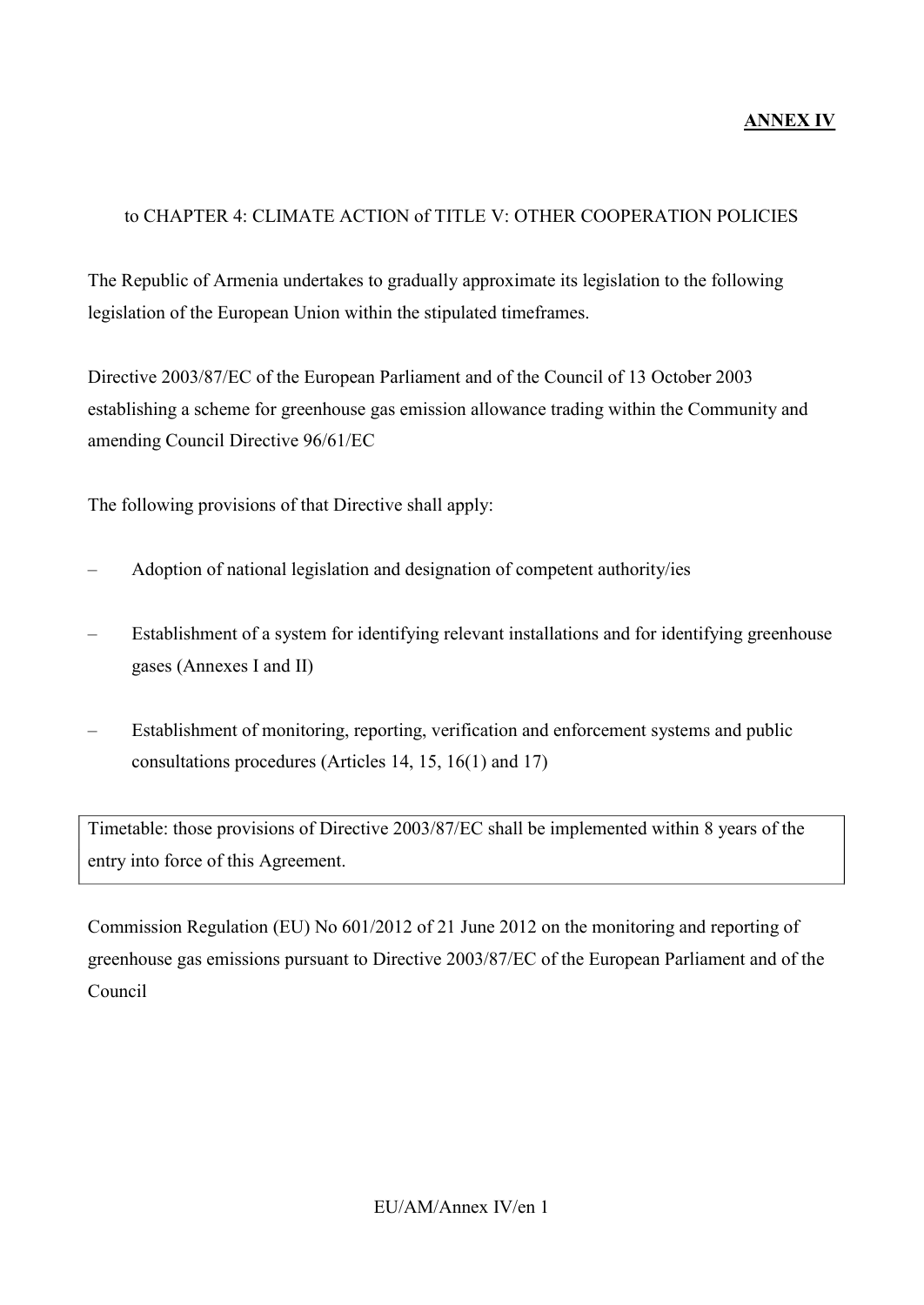Timetable: the provisions of Regulation (EU) No 601/2012 shall be implemented within 8 years of the entry into force of this Agreement.

Commission Regulation (EU) No 600/2012 of 21 June 2012 on the verification of greenhouse gas emission reports and tonne-kilometre reports and the accreditation of verifiers pursuant to Directive 2003/87/EC of the European Parliament and of the Council

Timetable: the provisions of Regulation (EU) No 600/2012 shall be implemented within 8 years of the entry into force of this Agreement.

In the case of aviation activities and their emissions the implementation of the provisions of Directive 2003/87/EC, Regulation (EU) No 601/2012 and Regulation (EU) No 600/2012, as stipulated by this Agreement, are conditional on the outcome of the ICAO deliberations on a Global Market-Based Measure (MBM) Scheme.

Regulation (EU) No 525/2013 of the European Parliament and of the Council of 21 May 2013 on a mechanism for monitoring and reporting greenhouse gas emissions and for reporting other information at national and Union level relevant to climate change and repealing Decision No 280/2004/EC

- Establishment of a national inventory system (Article 5)
- Establishment of a national system for policies and measures and projections (Article 12)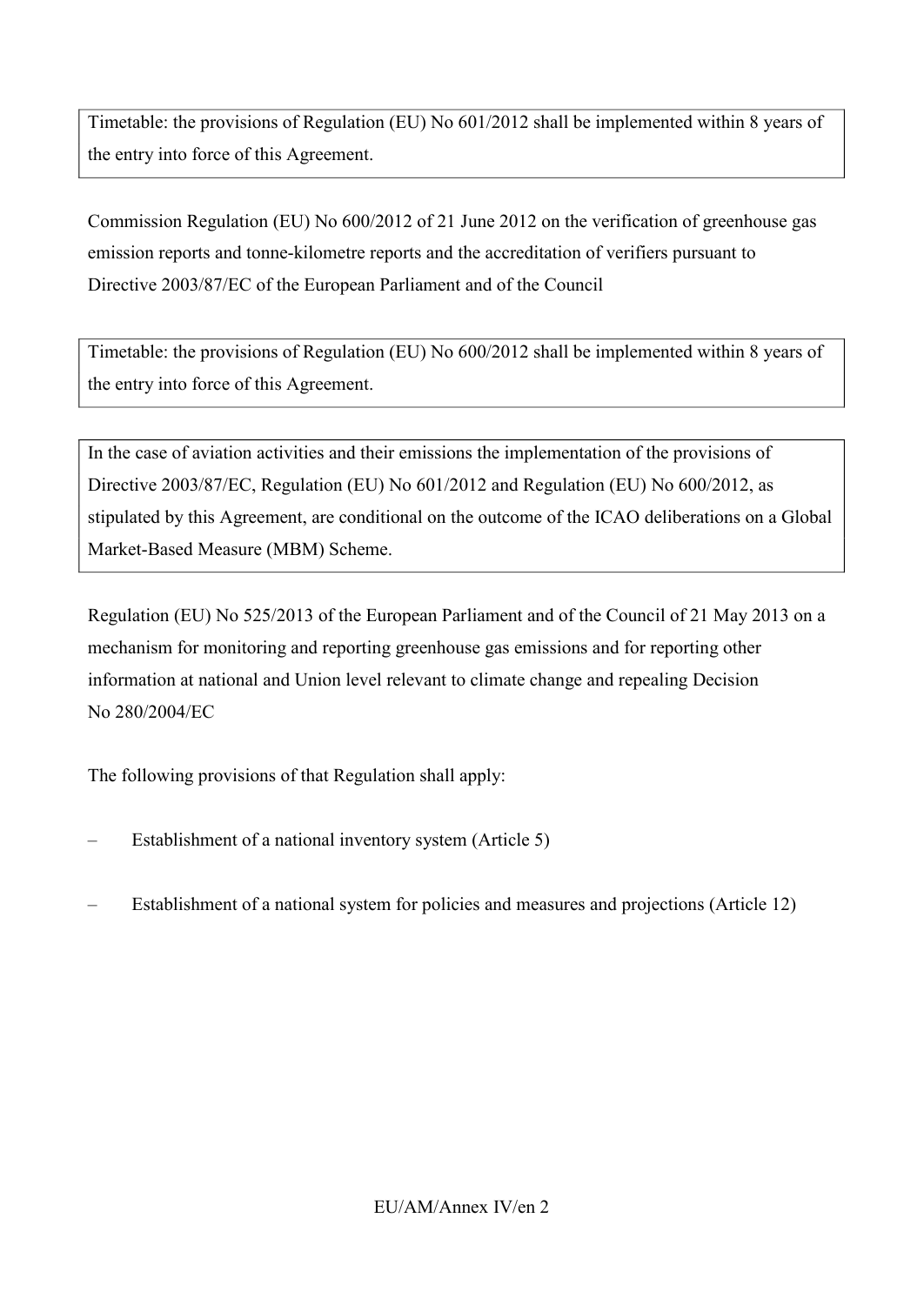Timetable: those provisions of Regulation (EU) No 525/2013 shall be implemented within 8 years of the entry into force of this Agreement.

Regulation (EU) No 517/2014 of the European Parliament and of the Council of 16 April 2014 on fluorinated greenhouse gases and repealing Regulation (EC) No 842/2006

- Adoption of national legislation and designation of competent authority/ies
- Ensuring a system for prevention of emissions (Article 3), establishing rules for leak checks in accordance with Article 4 and 5 and establishing a record keeping system in line with Article 6
- Ensuring that recovery is carried out under the rules foreseen under Articles 8 and 9
- Establishment/adaptation of national training and certification requirements for relevant personnel and companies (Article 10)
- Establishment of system for the labelling of products and equipment that contain, or whose functioning relies upon, fluorinated greenhouse gases (Article 12)
- Establishment of reporting systems for acquiring emission data from the relevant sectors (Articles 19 and 20)
- Establishment of enforcement system (Article 25)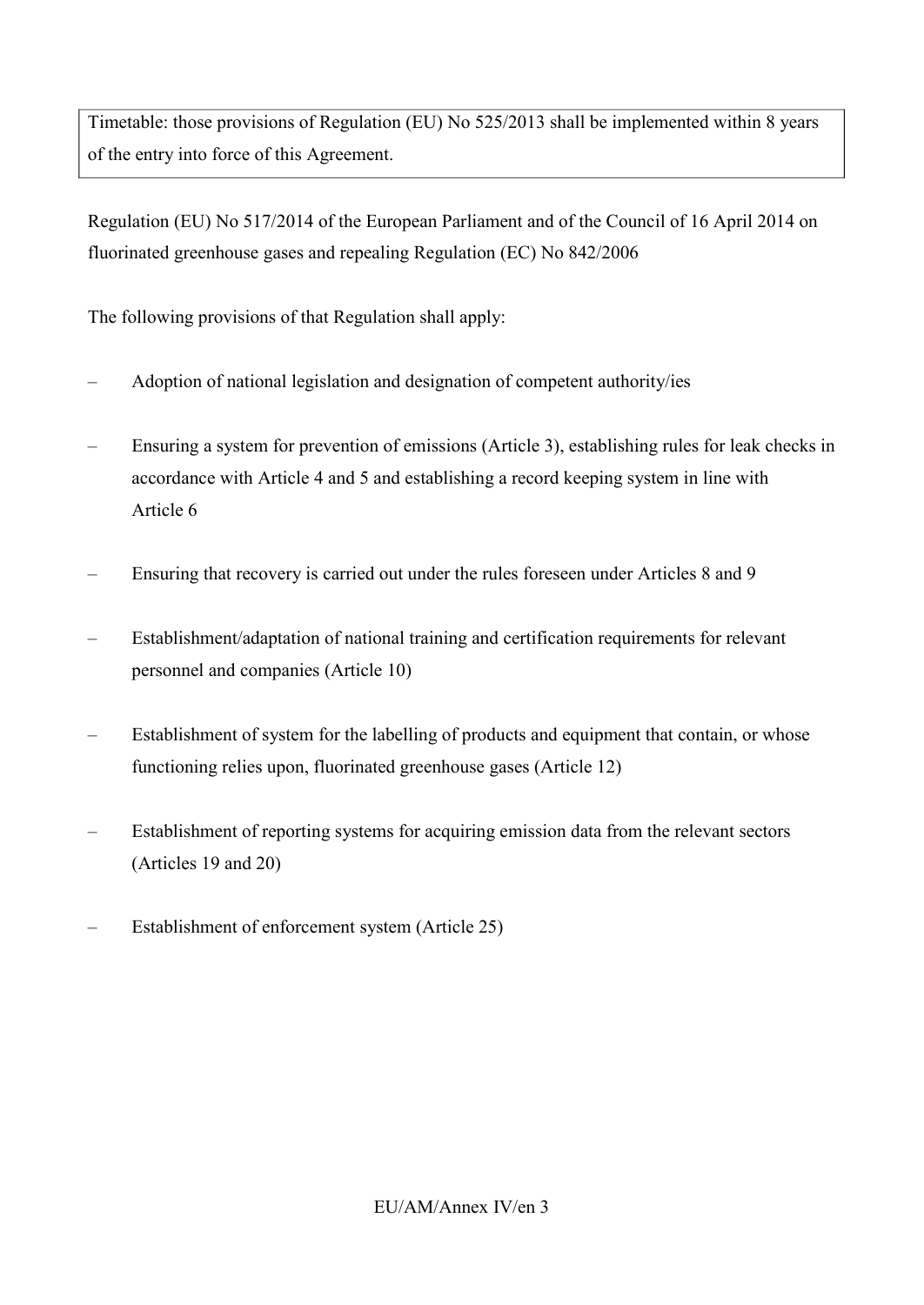Timetable: those provisions of Regulation (EU) No 517/2014 shall be implemented within 6 years of the entry into force of this Agreement.

Regulation (EC) No 1005/2009 of the European Parliament and of the Council of 16 September 2009 on substances that deplete the ozone layer

- Adoption of national legislation and designation of competent authority/ies
- Establishment of a ban on the production of controlled substances, except for specific uses and, until [1 January 2019], of hydrochlorofluorocarbons (HCFC) (Article 4)
- Definition of the conditions for the production, placing on the market and use of controlled substances for exempted uses (as feedstock, process agents, for essential laboratory and analytical uses, critical uses of halons) and individual derogations, including emergency uses of methyl bromide (Chapter III)
- Establishment of a licensing system for the import and export of controlled substances for exempted uses (Chapter IV) and reporting obligations for undertakings (Articles 26 and 27)
- Establishment of obligations to recover, recycle, reclaim and destruct used controlled substances (Article 22)
- Establishment of procedures for monitoring and inspecting leakages of controlled substances (Article 23)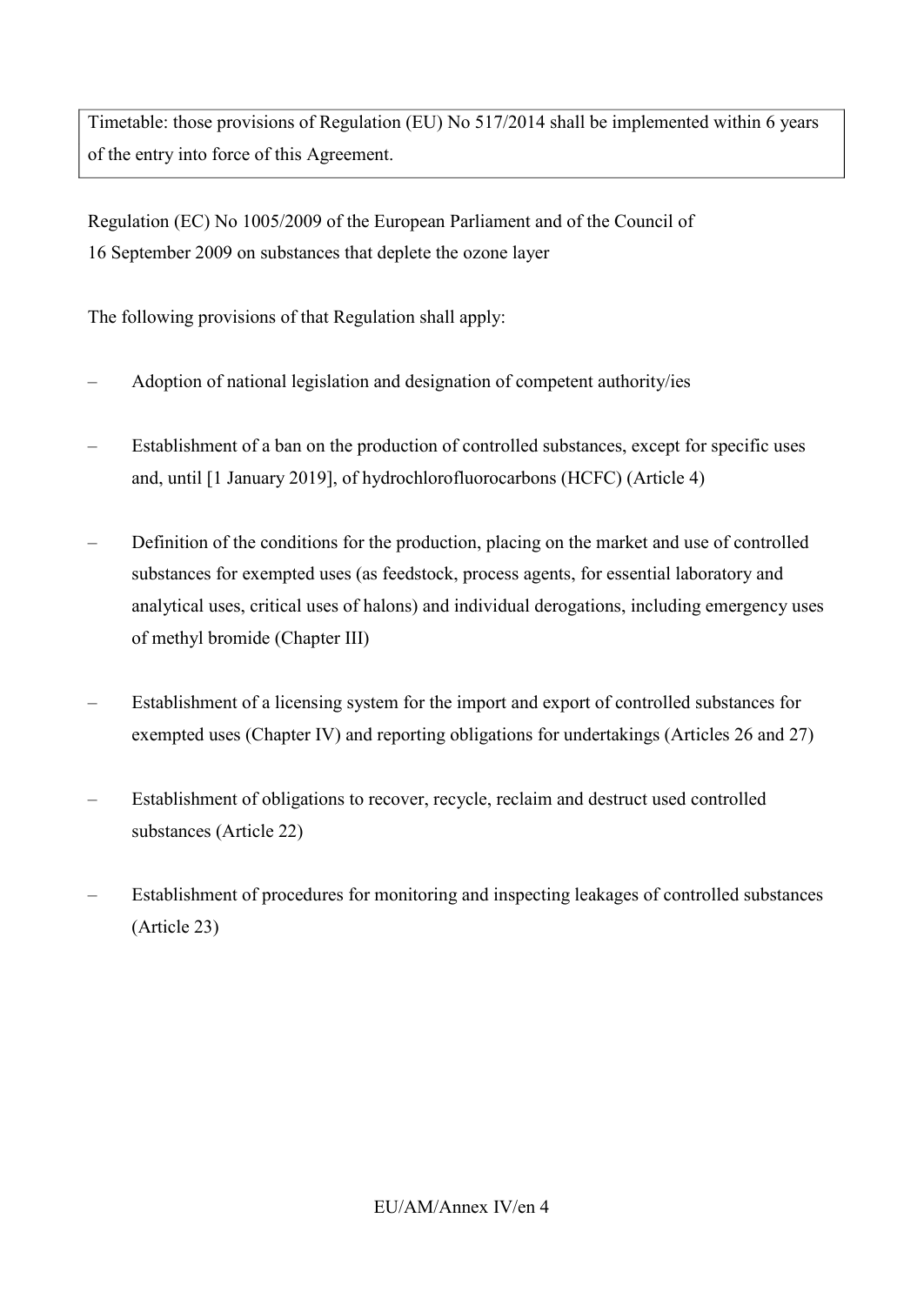Timetable: those provisions of Regulation (EC) No 1005/2009 shall be implemented within 6 years of the entry into force of this Agreement.

– Establishment of a ban on the placing on the market and use of controlled substances, except for reclaimed HCFC which might be used as refrigerant until 1 January 2030 (Articles 5 and 11)

 $\_$ 

Timetable: those provisions of Regulation (EC) No 1005/2009 shall be implemented by 1 January 2030.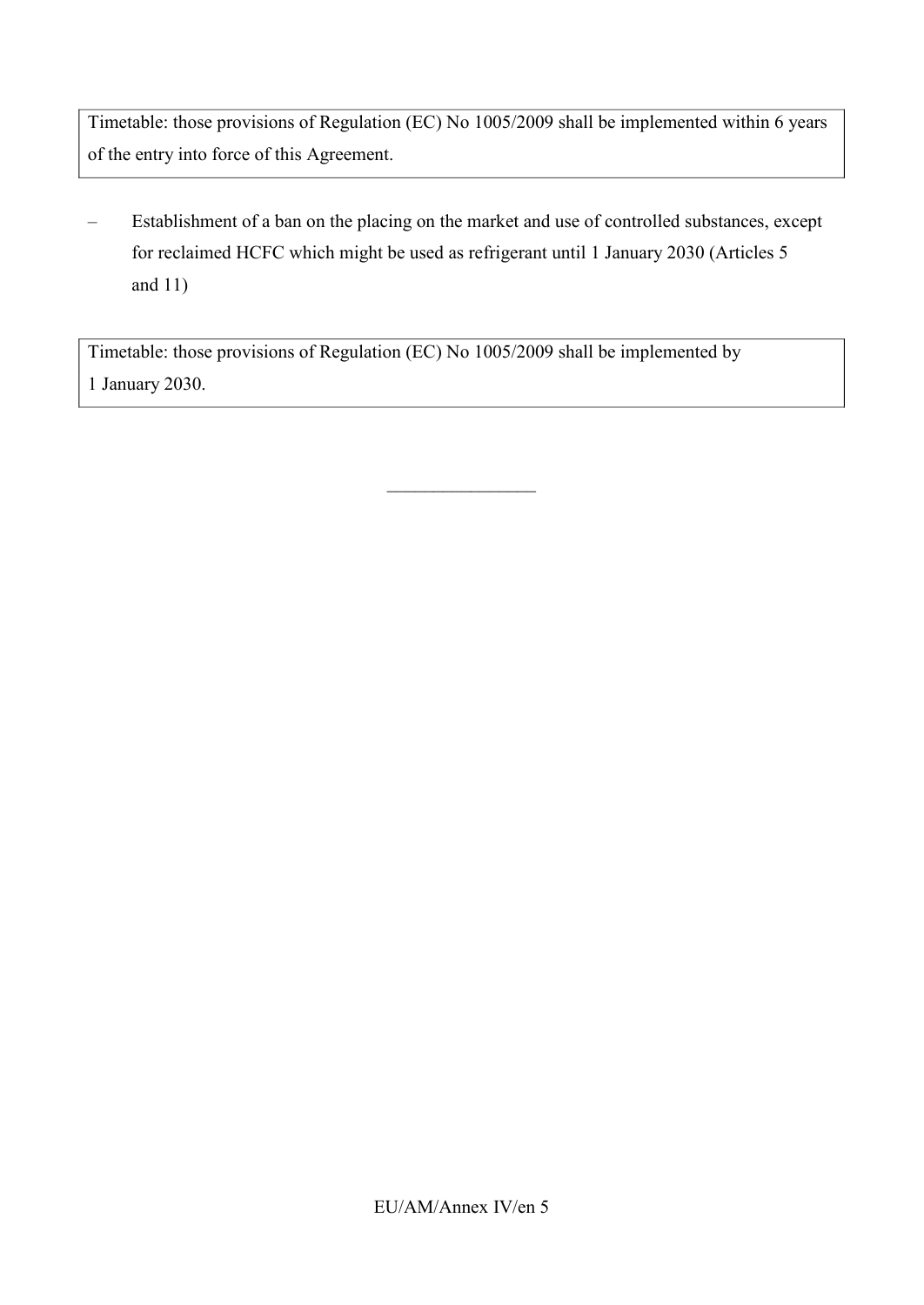# to CHAPTER 8: COOPERATION IN THE FIELD OF THE INFORMATION SOCIETY of TITLE V: OTHER COOPERATION POLICIES

The Republic of Armenia undertakes to gradually approximate its legislation to the following legislation of the European Union within the stipulated timeframes.

Directive 2002/21/EC of the European Parliament and of the Council of 7 March 2002 on a common regulatory framework for electronic communications networks and services (Framework Directive), as amended

The following provisions of that Directive shall apply:

- Strengthen the independence and administrative capacity of the national regulator in the field of electronic communications
- Establish public consultation procedures for new regulatory measures
- Establish effective mechanisms for appeal against the decisions of the national regulator in the field of electronic communications
- Define the relevant product and service markets in the electronic communications sector that are susceptible to ex ante regulation and analyse those markets with a view to determining whether significant market power (SMP) exists on them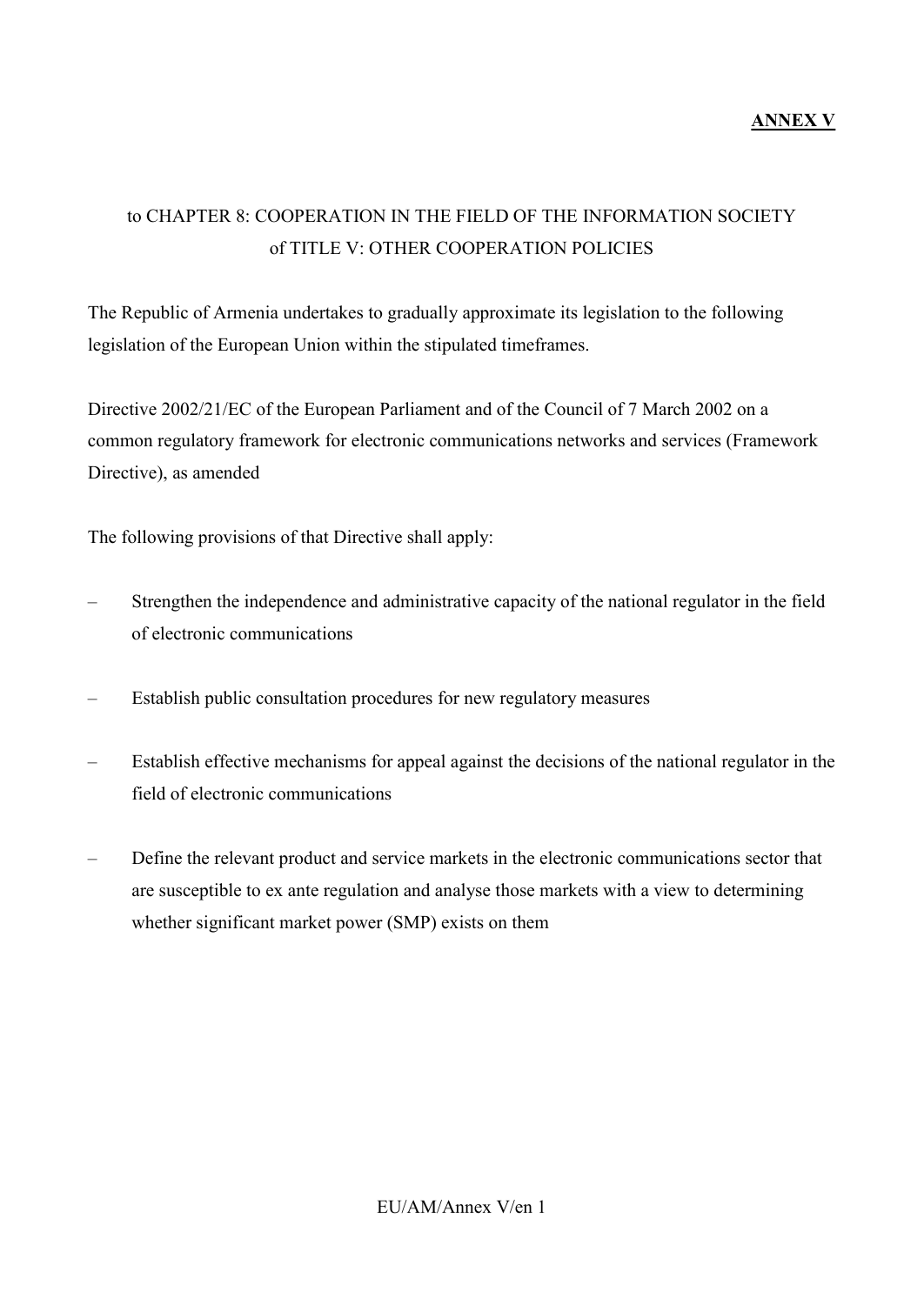Timetable: those provisions of Directive 2002/21/EC shall be implemented within 5 years of the entry into force of this Agreement.

Directive 2002/20/EC of the European Parliament and of the Council of 7 March 2002 on the authorisation of electronic communications networks and services (Authorisation Directive), as amended

The following provisions of that Directive shall apply:

– Implement a regulation providing for general authorisations and restricting the need for individual licences to specific, duly justified cases

Timetable: the timeline for implementation will be decided by the Partnership Council after the entry into force of this Agreement.

Directive 2002/19/EC of the European Parliament and of the Council of 7 March 2002 on access to, and interconnection of, electronic communications networks and associated facilities (Access Directive), as amended

Based on the market analysis carried out in accordance with Directive 2002/21/EC the National regulator in the field of electronic communications shall impose on operators found to have significant market power (SMP) on the relevant markets, appropriate regulatory obligations with regard to:

– Access to, and use of, specific network facilities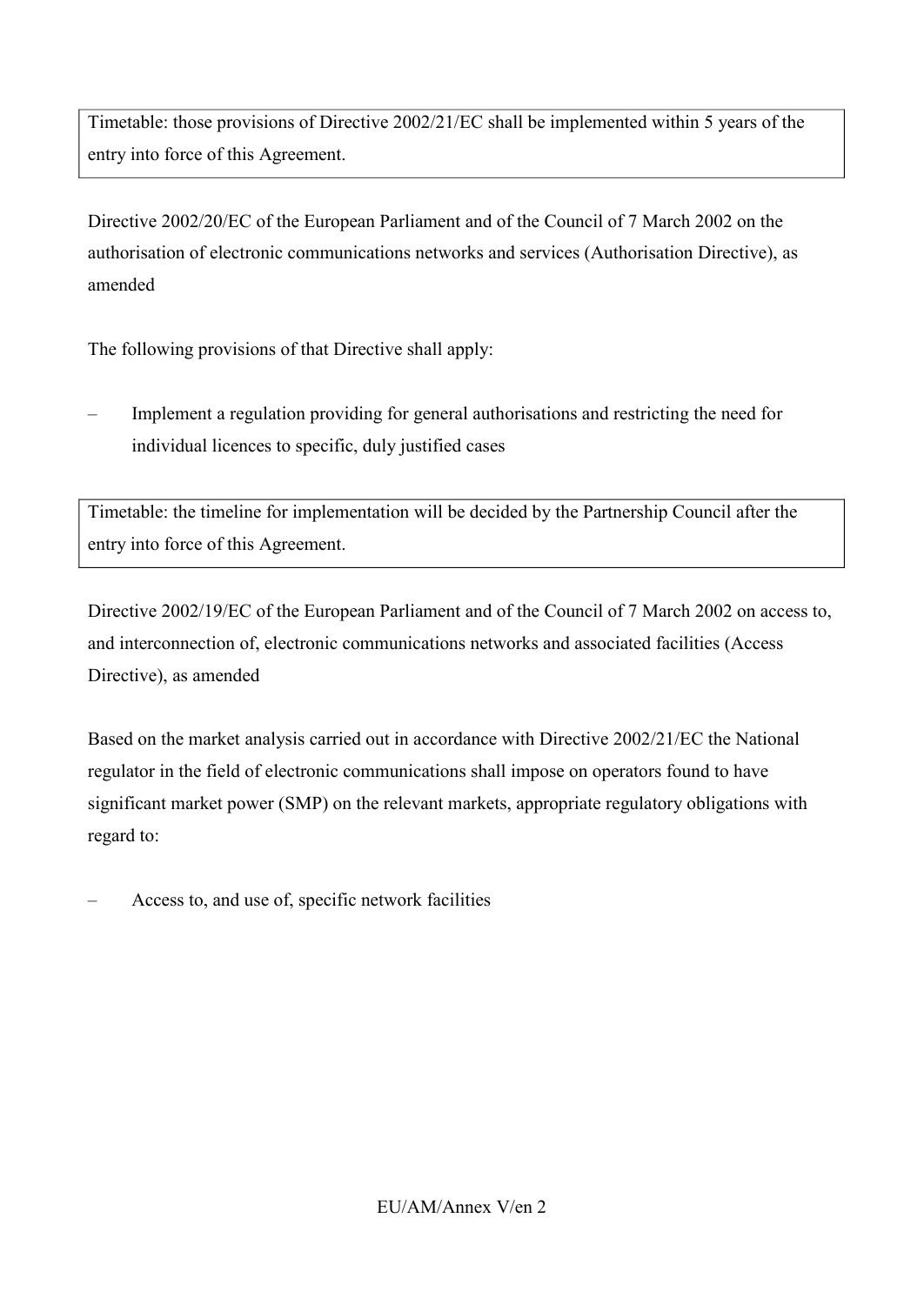- Price controls on access and interconnection charges, including obligations for cost-orientation
- Transparency, non-discrimination and accounting separation

Timetable: those provisions of Directive 2002/19/EC shall be implemented within 5 years of the entry into force of this Agreement.

Directive 2002/22/EC of the European Parliament and of the Council of 7 March 2002 on universal service and users' rights relating to electronic communications networks and services (Universal Service Directive), as amended

The following provisions of that Directive shall apply:

- Implement regulation on Universal Service obligations (USO), including the establishment of mechanisms for costing and financing
- Ensure the respect of users' interests and rights, in particular by introducing number portability and the single European Emergency Call number 112

Timetable: those provisions of Directive 2002/22/EC shall be implemented within 5 years of the entry into force of this Agreement.

Directive 2002/58/EC of the European Parliament and of the Council of 12 July 2002 concerning the processing of personal data and the protection of privacy in the electronic communications sector (Directive on privacy and electronic communications), as amended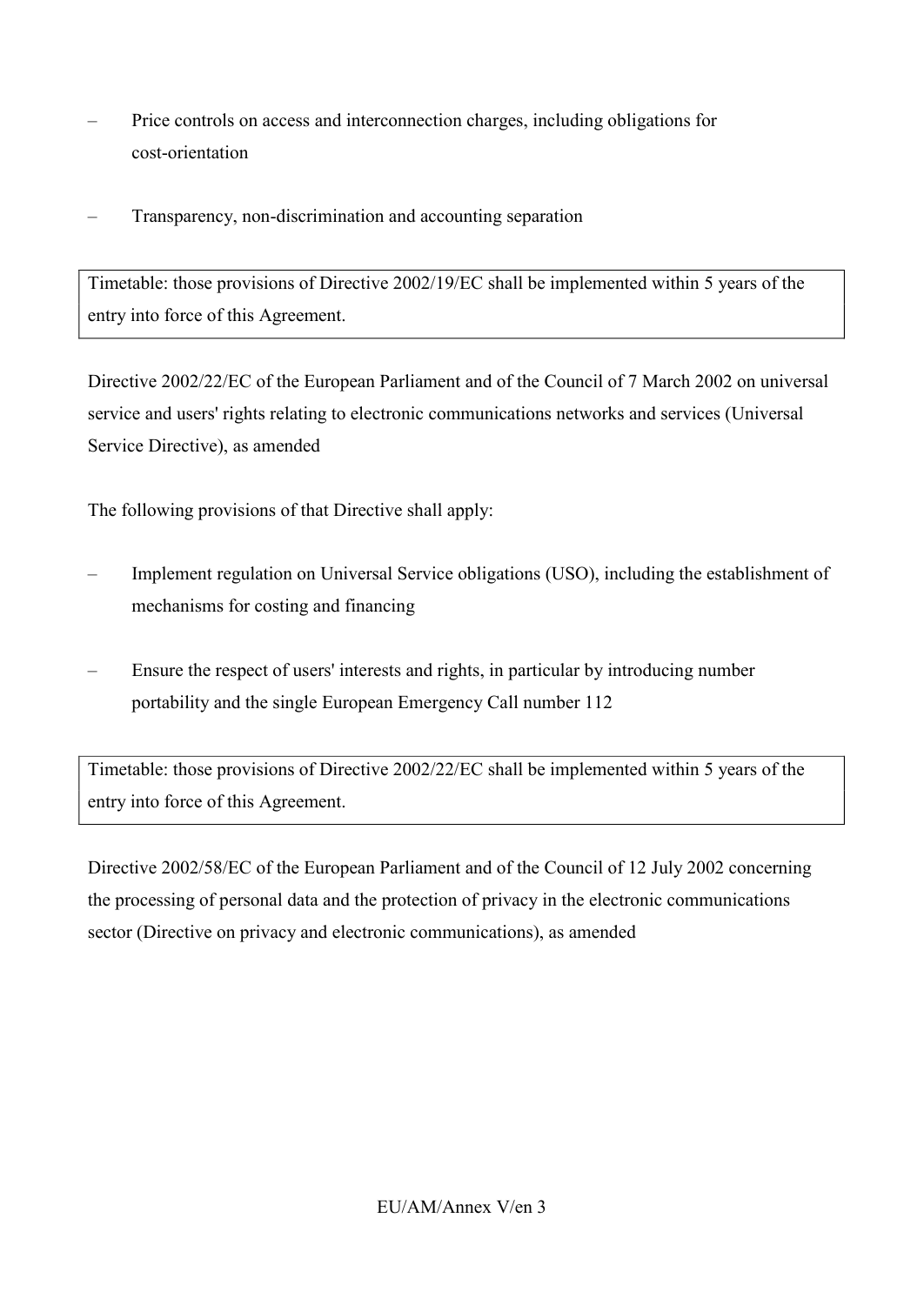The following provisions of that Directive shall apply:

– Implement regulation to ensure protection of fundamental rights and freedoms, and in particular the right to privacy, with respect to the processing of personal data in the electronic communication sector and ensure the free movement of such data and of electronic communication equipment and services

Timetable: those provisions of Directive 2002/58/EC shall be implemented within 5 years of the entry into force of this Agreement.

Decision No 676/2002/EC of the European Parliament and of the Council of 7 March 2002 on a regulatory framework for radio spectrum policy in the European Community

The following provisions of that Decision shall apply:

– Adopt policy and regulation ensuring the harmonised availability and efficient use of spectrum

Timetable: the measures resulting from the operation of Decision No 676/2002/EC shall be implemented within 5 years of the entry into force of this Agreement.

Regulation (EU) 2015/2120 of the European Parliament and of the Council of 25 November 2015 laying down measures concerning open internet access and amending Directive 2002/22/EC on universal service and users' rights relating to electronic communications networks and services and Regulation (EU) No 531/2012 on roaming on public mobile communications networks within the Union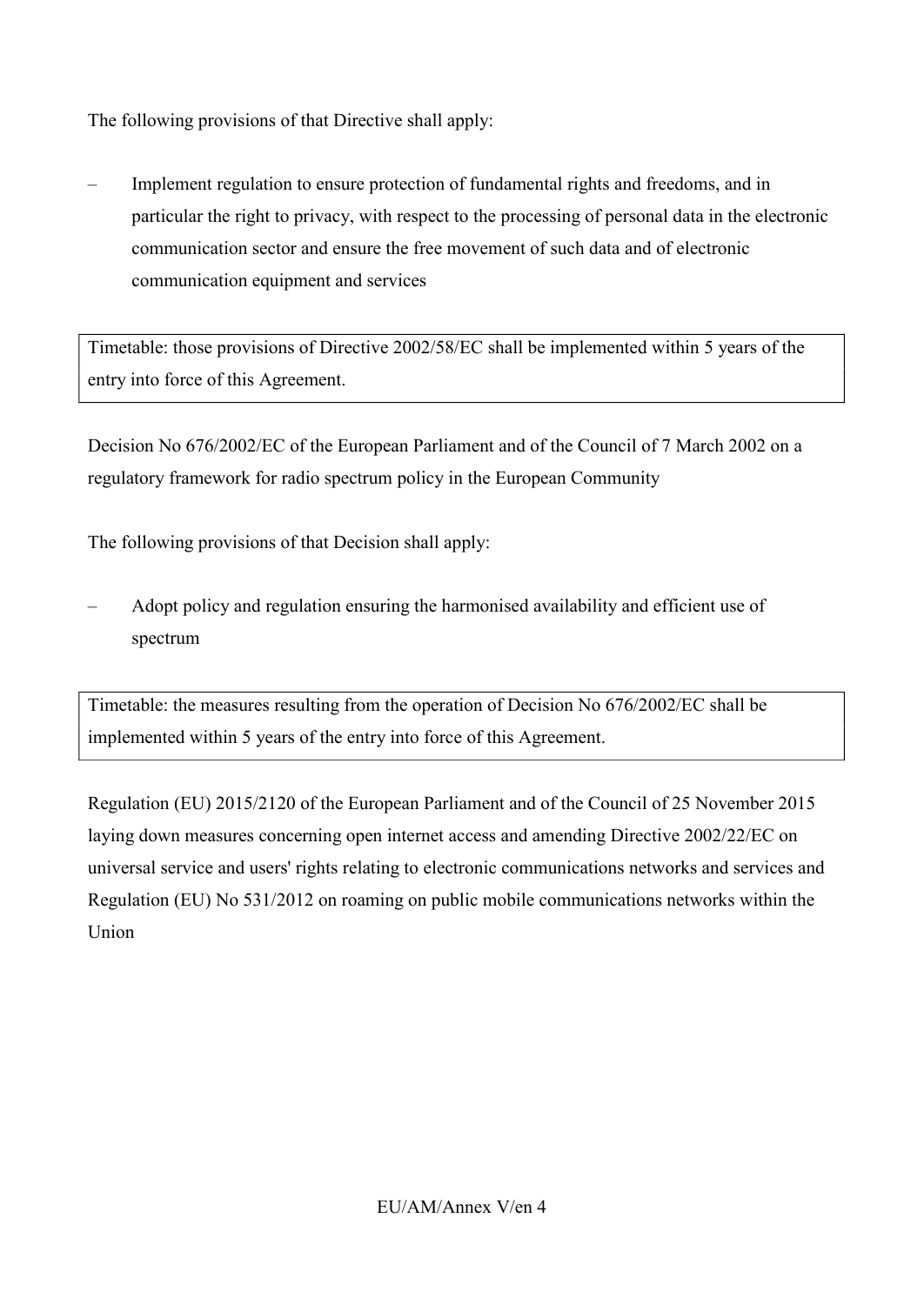Timetable: the provisions of Regulation (EU) 2015/2120 shall be implemented within 5 years of the entry into force of this Agreement.

Directive 2000/31/EC of the European Parliament and of the Council of 8 June 2000 on certain legal aspects of information society services, in particular electronic commerce, in the Internal Market (Directive on electronic commerce)

The following provisions of that Directive shall apply:

- To enhance development of e-commerce
- Removes barriers to the cross-border provision of information society services
- Provides legal security to providers of information society services and
- Harmonises limitations to liability of service providers acting as intermediaries when providing mere conduit, caching or hosting, stipulates no general obligation to monitor

Timetable: those provisions of Directive 2000/31/EC shall be implemented within 5 years of the entry into force of this Agreement.

Regulation (EU) No 910/2014 of the European Parliament and of the Council of 23 July 2014 on electronic identification and trust services for electronic transactions in the internal market and repealing Directive 1999/93/EC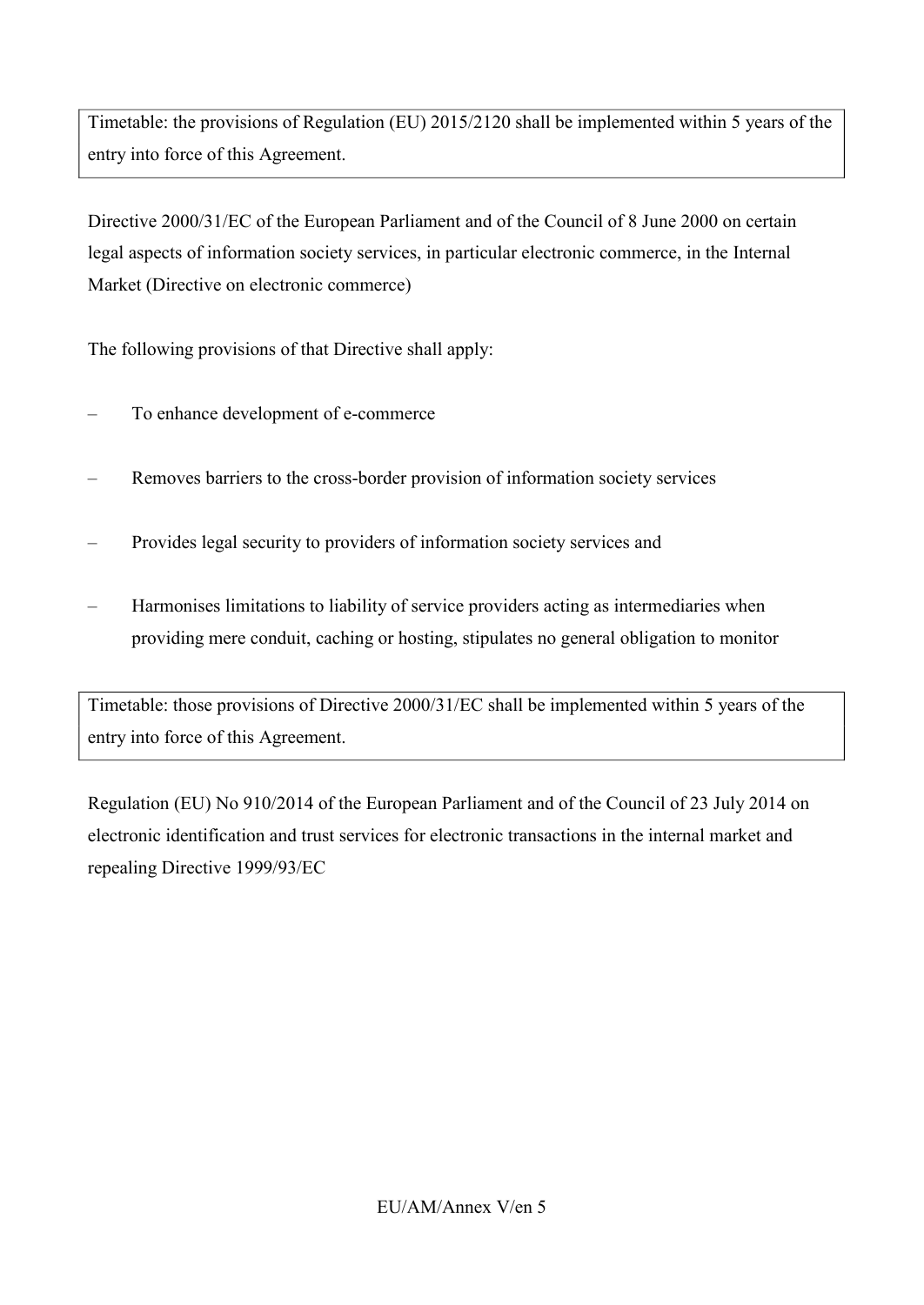Implementing acts related to trust services within Regulation (EU) No 910/2014:

- Commission Implementing Regulation (EU) 2015/806 of 22 May 2015 laying down specifications relating to the form of the EU trust mark for qualified trust services
- Commission Implementing Decision (EU) 2015/1505 of 8 September 2015 laying down technical specifications and formats relating to trusted lists pursuant to Article 22(5) of Regulation (EU) No 910/2014 of the European Parliament and of the Council on electronic identification and trust services for electronic transactions in the internal market
- Commission Implementing Decision (EU) 2015/1506 of 8 September 2015 laying down specifications relating to formats of advanced electronic signatures and advanced seals to be recognised by public sector bodies pursuant to Articles 27(5) and 37(5) of Regulation (EU) No 910/2014 of the European Parliament and of the Council on electronic identification and trust services for electronic transactions in the internal market
- Commission Implementing Decision (EU) 2016/650 of 25 April 2016 laying down standards for the security assessment of qualified signature and seal creation devices pursuant to Articles 30(3) and 39(2) of Regulation (EU) No 910/2014 of the European Parliament and of the Council on electronic identification and trust services for electronic transactions in the internal market

Implementing acts related to the electronic identification chapter of the Regulation (EU) No 910/2014: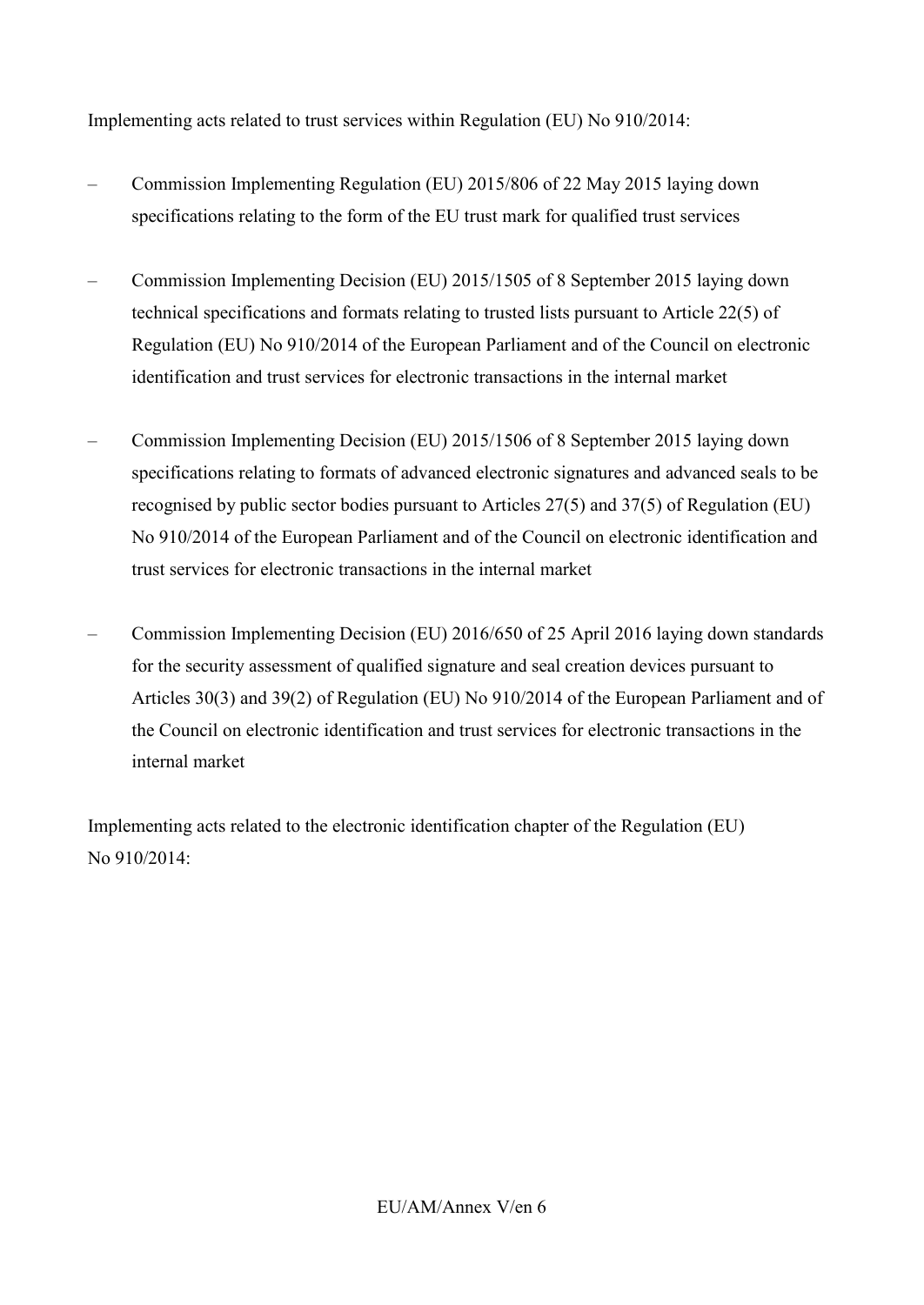- Commission Implementing Decision (EU) 2015/296 of 24 February 2015 establishing procedural arrangements for cooperation between Member States on electronic identification pursuant to Article 12(7) of Regulation (EU) No 910/2014 of the European Parliament and of the Council on electronic identification and trust services for electronic transactions in the internal market
- Commission Implementing Regulation (EU) 2015/1501 of 8 September 2015 on the interoperability framework pursuant to Article 12(8) of Regulation (EU) No 910/2014 of the European Parliament and of the Council on electronic identification and trust services for electronic transactions in the internal market
- Commission Implementing Regulation (EU) 2015/1502 of 8 September 2015 on setting out minimum technical specifications and procedures for assurance levels for electronic identification means pursuant to Article 8(3) of Regulation (EU) No 910/2014 of the European Parliament and of the Council on electronic identification and trust services for electronic transactions in the internal market
- Commission Implementing Decision (EU) 2015/1984 of 3 November 2015 defining the circumstances, formats and procedures of notification pursuant to Article 9(5) of Regulation (EU) No 910/2014 of the European Parliament and of the Council on electronic identification and trust services for electronic transactions in the internal market

Timetable: the timeline for implementation will be decided by the Partnership Council after the entry into force of this Agreement.

 $\_$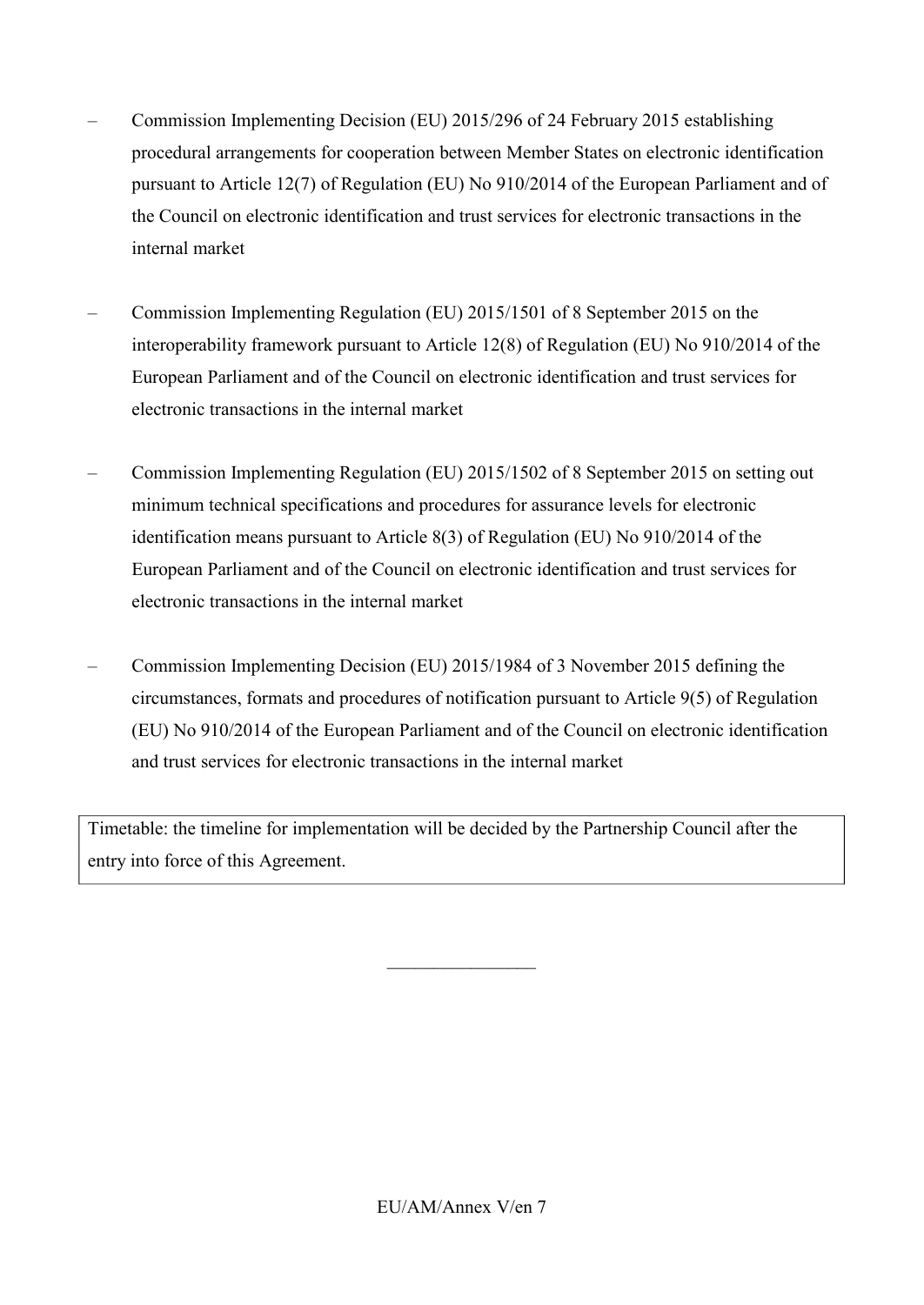## to CHAPTER 14: CONSUMER PROTECTION of TITLE V: OTHER COOPERATION **POLICIES**

The Republic of Armenia undertakes to gradually approximate its legislation to the following legislation of the European Union within the stipulated timeframes.

Council Directive 87/357/EEC of 25 June 1987 on the approximation of the laws of the Member States concerning products which, appearing to be other than they are, endanger the health or safety of consumers

Timetable: the provisions of Directive 87/357/EEC, including its implementing acts, shall be implemented within 8 years of the entry into force of this Agreement.

Council Directive 93/13/EEC of 5 April 1993 on unfair terms in consumer contracts, as amended

Timetable: the provisions of Directive 93/13/EEC, including its implementing acts, shall be implemented within 3 years of the entry into force of this Agreement.

Directive 98/6/EC of the European Parliament and of the Council of 16 February 1998 on consumer protection in the indication of the prices of products offered to consumers

Timetable: the provisions of Directive 98/6/EC, including its implementing acts, shall be implemented within 3 years of the entry into force of this Agreement.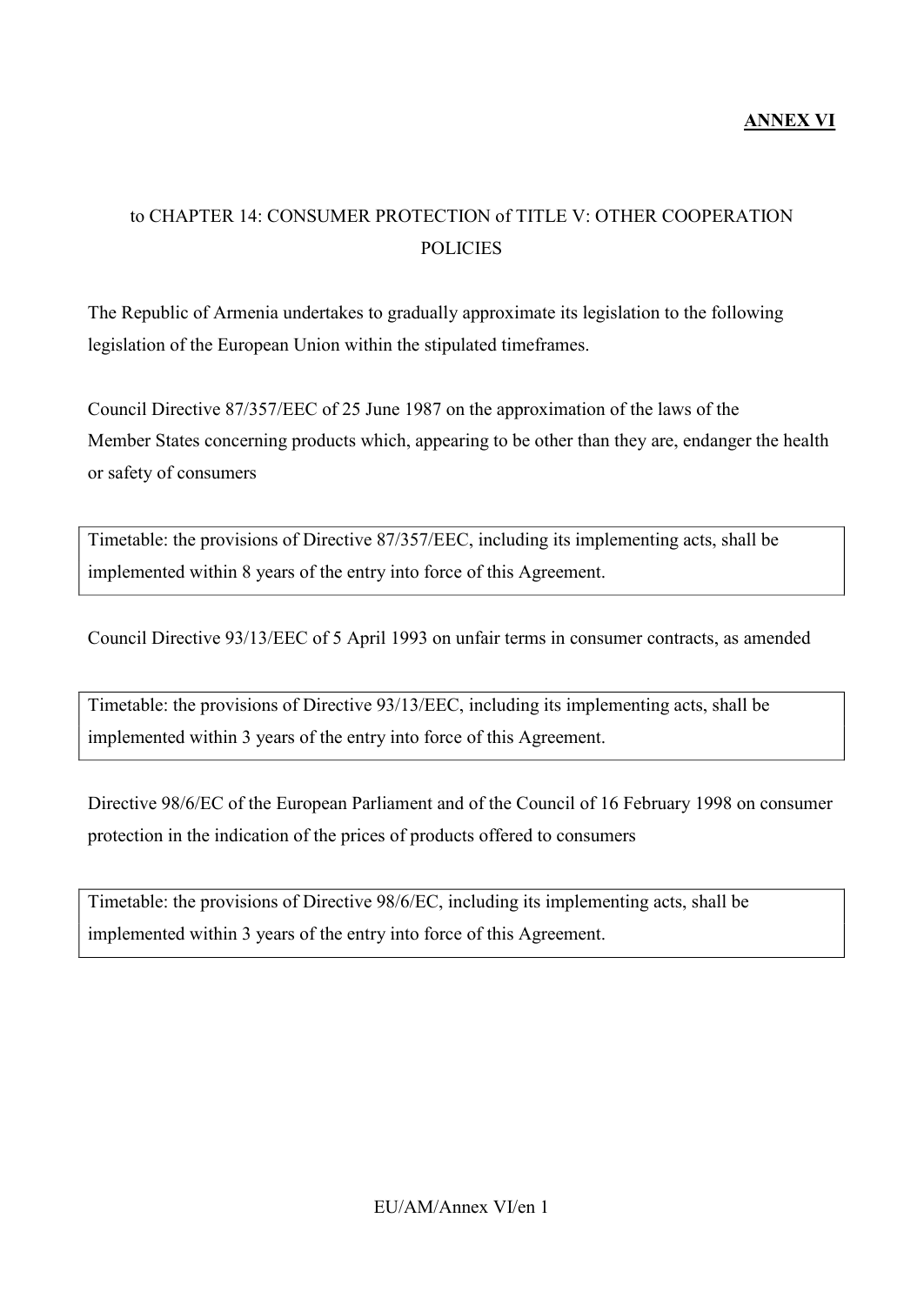Directive 1999/44/EC of the European Parliament and of the Council of 25 May 1999 on certain aspects of the sale of consumer goods and associated guarantees, as amended

Timetable: the provisions of Directive 1999/44/EC, including its implementing acts, shall be implemented within 3 years of the entry into force of this Agreement.

Directive 2001/95/EC of the European Parliament and of the Council of 3 December 2001 on general product safety

Timetable: the provisions of Directive 2001/95/EC, including its implementing acts, shall be implemented within 5 years of the entry into force of this Agreement.

Directive 2002/65/EC of the European Parliament and of the Council of 23 September 2002 concerning the distance marketing of consumer financial services and amending Council Directive 90/619/EEC and Directives 97/7/EC and 98/27/EC

Timetable: the provisions of Directive 2002/65/EC, including its implementing acts, shall be implemented within 3 years in the Republic of Armenia and 8 years cross-border of the entry into force of this Agreement.

Directive 2005/29/EC of the European Parliament and of the Council of 11 May 2005 concerning unfair business-to-consumer commercial practices in the internal market and amending Council Directive 84/450/EEC, Directives 97/7/EC, 98/27/EC and 2002/65/EC of the European Parliament and of the Council and Regulation (EC) No 2006/2004 of the European Parliament and of the Council ("Unfair Commercial Practices Directive")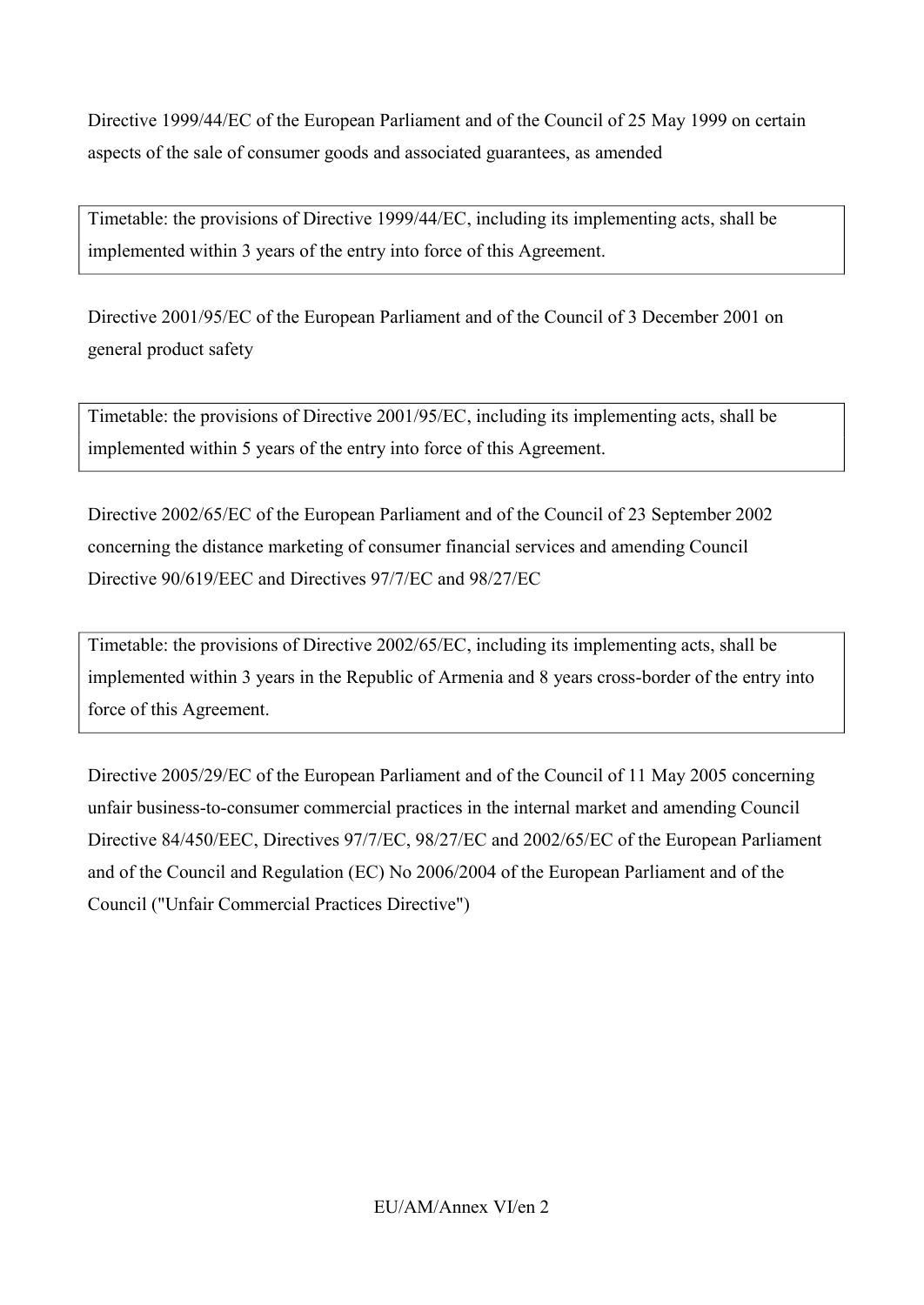Timetable: the provisions of Directive 2005/29/EC, including its implementing acts, shall be implemented within 3 years of the entry into force of this Agreement.

Directive 2006/114/EC of the European Parliament and of the Council of 12 December 2006 concerning misleading and comparative advertising

Timetable: the provisions of Directive 2006/114/EC, including its implementing acts, shall be implemented within 3 years of the entry into force of this Agreement.

Regulation (EC) No 2006/2004 of the European Parliament and of the Council of 27 October 2004 on cooperation between national authorities responsible for the enforcement of consumer protection laws (the Regulation on consumer protection cooperation)

Timetable: the provisions of Regulation (EC) No 2006/2004, including its implementing acts, shall be implemented within 8 years of the entry into force of this Agreement.

Directive 2008/48/EC of the European Parliament and of the Council of 23 April 2008 on credit agreements for consumers and repealing Council Directive 87/102/EEC

Timetable: the provisions of Directive 2008/48/EC, including its implementing acts, shall be implemented within 3 years of the entry into force of this Agreement.

Directive 2008/122/EC of the European Parliament and of the Council of 14 January 2009 on the protection of consumers in respect of certain aspects of timeshare, long-term holiday product, resale and exchange contracts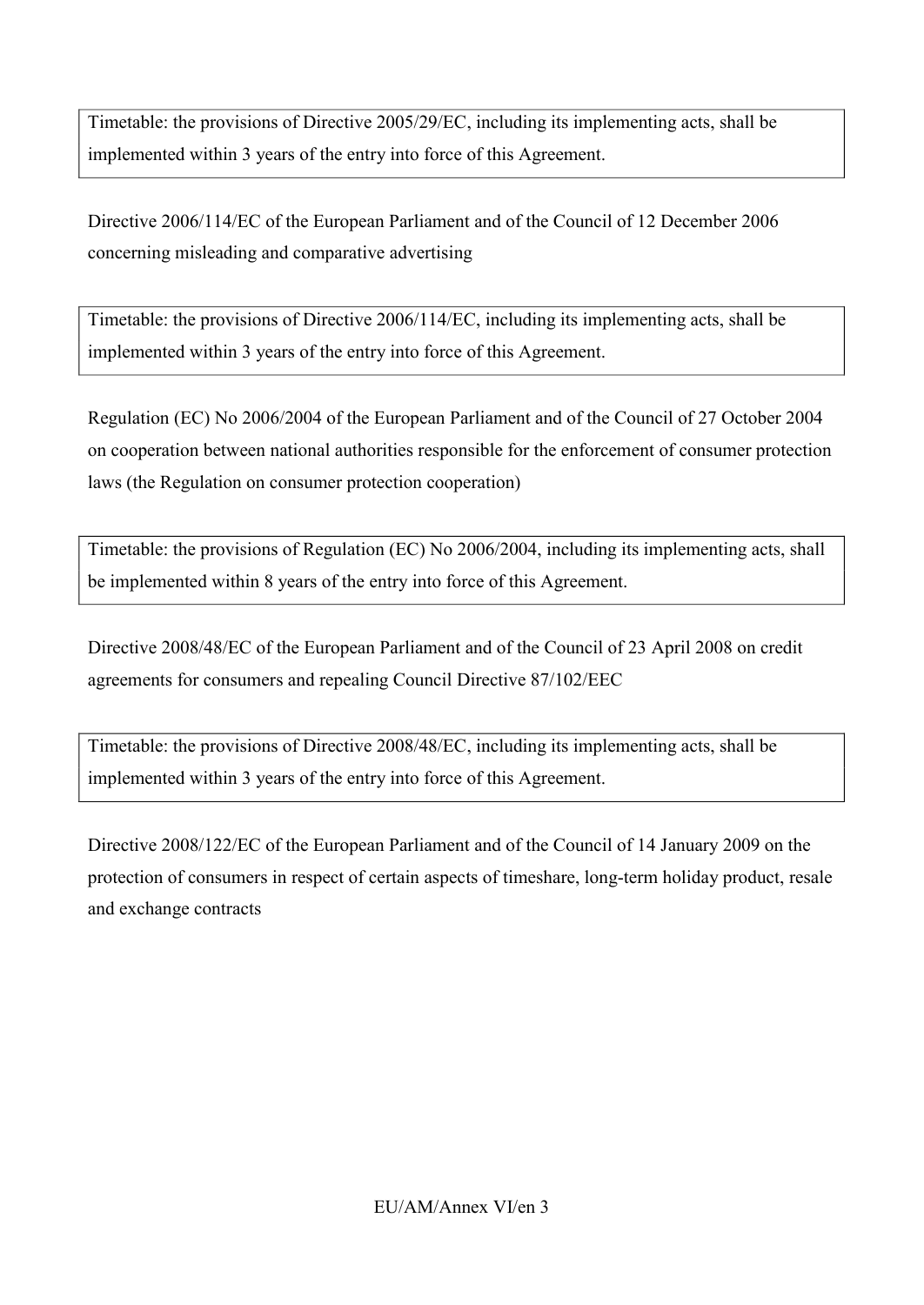Timetable: the provisions of Directive 2008/122/EC, including its implementing acts, shall be implemented within 3 years of the entry into force of this Agreement.

Directive 2009/22/EC of the European Parliament and of the Council of 23 April 2009 on injunctions for the protection of consumers' interests

Timetable: the provisions of Directive 2009/22/EC, including its implementing acts, shall be implemented within 8 years of the entry into force of this Agreement.

Directive 2011/83/EU of the European Parliament and of the Council of 25 October 2011 on consumer rights, amending Council Directive 93/13/EEC and Directive 1999/44/EC of the European Parliament and of the Council and repealing Council Directive 85/577/EEC and Directive 97/7/EC of the European Parliament and of the Council

Timetable: the provisions of Directive 2011/83/EU, including its implementing acts, shall be implemented within 3 years of the entry into force of this Agreement.

Regulation (EU) No 524/2013 of the European Parliament and of the Council of 21 May 2013 on online dispute resolution for consumer disputes and amending Regulation (EC)No 2006/2004 and Directive 2009/22/EC (Regulation on consumer ODR)

Timetable: the provisions of Regulation (EU) No 524/2013, including its implementing acts, shall be implemented within 8 years of the entry into force of this Agreement.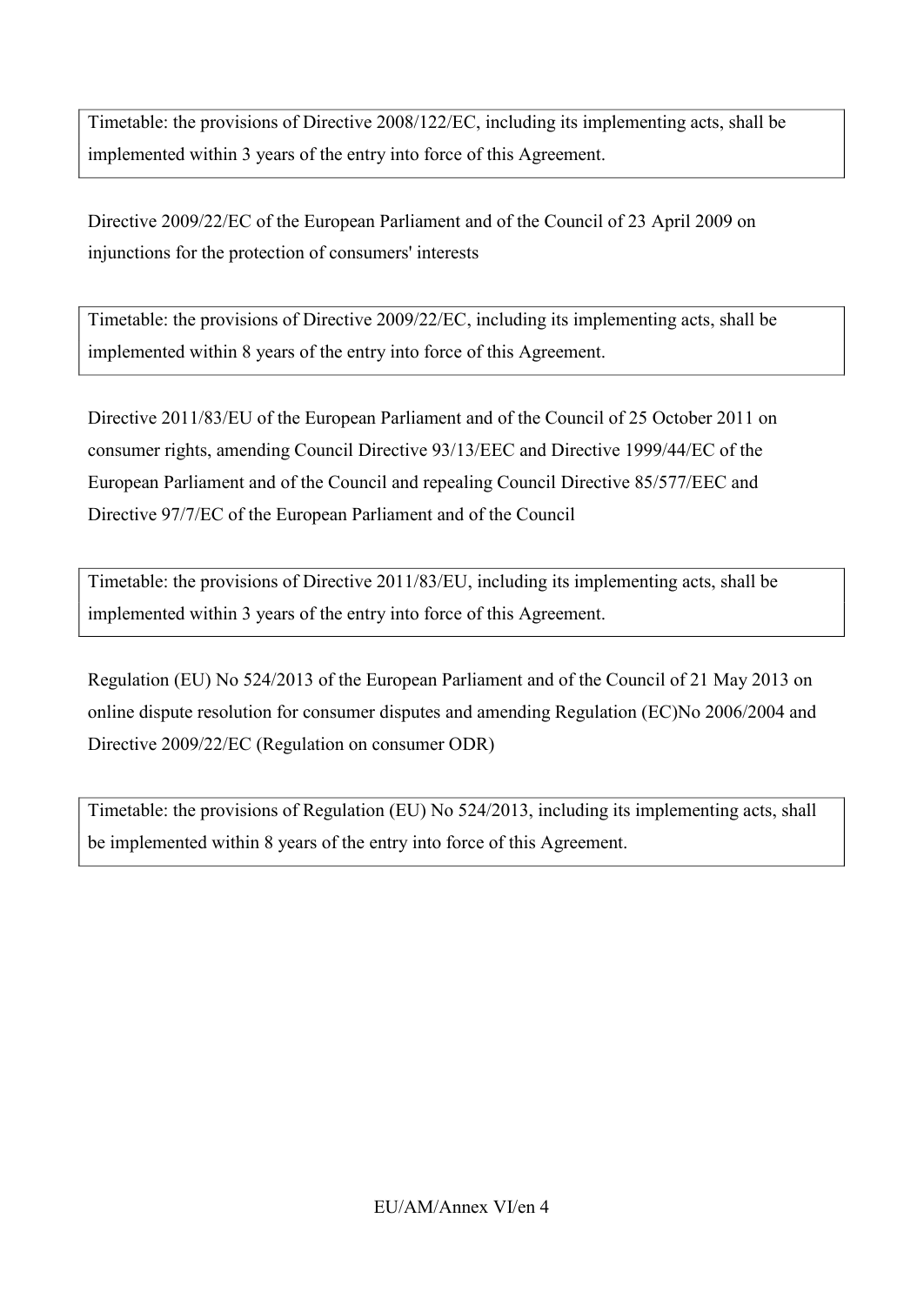Directive 2013/11/EU of the European Parliament and of the Council of 21 May 2013 on alternative dispute resolution for consumer disputes and amending Regulation (EC)No 2006/2004 and Directive 2009/22/EC (Directive on consumer ADR)

Timetable: the provisions of Directive 2013/11/EU, including its implementing acts, shall be implemented within 3 years of the entry into force of this Agreement.

Commission Recommendation of 11 June 2013 on common principles for injunctive and compensatory collective redress mechanisms in the Member States concerning violations of rights granted under Union Law (2013/396/EU)

Timetable: the Recommendation 2013/396/EU shall be implemented within 3 years of the entry into force of this Agreement.

Directive (EU) 2015/2302 of the European Parliament and of the Council of 25 November 2015 on package travel and linked travel arrangements, amending Regulation (EC) No 2006/2004 and Directive 2011/83/EU of the European Parliament and of the Council and repealing Council Directive 90/314/EEC

Timetable: the provisions of Directive (EU) 2015/2302, including its implementing acts, shall be implemented within 3 years of the entry into force of this Agreement.

 $\overline{\phantom{a}}$  , where  $\overline{\phantom{a}}$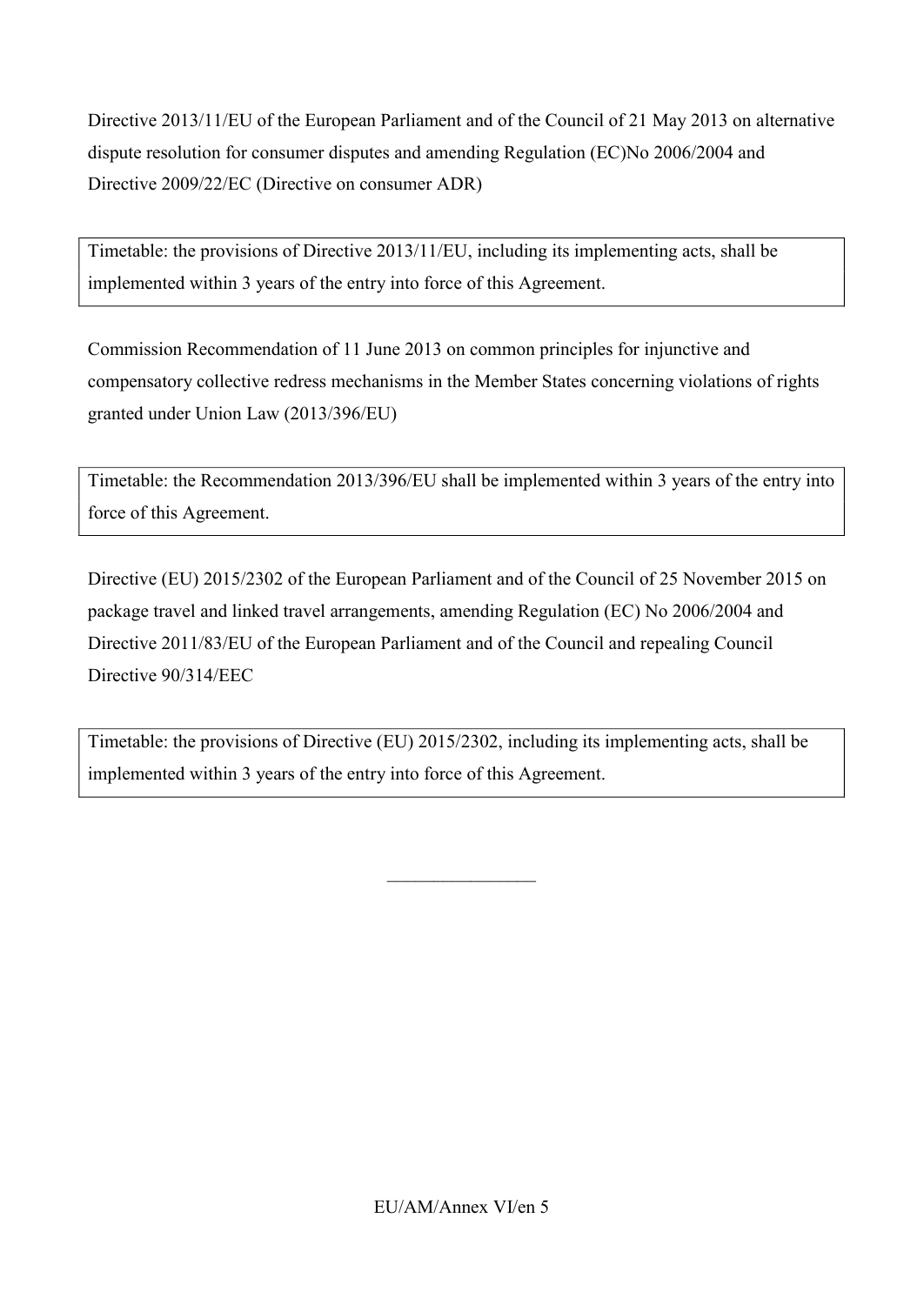#### **ANNEX VII**

## to CHAPTER 15: EMPLOYMENT, SOCIAL POLICY AND EQUAL OPPORTUNITIES of TITLE V: OTHER COOPERATION POLICIES

The Republic of Armenia undertakes to gradually approximate its legislation to the following legislation of the European Union and international instruments within the stipulated timeframes.

Labour law

Council Directive 91/533/EEC of 14 October 1991 on an employer's obligation to inform employees of the conditions applicable to the contract or employment relationship

Timetable: the provisions of Directive 91/533/EEC shall be implemented within 5 years of the entry into force of this Agreement.

Council Directive 1999/70/EC of 28 June 1999 concerning the framework agreement on fixed-term work concluded by ETUC, UNICE and CEEP

Timetable: the provisions of Directive 1999/70/EC shall be implemented within 5 years of the entry into force of this Agreement.

Council Directive 97/81/EC of 15 December 1997 concerning the Framework Agreement on part-time work concluded by UNICE, CEEP and the ETUC – Annex: Framework Agreement on part-time work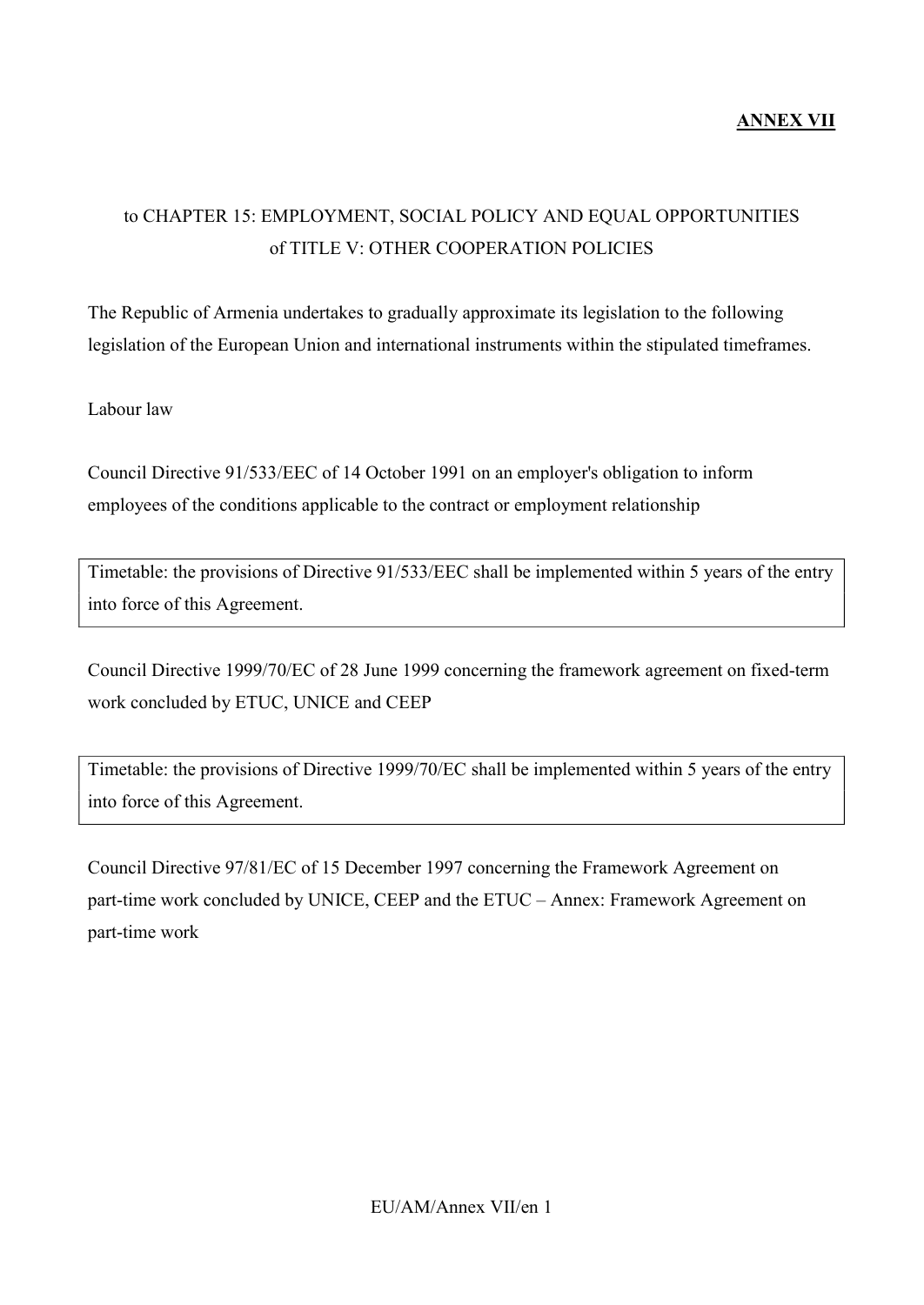Timetable: the provisions of Directive 97/81/EC shall be implemented within 5 years of the entry into force of this Agreement.

Council Directive 91/383/EEC of 25 June 1991 supplementing the measures to encourage improvements in the safety and health at work of workers with a fixed-duration employment relationship or a temporary employment relationship

Timetable: the provisions of Directive 91/383/EEC shall be implemented within 5 years of the entry into force of this Agreement.

Council Directive 98/59/EC of 20 July 1998 on the approximation of the laws of the Member States relating to collective redundancies

Timetable: the provisions of Directive 98/59/EC shall be implemented within 7 years of the entry into force of this Agreement.

Council Directive 2001/23/EC of 12 March 2001 on the approximation of the laws of the Member States relating to the safeguarding of employees' rights in the event of transfers of undertakings, businesses or parts of undertakings or businesses

Timetable: the provisions of Directive 2001/23/EC shall be implemented within 5 years of the entry into force of this Agreement.

Directive 2002/14/EC of the European Parliament and of the Council of 11 March 2002 establishing a general framework for informing and consulting employees in the European Community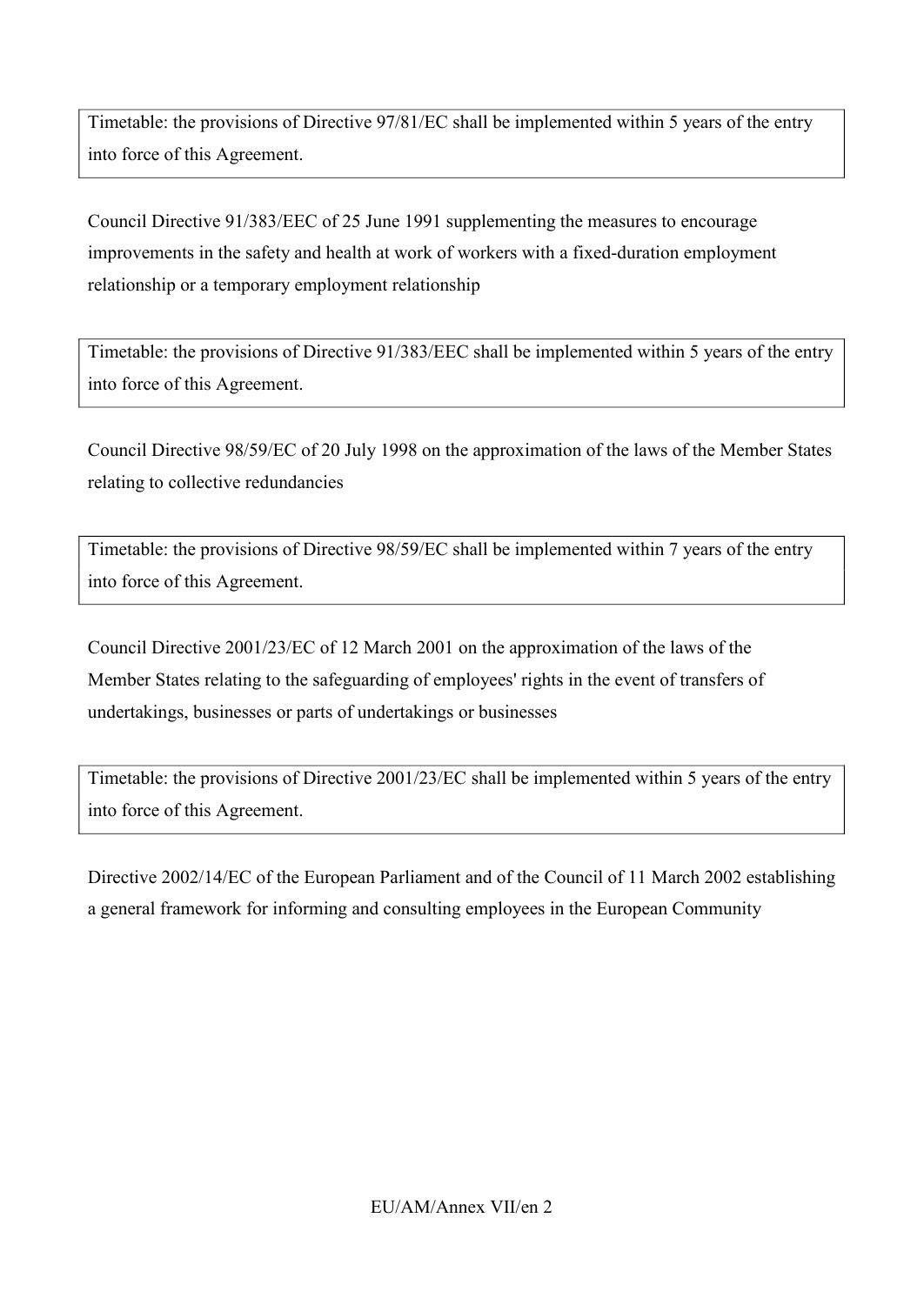Timetable: the provisions of Directive 2002/14/EC shall be implemented within 5 years of the entry into force of this Agreement.

Directive 2003/88/EC of the European Parliament and of the Council of 4 November 2003 concerning certain aspects of the organisation of working time

Timetable: the provisions of Directive 2003/88/EC shall be implemented within 7 years of the entry into force of this Agreement.

Anti-discrimination and gender equality

Council Directive 2000/43/EC of 29 June 2000 implementing the principle of equal treatment between persons irrespective of racial or ethnic origin

Timetable: the provisions of Directive 2000/43/EC shall be implemented within 3 years of the entry into force of this Agreement.

Council Directive 2000/78/EC of 27 November 2000 establishing a general framework for equal treatment in employment and occupation

Timetable: the provisions of Directive 2000/78/EC shall be implemented within 5 years of the entry into force of this Agreement.

Directive 2006/54/EC of the European Parliament and of the Council of 5 July 2006 on the implementation of the principle of equal opportunities and equal treatment of men and women in matters of employment and occupation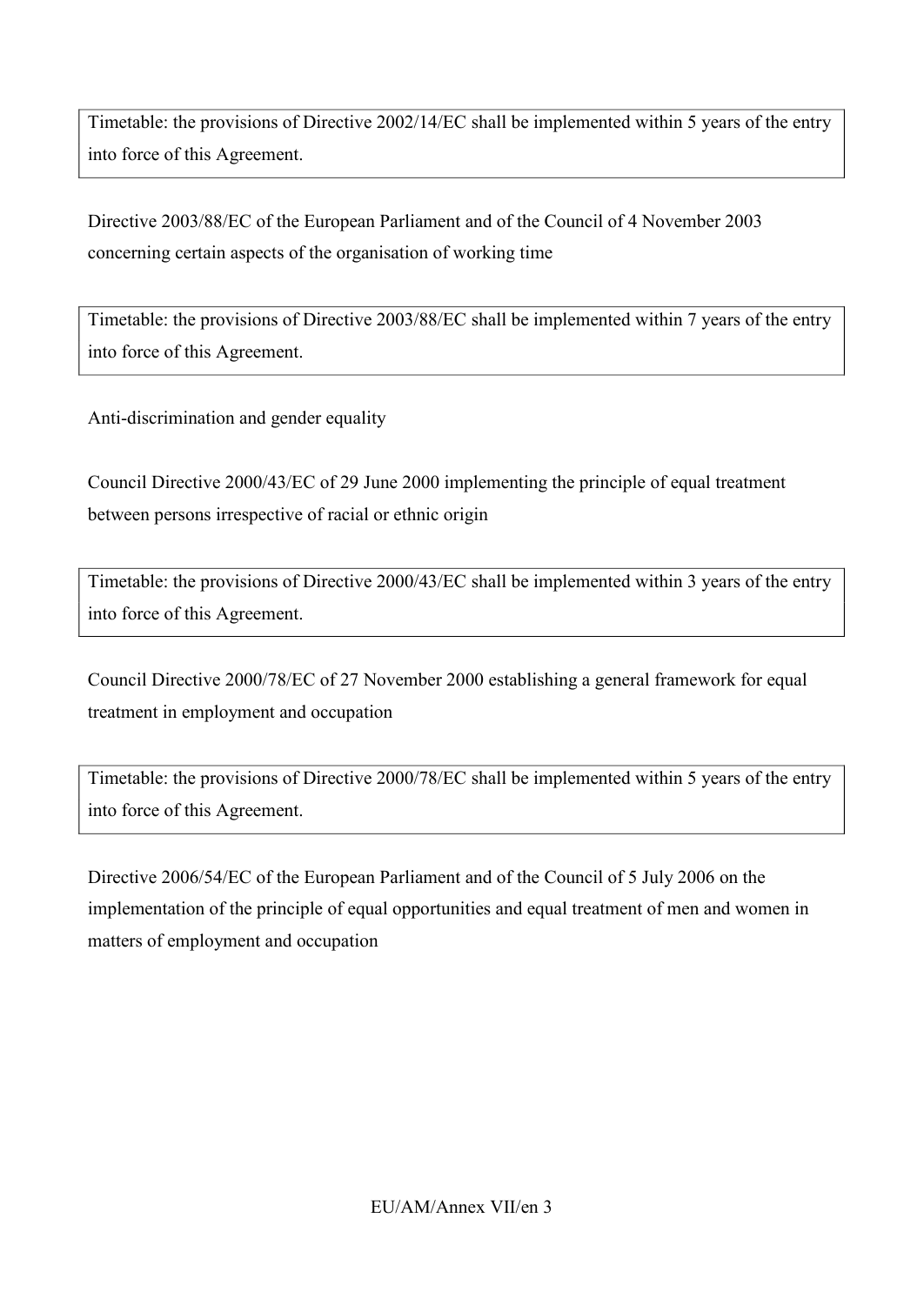Timetable: the provisions of Directive 2006/54/EC shall be implemented within 3 years of the entry into force of this Agreement.

Council Directive 2004/113/EC of 13 December 2004 implementing the principle of equal treatment between men and women in the access to and supply of goods and services

Timetable: the provisions of Directive 2004/113/EC shall be implemented within 5 years of the entry into force of this Agreement.

Council Directive 92/85/EEC of 19 October 1992 on the introduction of measures to encourage improvements in the safety and health at work of pregnant workers and workers who have recently given birth or are breastfeeding (tenth individual Directive within the meaning of Article 16 (1) of Directive 89/391/EEC)

Timetable: the provisions of Directive 92/85/EEC shall be implemented within 5 years of the entry into force of this Agreement.

Council Directive 79/7/EEC of 19 December 1978 on the progressive implementation of the principle of equal treatment for men and women in matters of social security

Timetable: the provisions of Directive 79/7/EEC shall be implemented within 3 years of the entry into force of this Agreement.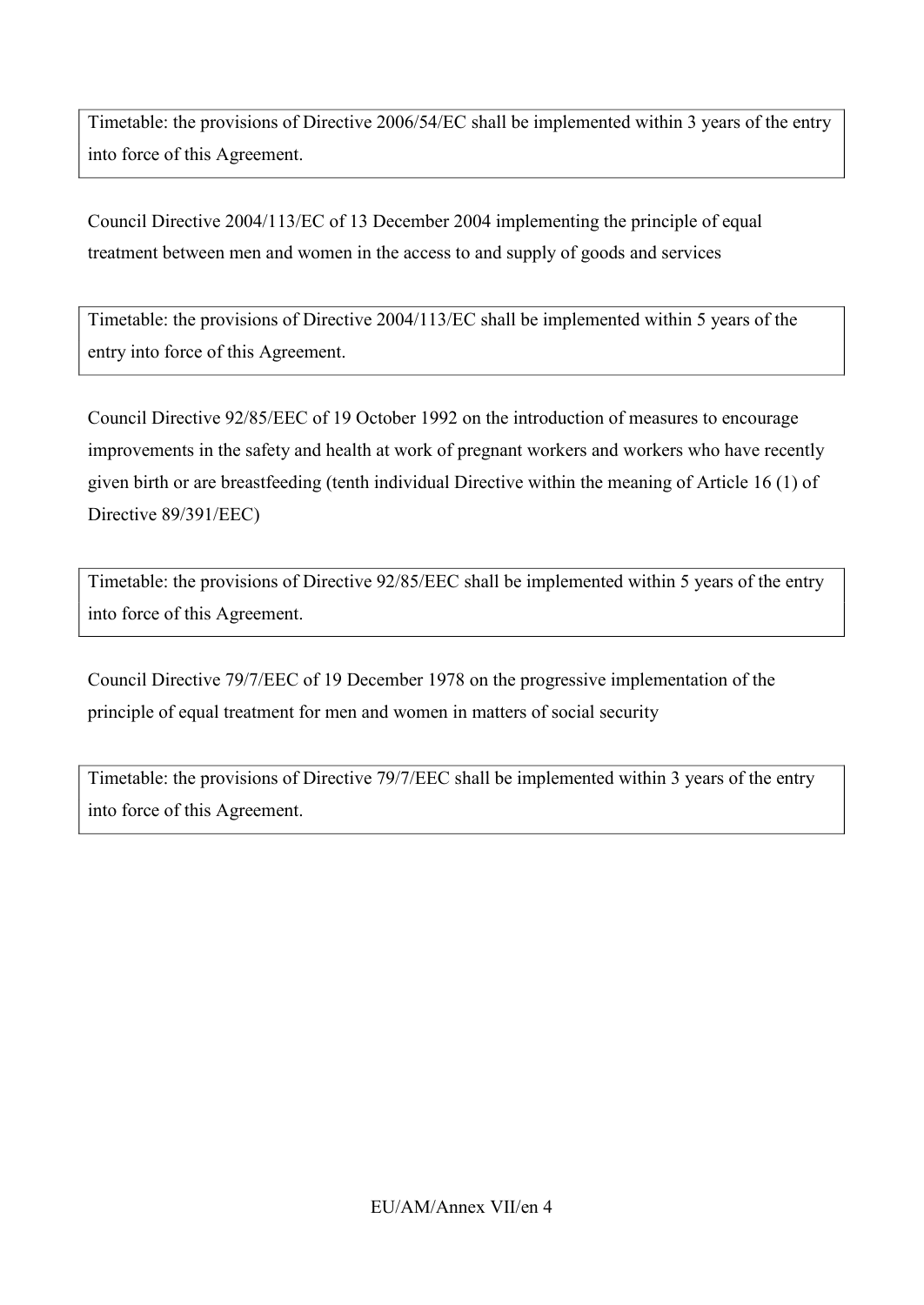Health and safety at work

Council Directive 89/391/EEC of 12 June 1989 on the introduction of measures to encourage improvements in the safety and health of workers at work

Council Directive 89/654/EEC of 30 November 1989 concerning the minimum safety and health requirements for the workplace (first individual directive within the meaning of Article 16(1) of Directive 89/391/EEC)

Directive 2009/104/EC of the European Parliament and of the Council of 16 September 2009 concerning the minimum safety and health requirements for the use of work equipment by workers at work (second individual Directive within the meaning of Article 16(1) of Directive 89/391/EEC), as amended

Council Directive 89/656/EEC of 30 November 1989 on the minimum health and safety requirements for the use by workers of personal protective equipment at the workplace (third individual directive within the meaning of Article 16(1) of Council Directive 89/391/EEC)

Council Directive 92/57/EEC of 24 June 1992 on the implementation of minimum safety and health requirements at temporary or mobile construction sites (eight individual directive within the meaning of Article 16(1) of Directive 89/391/EEC)

Directive 2009/148/EC of the European Parliament and of the Council of 30 November 2009 on the protection of workers from the risks related to exposure to asbestos at work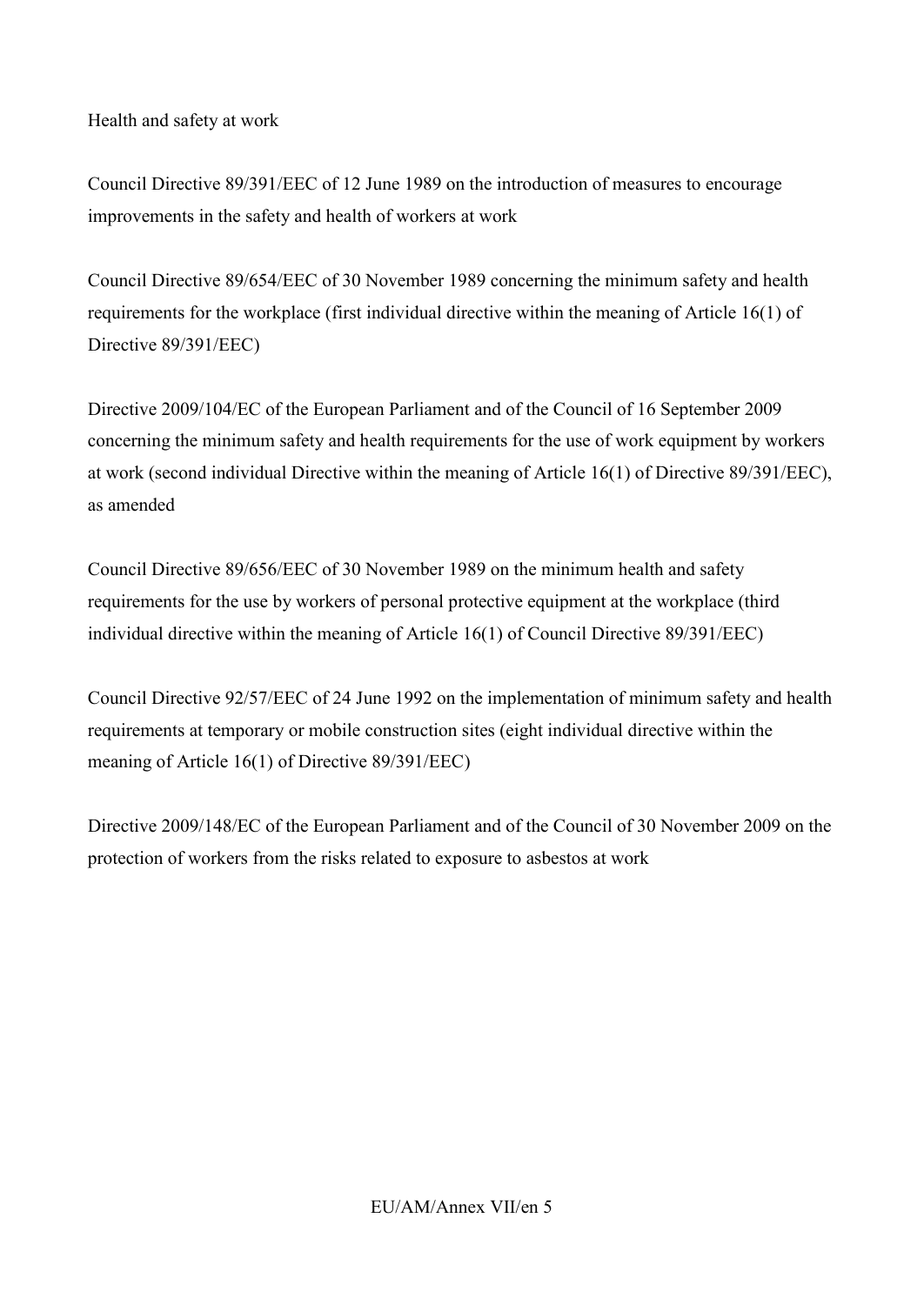Directive 2004/37/EC of the European Parliament and of the Council of 29 April 2004 on the protection of workers from the risks related to exposure to carcinogens or mutagens at work (sixth individual directive within the meaning of Article 16(1) of Council Directive 89/391/EEC)

Directive 2000/54/EC of the European Parliament and of the Council of 18 September 2000 on the protection of workers from risks related to exposure to biological agents at work (seventh individual directive within the meaning of Article 16(1) of Directive 89/391/EEC)

Council Directive 90/270/EEC of 29 May 1990 on the minimum safety and health requirements for work with display screen equipment (fifth individual directive within the meaning of Article 16(1) of Directive 89/391/EEC)

Council Directive 92/58/EEC of 24 June 1992 on the minimum requirements for the provision of safety and/or health signs at work (ninth individual Directive within the meaning of Article 16(1) of Directive 89/391/EEC)

Council Directive 92/91/EEC of 3 November 1992 concerning the minimum requirements for improving the safety and health protection of workers in the mineral-extracting industries through drilling (eleventh individual directive within the meaning of Article 16(1) of Directive 89/391/EEC)

Council Directive 92/104/EEC of 3 December 1992 on the minimum requirements for improving the safety and health protection of workers in surface and underground mineral-extracting industries (twelfth individual directive within the meaning of Article 16(1) of Directive 89/391/EEC)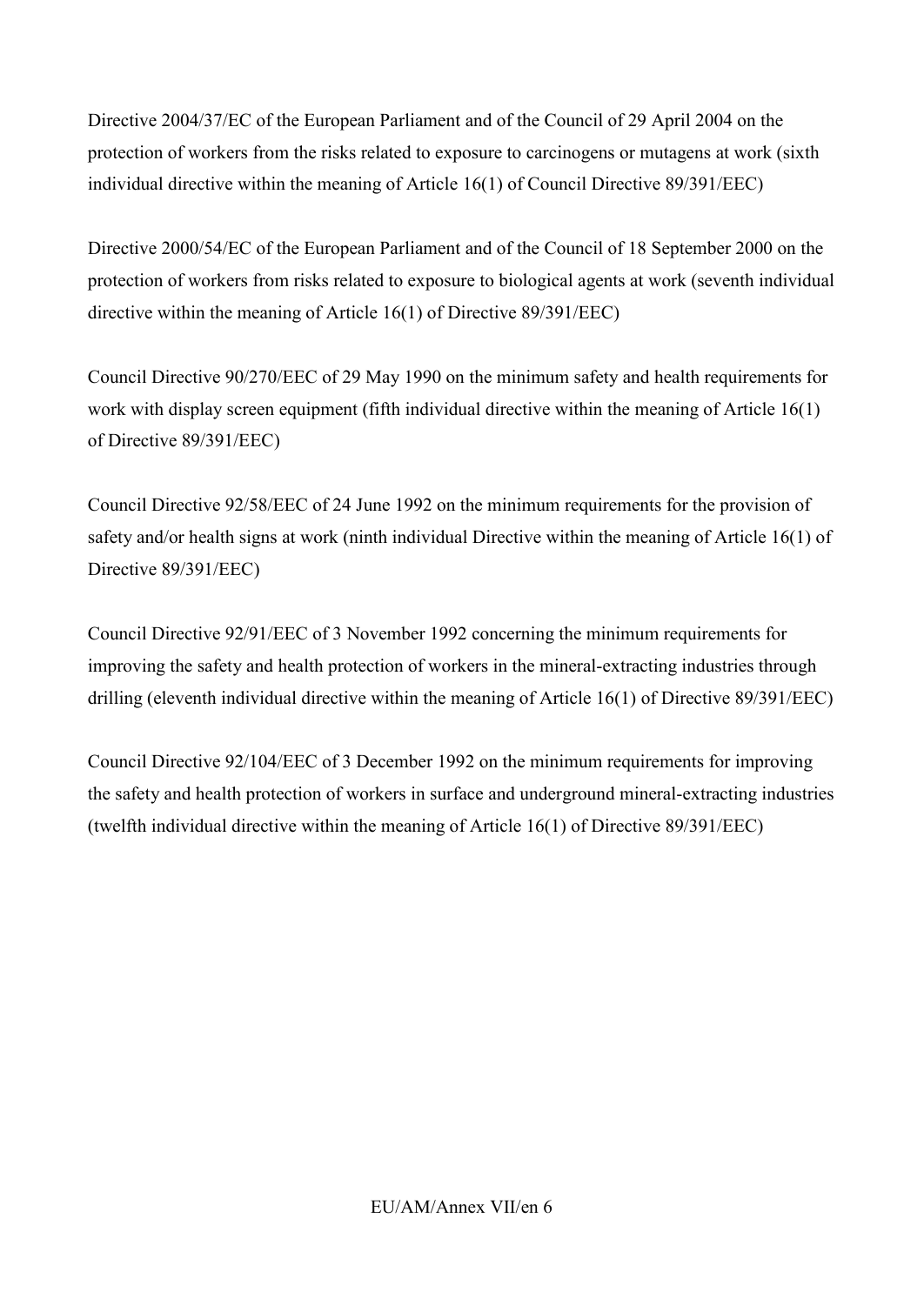Council Directive 98/24/EC of 7 April 1998 on the protection of the health and safety of workers from the risks related to chemical agents at work (fourteenth individual directive within the meaning of Article 16(1) of Directive 89/391/EEC)

Directive 1999/92/EC of the European Parliament and of the Council of 16 December 1999 on minimum requirements for improving the safety and health protection of workers potentially at risk from explosive atmospheres (fifteenth individual directive within the meaning of Article 16(1) of Directive 89/391/EEC)

Directive 2002/44/EC of the European Parliament and of the Council of 25 June 2002 on the minimum health and safety requirements regarding the exposure of workers to the risk arising from physical agents (vibration) (sixteenth individual directive within the meaning of Article 16(1) of Directive 89/391/EEC)

Directive 2003/10/EC of the European Parliament and of the Council of 6 February 2003 on the minimum health and safety requirements regarding the exposure of workers to the risk arising from physical agents (noise) (seventeenth individual directive within the meaning of Article 16(1) of Directive 89/391/EEC)

Directive 2006/25/EC of the European Parliament and of the Council of 5 April 2006 on the minimum health and safety requirements regarding the exposure of workers to risks arising from physical agents (artificial optical radiation) (19th individual Directive within the meaning of Article 16(1) of Directive 89/391/EEC)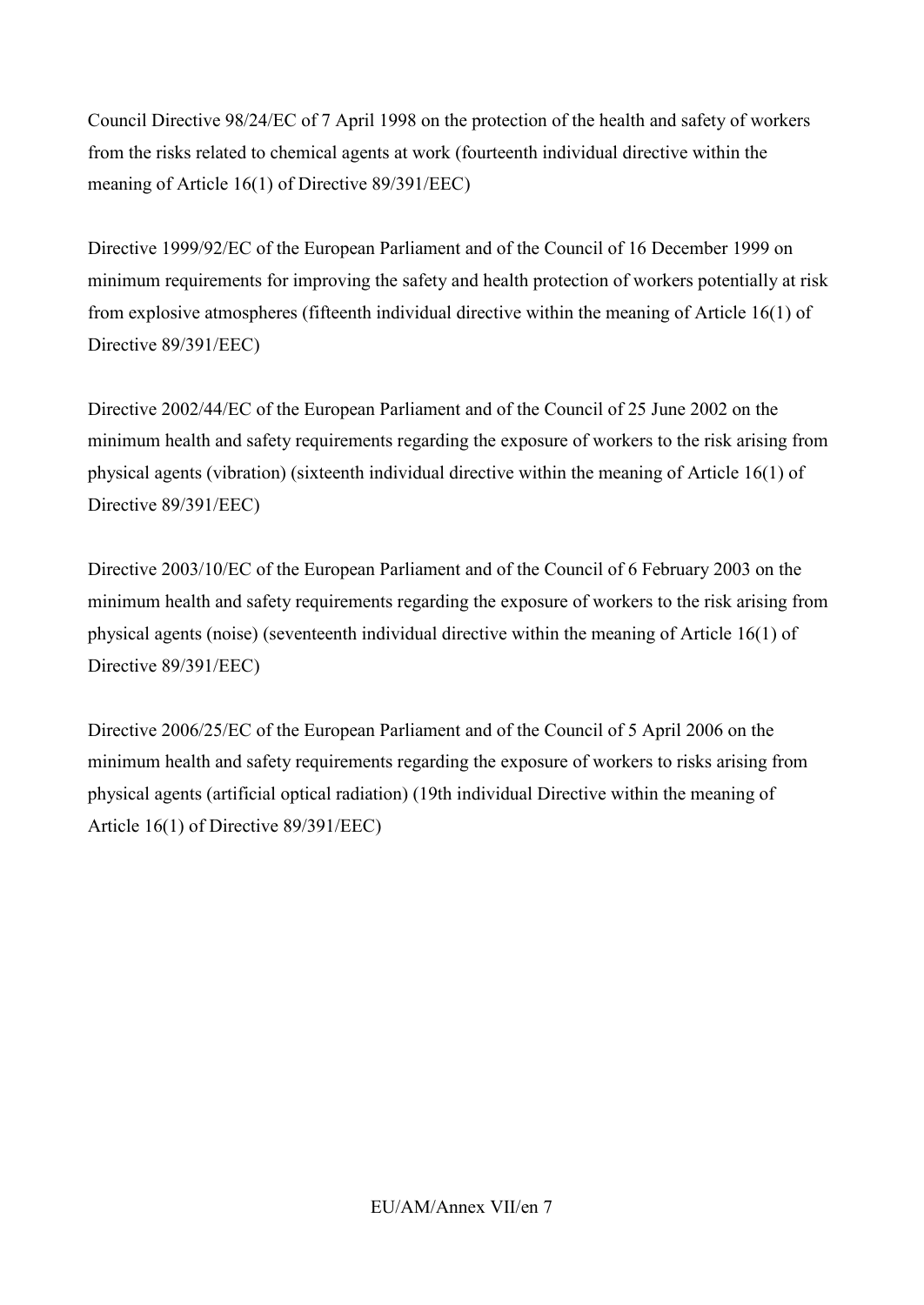Council Directive 93/103/EC of 23 November 1993 concerning the minimum safety and health requirements for work on board fishing vessels (thirteenth individual directive within the meaning of Article 16(1) of Directive 89/391/EEC)

Council Directive 92/29/EEC of 31 March 1992 on the minimum safety and health requirements for improved medical treatment on board vessels

Council Directive 90/269/EEC of 29 May 1990 on the minimum health and safety requirements for the manual handling of loads where there is a risk particularly of back injury to workers (fourth individual directive within the meaning of Article 16(1) of Directive 89/391/EEC)

Commission Directive 91/322/EEC of 29 May 1991 on establishing indicative limit values by implementing Council Directive 80/1107/EEC on the protection of workers from the risks related to exposure to chemical, physical and biological agents at work

Commission Directive 2000/39/EC of 8 June 2000 establishing a first list of indicative occupational exposure limit values in implementation of Council Directive 98/24/EC on the protection of the health and safety of workers from the risks related to chemical agents at work

Commission Directive 2006/15/EC of 7 February 2006 establishing a second list of indicative occupational exposure limit values in implementation of Council Directive 98/24/EC and amending Directives 91/322/EEC and 2000/39/EC

Commission Directive 2009/161/EU of 17 December 2009 establishing a third list of indicative occupational exposure limit values in implementation of Council Directive 98/24/EC and amending Commission Directive 2000/39/EC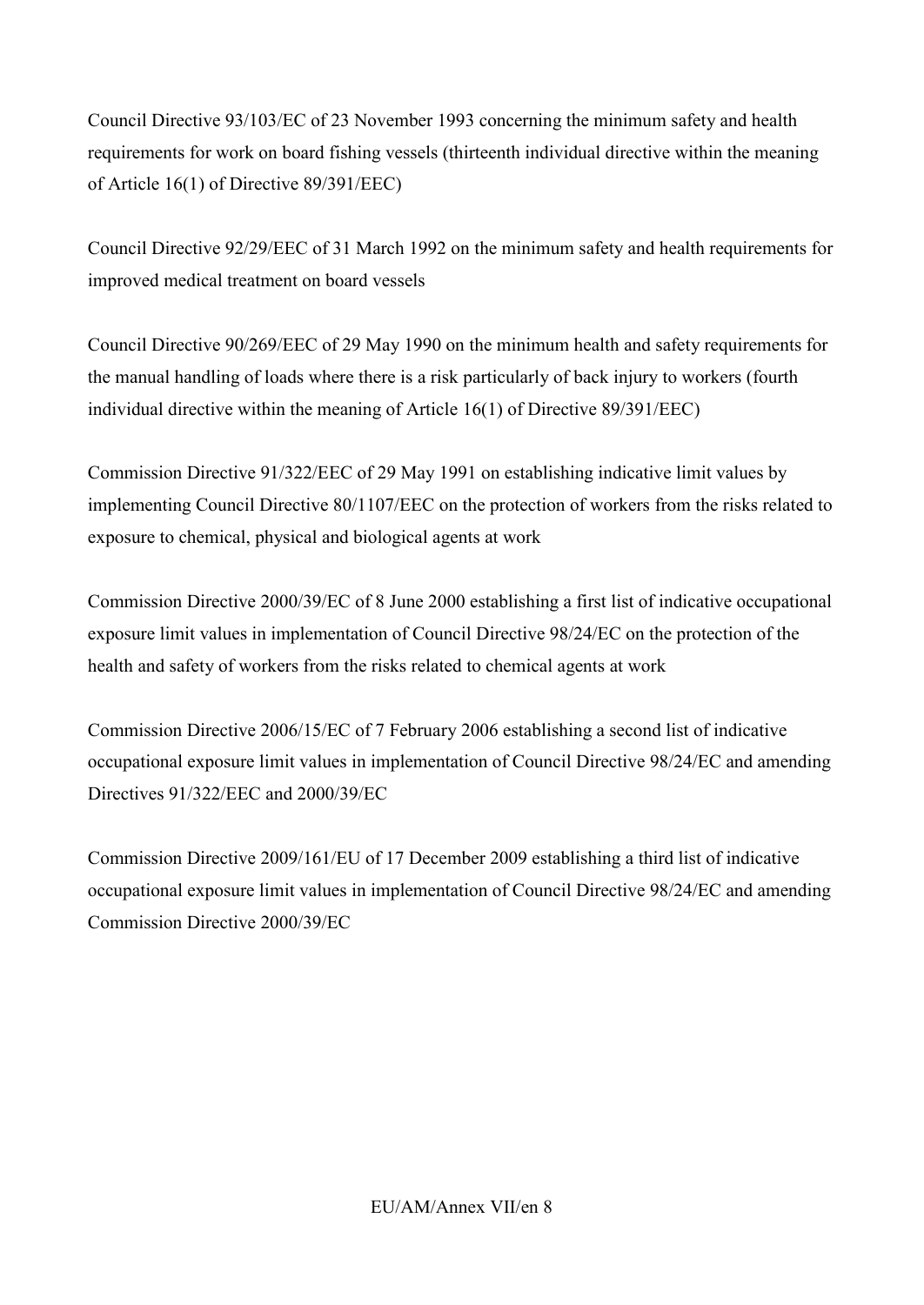Council Directive 2010/32/EU of 10 May 2010 implementing the Framework Agreement on prevention from sharp injuries in the hospital and healthcare sector concluded by HOSPEEM and **EPSU** 

Directive 2013/35/EU of the European Parliament and of the Council of 26 June 2013 on the minimum health and safety requirements regarding the exposure of workers to the risks arising from physical agents (electromagnetic fields) (20th individual Directive within the meaning of Article 16(1) of Directive 89/391/EEC) and repealing Directive 2004/40/EC

Directive 2014/27/EU of the European Parliament and of the Council of 26 February 2014 amending Council Directives 92/58/EEC, 92/85/EEC, 94/33/EC, 98/24/EC and Directive 2004/37/EC of the European Parliament and of the Council, in order to align them to Regulation (EC) No 1272/2008 on classification, labelling and packaging of substances and mixtures

Timetable: the timeline for the implementation of all the abovementioned Directives under "Health and safety at work" will be decided by the Partnership Council after the entry into force of this Agreement.

### Labour law

– Directive (EU) 2015/1794 of the European Parliament and of the Council of 6 October 2015 amending Directives 2008/94/EC, 2009/38/EC and 2002/14/EC of the European Parliament and of the Council, and Council Directives 98/59/EC and 2001/23/EC, as regards seafarers (transposition period until 10 October 2017)